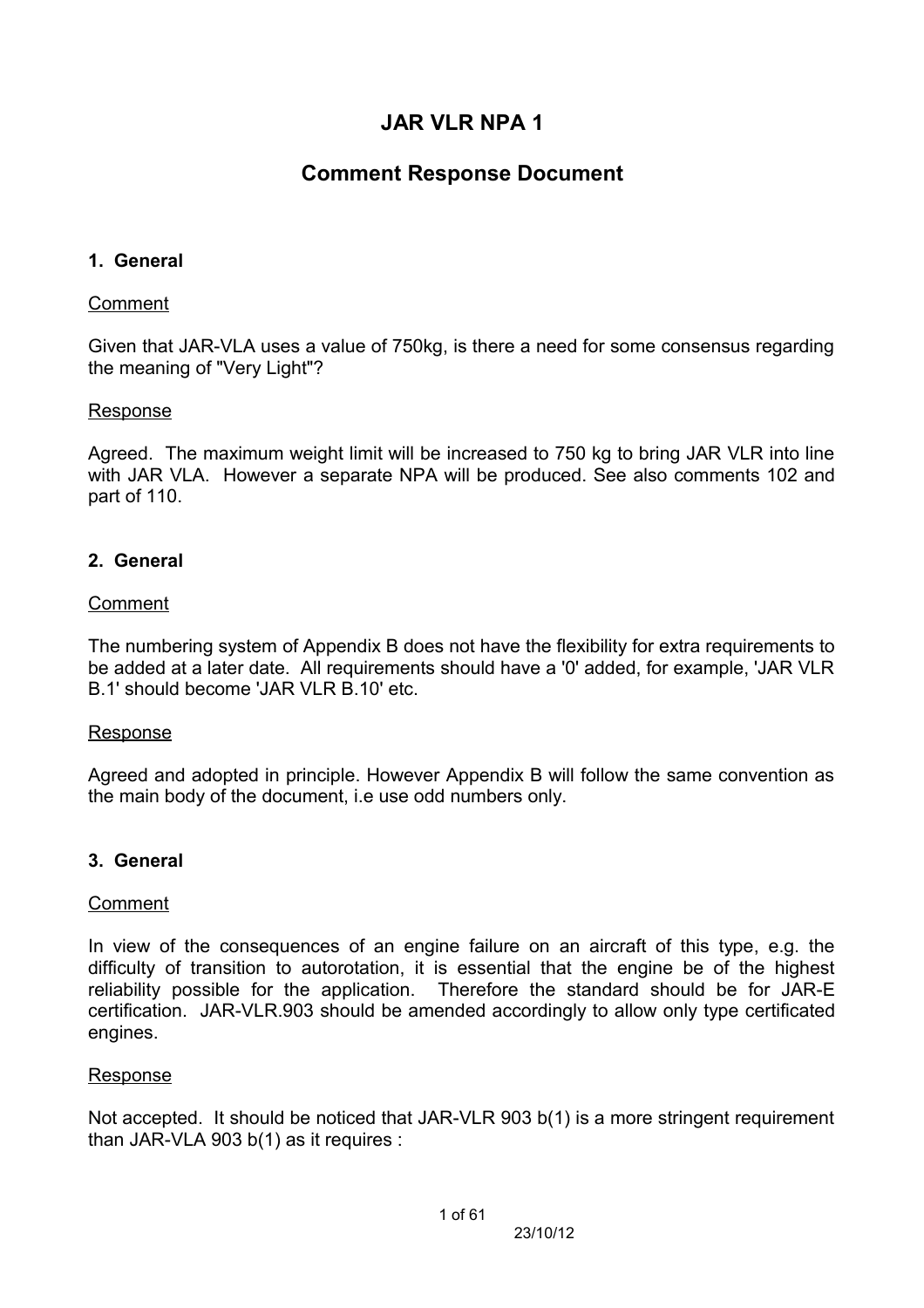" Each component of the powerplant and its installation must be constructed, arranged and installed to ensure its continued safe operation between normal inspections or overhauls"

The scope of this requirement is to oblige the Applicant to go through a reliability program in order to demonstrate that the product can ensure safe operation between the proposed normal inspections or overhauls. The methodology used to accomplish the above task might be the following or a combination of the following:

- Test (endurance, fatigue).
- Safety Assessment and Enhanced design review.
- In service monitoring.

It is the WG's opinion that the above reliability demonstration is a means to further demonstrate the airworthiness of engines certified to the requirements of the Appendix B of JAR-VLR.

ACJ material has been added for VLR.901(b)(1), VLR B.15 which relates to the determination of engine reliability.

Finally we do not agree that VLR helicopters would show difficulty of transition to autorotation when compared to JAR 27 helicopters. Actually both the data available and the minimum design criteria indicated under ACJ VLR 143 (d) would suggest a much better behavior in autorotation both in terms of lower descent speed and main rotor rotational speed decay after engine failure.

## **4. General**

## Comment

There is no technical reason why engines incorporating turbochargers and/or superchargers should not be acceptable, as long as the engine is properly qualified. Indeed, for a diesel engine it is likely to be essential. An additional paragraph should be included along the lines developed for BCAR-VLH.

## Response

Agreed in principal, however the WG does not understand what has led the commentator to make his observations or to which parts of BCAR VLH she/he is referring to. Nevertheless, the WG advises the commentator that as there is no specific exclusion for turbo-charging / supercharging, then by default it is included as part of the permissible design and agrees that on diesel engines it is likely to be essential.

## **5. General**

## Comment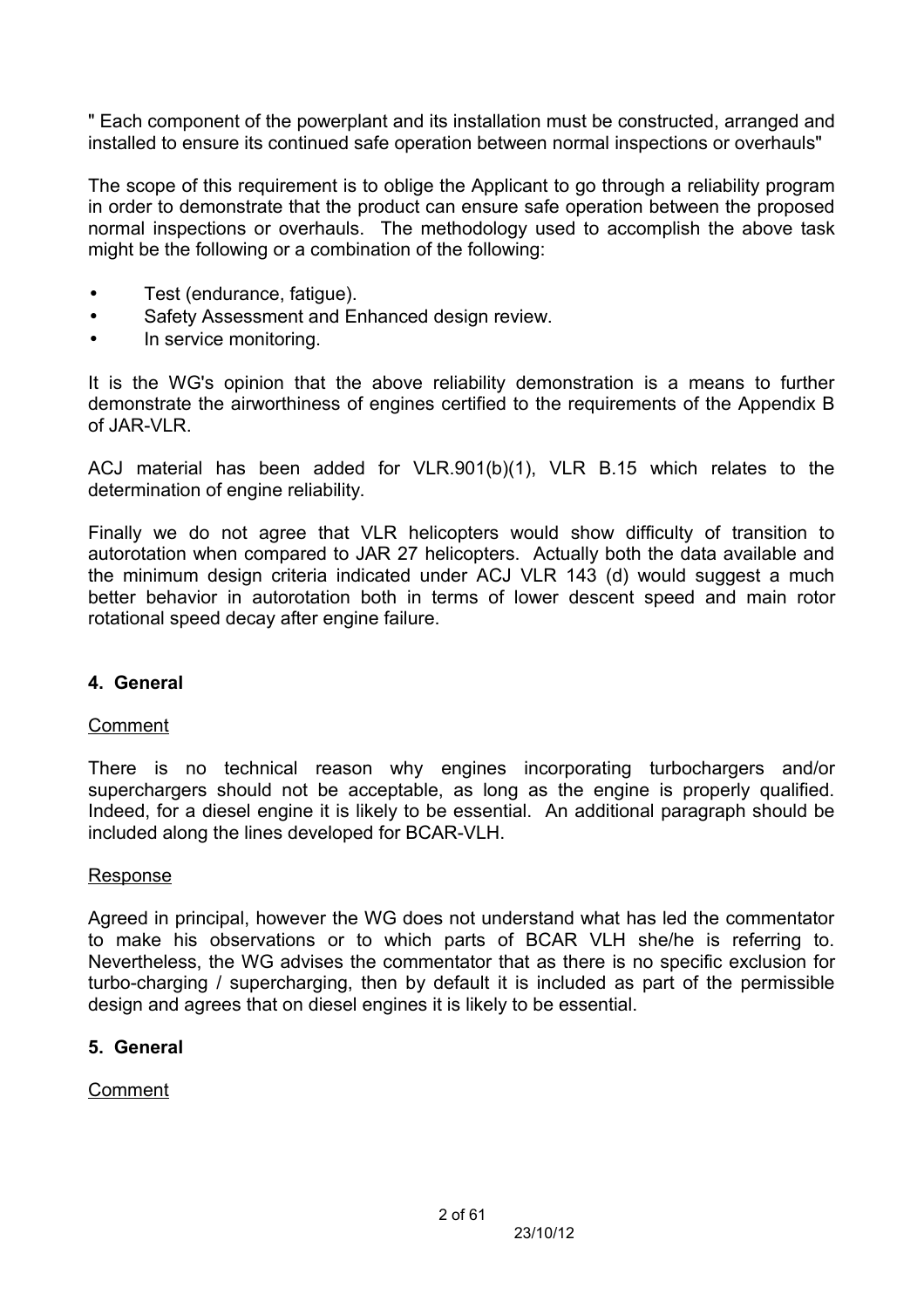The requirements related to engine mount etc. appear to have been missed. Therefore the requirements of '22.1823 Engine mounting attachments and structure' should be added.

#### Response

Accepted. Engine structural substantiation will be required under the provisions of JAR-VLR 361 and JAR-VLR 549

If the engine is to be approved under Appendix B of JAR VLR then it is not a stand alone component for which a type certificate is issued. It is now regarded as a part of the helicopter just like a main rotor blade.

Title of JAR-VLR 549 changed to: Fuselage, Landing Gear, rotor pylon and engine structures. ACJ material added to cross refer to VLR.361 for the engine structure when the engine is approved under Appendix B of JAR VLR.

### **6. VLR.1**

#### Comment

The question and response section indicates that the JAR-VLR WG does not address the gyroplane case. It might therefore be better to amend JAR-VLR-1 Applicability to state that the requirements apply only to helicopters. If and when amendments are made to include requirements for gyroplanes, the same amendments can amend the paragraph on applicability. It really isn't sufficient to include a major restriction to the applicability in an ACJ.

#### Response

Agreed we believe all references and inferences to Gyroplanes have been deleted. Also ACJ VLR 1 now includes a statement that specifically excludes gyroplanes. Paragraph VLR.73(b) deleted.

### **7. VLR.1(a)3**

#### Comment

For clarification of meaning, should the wording not be "turbine and/or rocket engines"?

#### **Response**

Agreed. Text changed.

### **8. VLR.1(a)4**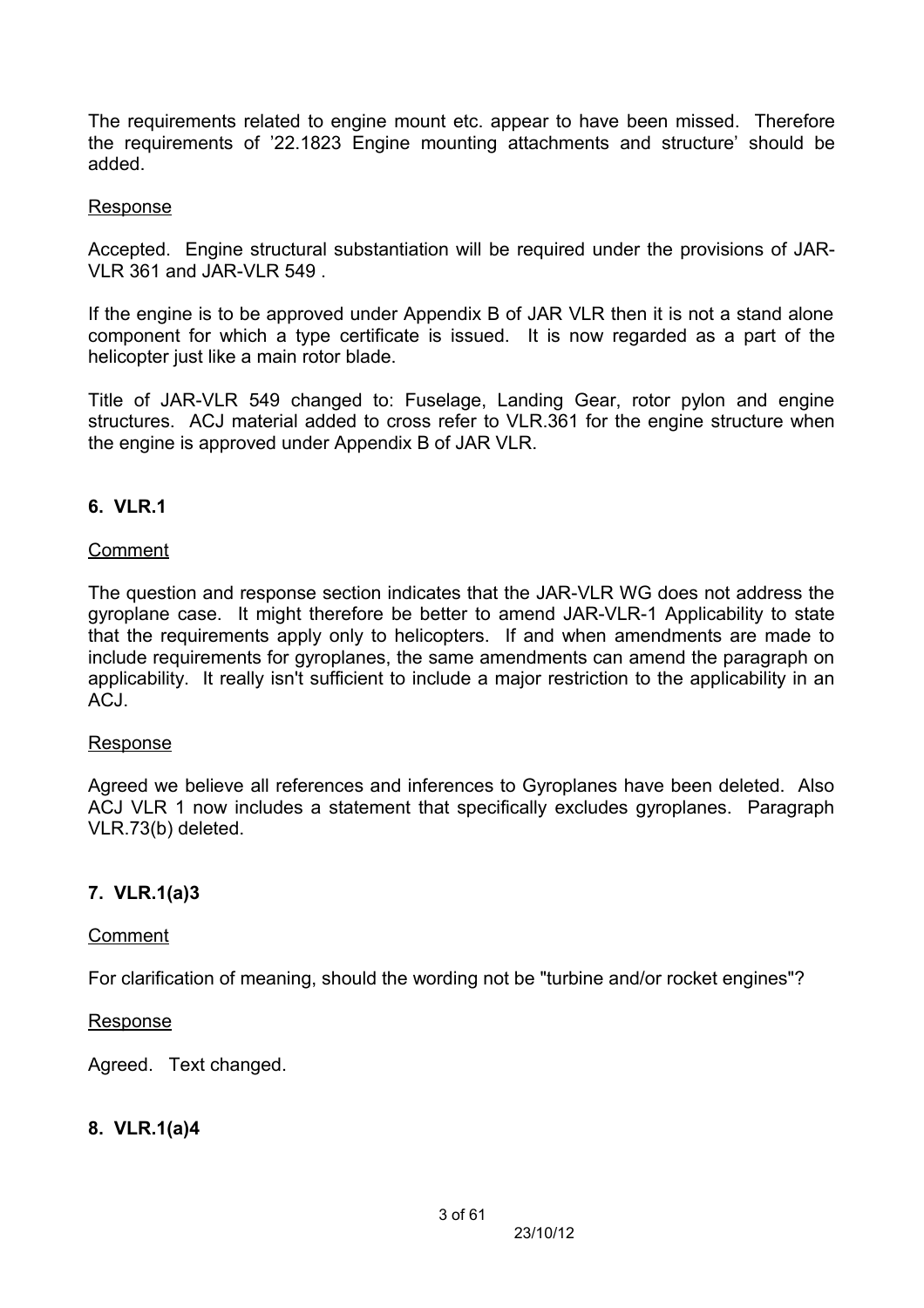## Comment

This refers to "VFR day operation". It would be more correct to refer to "operation by day in accordance with the Visual Flight Rules." In any case, do the WG members realise that, if the VLR is on the UK register and is flying at or below 3000ft ASL, this can mean the flight visibility can be virtually zero or at least very low indeed e.g. 100m (see Rule of the Air 26 (2)(b)(iii)). Will the stability and control characteristics of these VLRs be suitable to allow flight in such conditions? Should there not be a minimum in-flight visibility requirement, e.g. 1km, so that 4 would then read "is restricted to flight in accordance with the Visual Flight Rules, save the minimum in-flight visibility shall be not less than 1 km".

#### Response

Not accepted. Apparently the commentator seems to make some confusion between airworthiness and operational requirements. JAR-VLR is an airworthiness code and has nothing to do with operational requirements.

The fact that applicability is limited to VFR day operation only, is simply reflecting that in JAR-VLR there are no requirements for instruments and landing lights and no special stability requirements for IFR fights as those requested in Appendix B of JAR 27. The responsibility of authorizing flight operations under specific visual rule is a task of the relevant Operational Authority that will base its decision on the design features of the helicopter and on the type of instrumentation installed onboard.

## **9. VLR.65**

### Comment

There is some confusion regarding the presentation of comment responses. CAA's request to have JAR27.65(b)(2) included was rejected on cost grounds although DGAC comment on the same issue and referring back to the CAA comment, was accepted. The relevant paragraph now seems to have been included as we would wish. Can we have confirmation that this the final standard?

### Response

Agreed, this is the final standard.

### **10. VLR.73**

### **Comment**

We accept the point that a hover WAT adequately addresses CAA concerns, but this is not included in 1583.

#### **Response**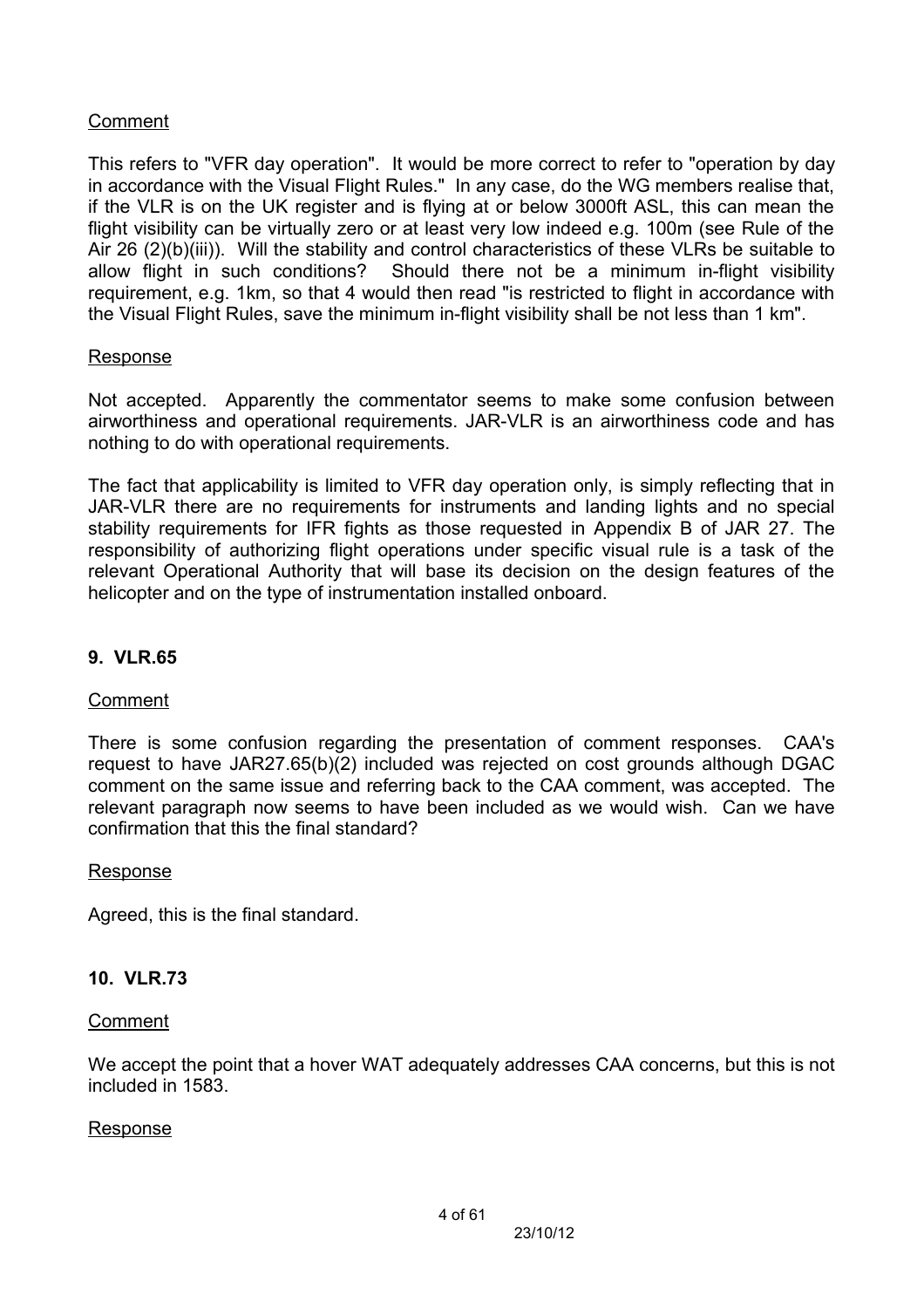Not accepted. As this is performance information, the WAT chart is rightly requested under the provisions of JAR-VLR 1587. We don't understand the need to move it under JAR-VLR 1583.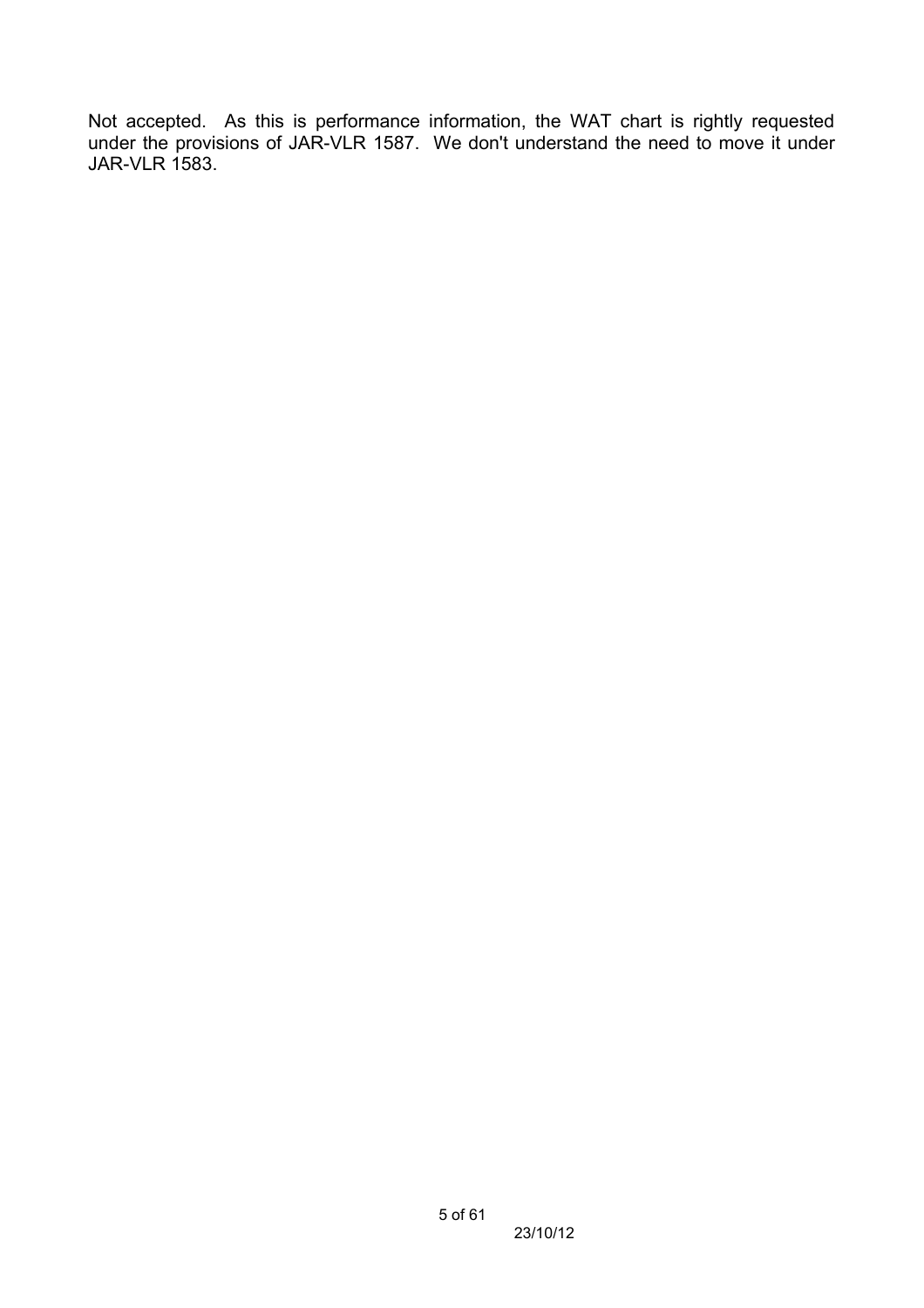## **Comment 11: VLR.79**

### Comment

The WG, in response to our previous comment on 73(2), are offering the limited power available argument as a reason for not conducting H-V at 7000ft. VLR.51(b) seems to allow the generation of a WAT chart for take off. VLR.73(a)(2) requires that the HIGE ceiling must be achievable at max gross weight up to 3000ft, but weight can be cut back above this altitude. VLR.79(a)(2) allows that H-V be conducted at a weight which must not be less than HOGE, which should, in turn, be less than HIGE.

Irrespective, therefore, of which altitude the testing is conducted, the weight should be less than the maximum weight at which take off is permitted. Power available should not be an issue.

### Response

Agreed. The original reduction of altitude to 6000 ft in JAR-VLR 79 for H-V determination was taken consistently with the reduction of altitude to 3000 ft for compliance with JAR-VLR 73, this one effectively dictated by engine power limitations.

On the other hand we are still of the opinion that for this class of helicopter it would be very unlikely to take off and landing at altitude above 6000 ft (irrespective of the all-up weight ) and we don't see any safety related issue to increase this value to 7000 ft.

On the other hand the argument raised by the UK CAA is fully understood and the 7000 ft has been re-introduced under JAR-VLR 79.

In addition we don't believe that this change may increase the economic burden of the certification considering the small difference in altitude and the large number of airfields available for testing activity at altitudes of 7000 ft and higher.

7000 feet has been re-instated.

### **12. VLR.143(d).**

### Comment

CAA are not immediately familiar with the disc rotor coefficient formula in ACJ VLR 143(d) and support DGAC concerns. In particular, It is not apparent how  $\tau > 1.3$  sec relates to pilot intervention time.

#### Response

Noted. We understand the doubts from the commentator; as he correctly pointed out this parameter does not relate in any respect to reaction time. In fact it does, but not in an obvious manner and direct manner.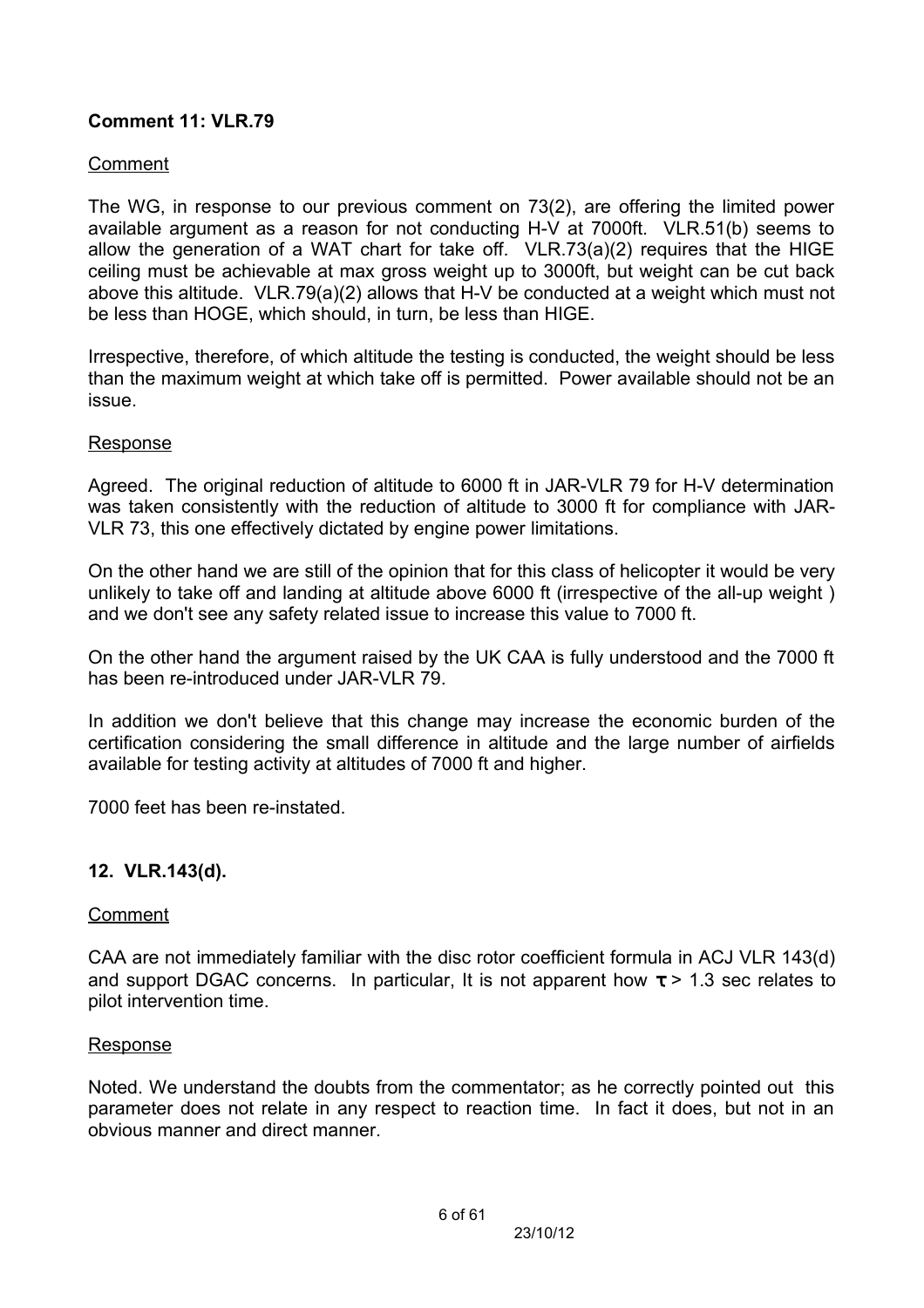Actually the original intention of the WG proposal was to raise the applicant's awareness on this parameter before starting the flight tests required by JAR VLR-143(d) as it provides an extremely useful theoretical indication on the helicopter's behavior in case of engine failure.

The AUTOROTATIONAL BELL CRITERIA is a simplified form of the equation governing the main rotor rotational decay occurring in case of a sudden engine failure. This criteria provides an easy way to appreciate the helicopter entry in autorotation. The higher is this parameter (expressed in seconds) the higher will be the time available after an engine failure for the pilot to lower the collective lever and enter autorotational flight.

Considering that a t/k value of 1 is the minimum the US Army will accept for any helicopter proposed for its fleet, a t/k value of 1.3 is seen as the minimum acceptable in order to guarantee a satisfactory and safe pilot intervention strategy. Experience has shown that any helicopter with a value of 1.3 or greater will inherently have characteristics that allow the minimum acceptable pilot intervention times to safely recover and control the helicopter after a sudden engine stoppage.

See also Attachments 1 and 2 at the end of this comment response document.

### **13. VLR.303**

### Comment

This paragraph adopts the wording found in both JAR/FAR 27 and 29. The second sentence reads;

"This factor applies to external and inertia loads unless its application to the resulting internal stresses is more conservative"

Although present in both existing rotorcraft codes, this sentence does not appear in the fixed wing codes. It is possible that this requirement is intended to address a case where internal load is not proportional to an applied external load such as a pre-loaded joint or assembly. However, the circumstances where this is appropriate, practical or beneficial are not clear.

The sentence has already caused confusion on several projects and should either be amended and/or supported by interpretative material with clear examples. It is understood that this comment applies to part 27/29 as much as VLR and action must be taken to effect a change to all three codes as necessary.

#### **Response**

Not accepted. Comment understood, however once again we should not forget that we are dealing with helicopters structural components that in some cases may be quite different from those installed on a fixed wing aircraft. (eg. main rotor blades).

The intent of the rule here is requiring an application of a 1.5 safety factor to the resulting "limit internal" stress if it is more conservative than applying the same factor to the external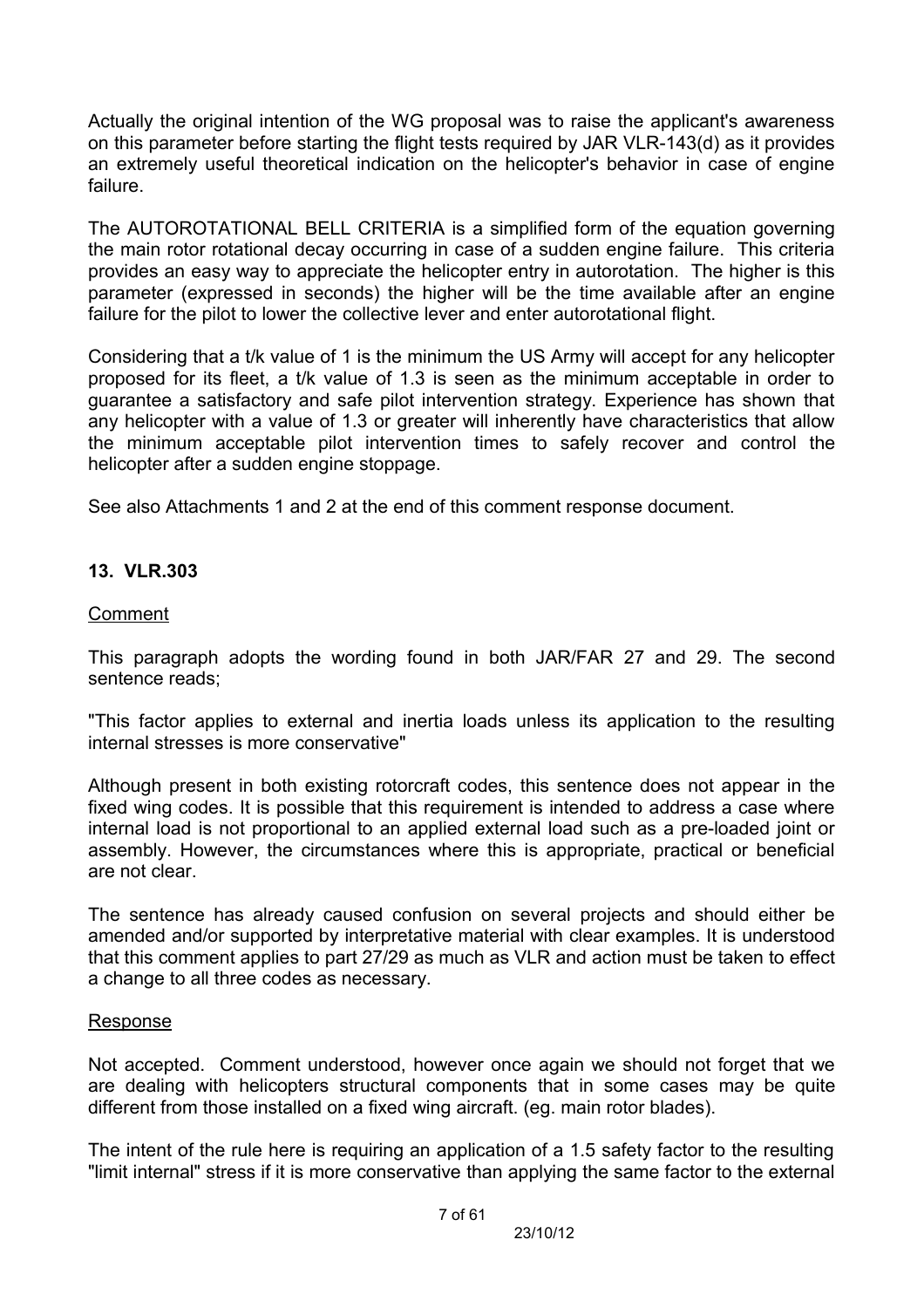load only. This could be the case of the bending stresses acting on the cross tube component of a skid landing gear.

Referring to the sketch below, it can be seen that the resulting root bending stress may be actually lower when a factor of 1.5 is applied to the external limit lateral ground reaction following the reduction of the reaction arm due to flexibility.



#### **14. VLR.305**

#### Comment

This paragraph contains a 'typographical' error that is common to both JAR/FAR 27 and 29. The sentence reads:

"The structure must be able to support limit loads without detrimental or permanent deformation"

The word "or" should be removed and this will then be consistent with the fixed wing codes. The reason for this is that limit loads are a rare (approximately once per aircraft lifetime) event and good design may allow insignificant permanent deformation to take place at this load level. A further problem with the sentence as written is that demonstration of compliance will be impossible since the permanent deformation involved is likely to be too small to detect. The paragraph continues;

" At any load up to limit loads, the deformation may not interfere with safe operation"

Which is consistent with allowing non-detrimental permanent deformation to occur.

Proposal: Revise the text of JAR VLR.305(a) per JAR/FAR 25 as follows:

*"The structure must be able to support limit loads without detrimental permanent deformation. At any load up to limit loads, the deformation may not interfere with safe operation"*

*For further clarification, the following alternative text is suggested.*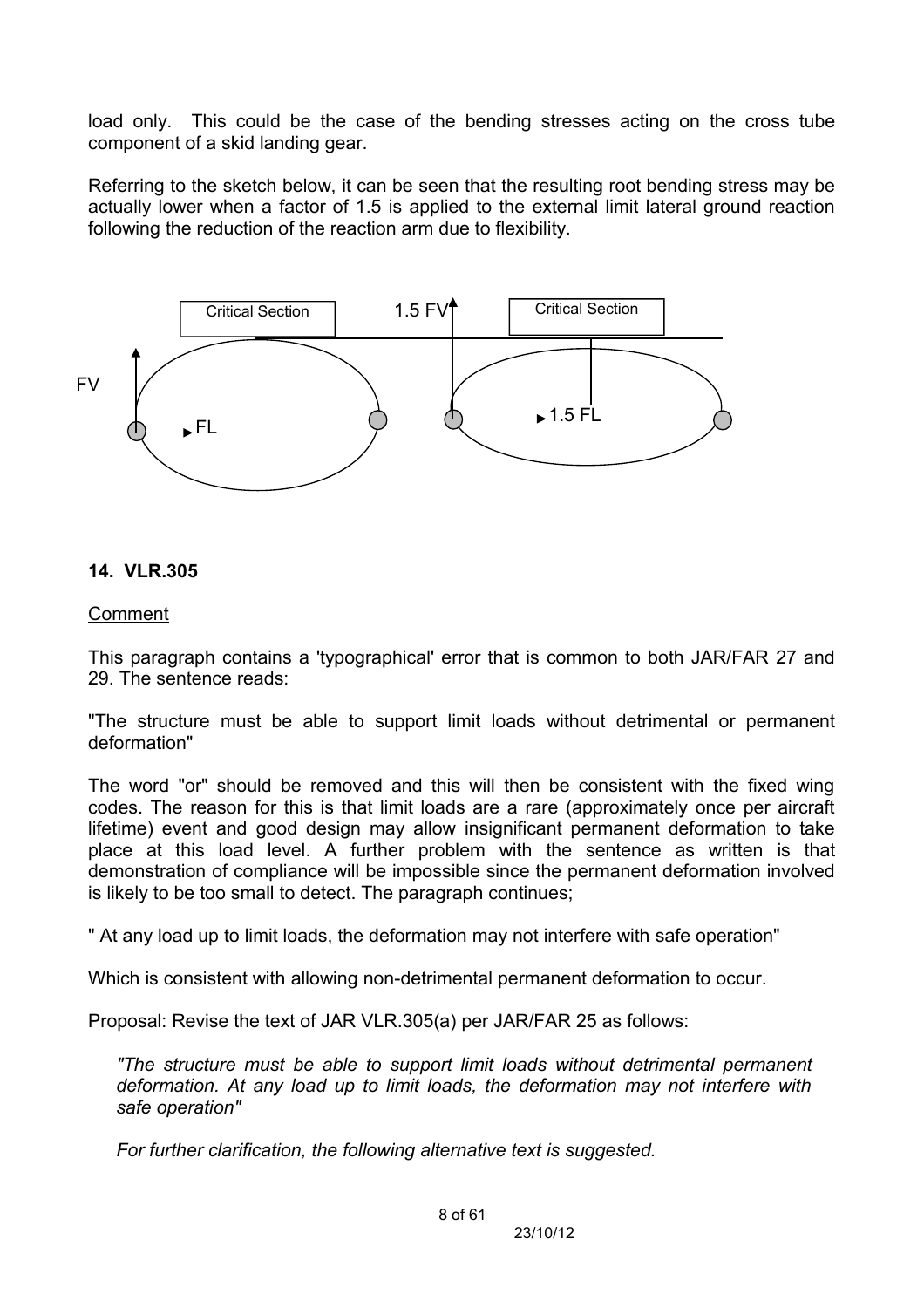*"The structure must be able to support limit loads up to and including limit load. Elastic and permanent deformation that occurs during application of these loads must not interfere with the safe operation of the rotorcraft. Any permanent deformation that remains after removal of these loads must not significantly reduce the airworthiness of the rotorcraft."*

### Response

Agreed, comment fully understood : the word "or" to be removed from JAR-VLR.305 text.

## **15. VLR.351**

### Comment

Sub para (b)(2), Typo, the word "or" is missing, the sentence should read: "Attain a resulting sideslip angle or 90°, whichever is less; and"

### Response

Agreed, text changed.

## **16. VLR.361**

Comment

Needs to recognise rotary engines as well. What factor would be applied?

### Response

Noted. The WG member expertise is not such as to propose any suitable factor for this type of engine. If any proposal is made a supporting rationale should be provided. As far as we know there are no JAR codes (including JAR-VLA) where specific factors are required for rotary engines. However, the matter will be referred to the ESG for advice.

## **17. VLR.397**

### Comment

Whilst I don't disagree with the meaning of this paragraph, the wording is sloppy, with some of the parentheses making it appear at first reading that SI and Imperial units are being multiplied by each other (which admittedly is sometimes valid, but not the intention here). The author also seems unaware that "pounds force" are conventionally abbreviated to "lbf", which is inconsistent with his routine abbreviation of Newtons. Also, no other JAA standard routinely refers to N, daN being the common unit with which this should be consistent.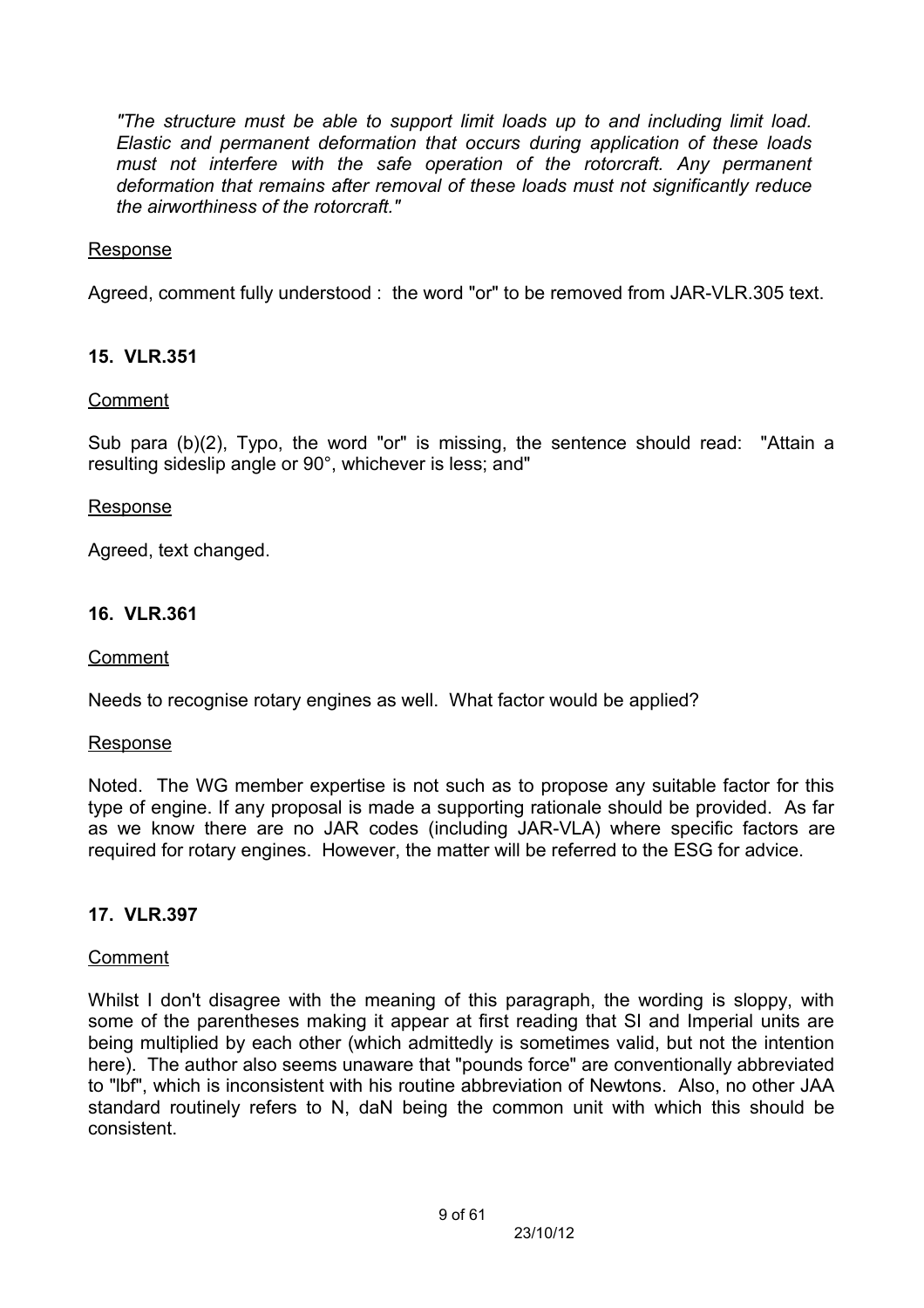Finally, may I suggest that this entire paragraph is summarised in a table, as is the case for JAR-VLA.397.

### Response

Not accepted. We don't know on which elements the sentence that "no other JAA standard routinely refers to N, daN being the common unit" was based on. Both JAR 27 and JAR 29 express force in Newton. The text of JAR-VLR.397 is the same as JAR 27 and JAR 29 and it incorporates the latest changes of NPA 27-11 as already suggested in an earlier comment provided by UK CAA

### **18. VLA.411**

### Comment

I note from other comments that it is accepted that Fenestron or Notar configurations may be accepted under this code. This paragraph could be better worded to reflect this, since the underlying assumption of the wording seems to be that only a tailrotor would be fitted.

#### Response

Agreed, Paragraph 411 and ACJ VLR 1 amended. A Notar style device can not be included in the basic configuration for a VLR helicopter. Since typically it needs an automated control system to make it work effectively, which is outside of the scope of the definition of a simple helicopter.

### **19. VLR.473**

#### Comment

Amend text: "A Rotor lift …"

#### Response

Agreed, text changed.

### **20. VLR.475**

#### Comment

If wheeled undercarriages are not covered by the basic VLR Code what are the "Tires" referred to in VLR 475?

### Response

Agreed, text changed. See also comments 68 and 110.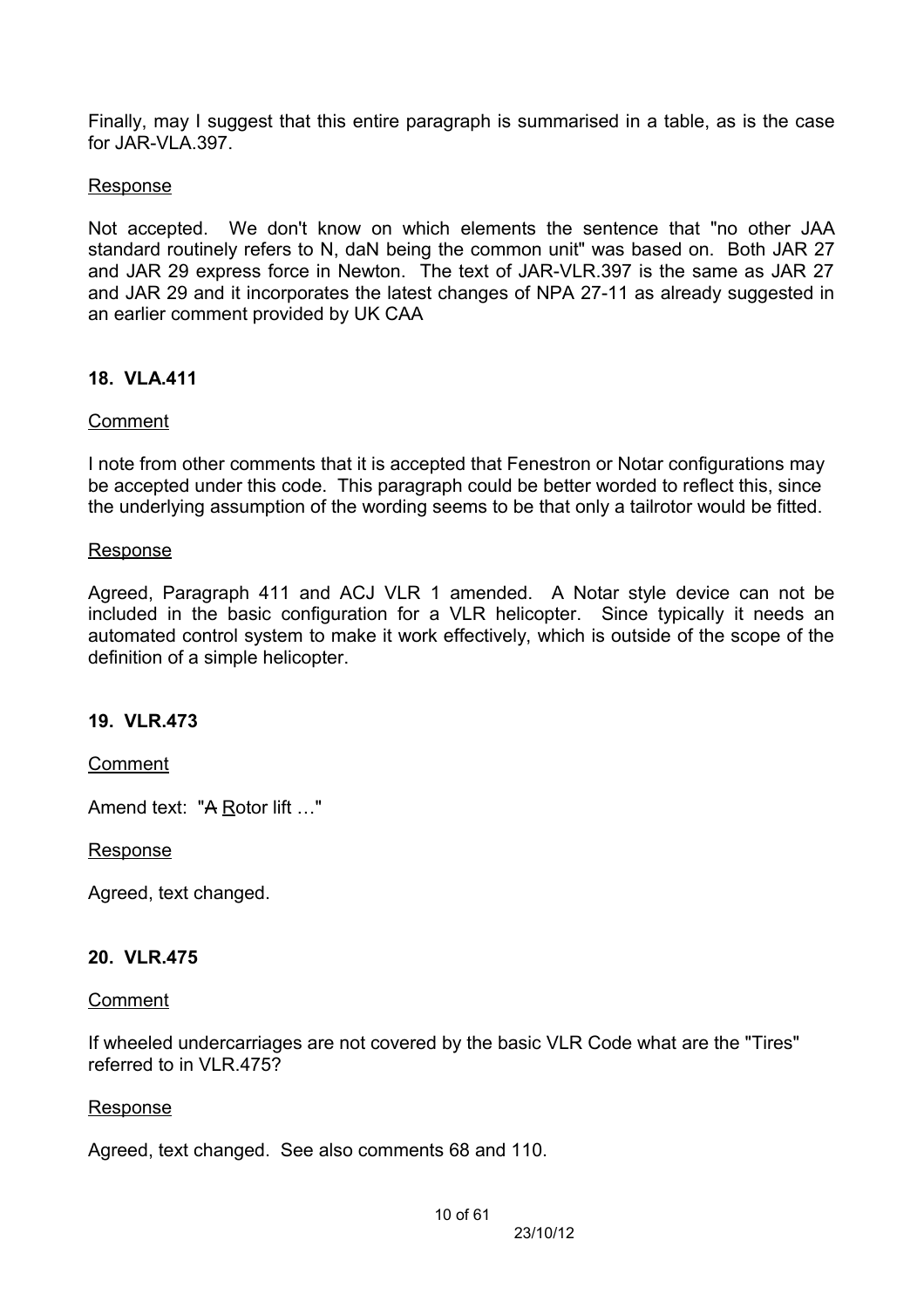## **21. VLR.501**

### Comment

Could these paragraphs be condensed to tables of conditions to be met?

### Response

Not accepted. We understand the comment, the paragraphs in question have been taken directly form JAR 27 and they have never caused any misinterpretation or confusion during past certification exercises. However, if the commentator still believes that the loading conditions of these paragraphs should be expressed in a tabular format then he is invited to submit a proposal that will be evaluated by the WG and if accepted it will be incorporated in to JAR-VLR.

### **22. VLR.505 & VLR.521**

### Comment

Both these paragraphs refer to VLR.473(b) to identify the limit landing load factor. VLR.473(b) does not define this factor, it refers to the drop test of VLR.725.

Proposal: Since the reference to VLR.473(b) does not add anything of use it would be better to refer directly to VLR.725.

### Response

Not accepted. Reference to JAR-VLR 473 should be maintained. In JAR-VLR 473 (b) establishes the limit load factor that should be used for compliance with JAR-VLR 505 and 521, this limit loads factor should not be less than the one substantiated from the drop test of JAR-VLR 725. In principle a manufacturer may determine this load factor without executing the drop test of JAR-VLR 725 if sufficient experience, accumulated from drop tests on similar landing gears, indicates that this load factor is unlikely to be exceeded .

### **23. VLR.547(a)**

### **Comment**

Is the definition of "rotor assembly" intended to include blade dampers, pitch control mechanisms and other rotating parts? If not, should there be a definition somewhere? This is a difference between JAR-27 and JAR-29 but needs clarification.

#### Response

Agreed. Same text as JAR 27, however we agree that explanatory material should be added to provide a definition of "rotor assembly". ACJ material has been added.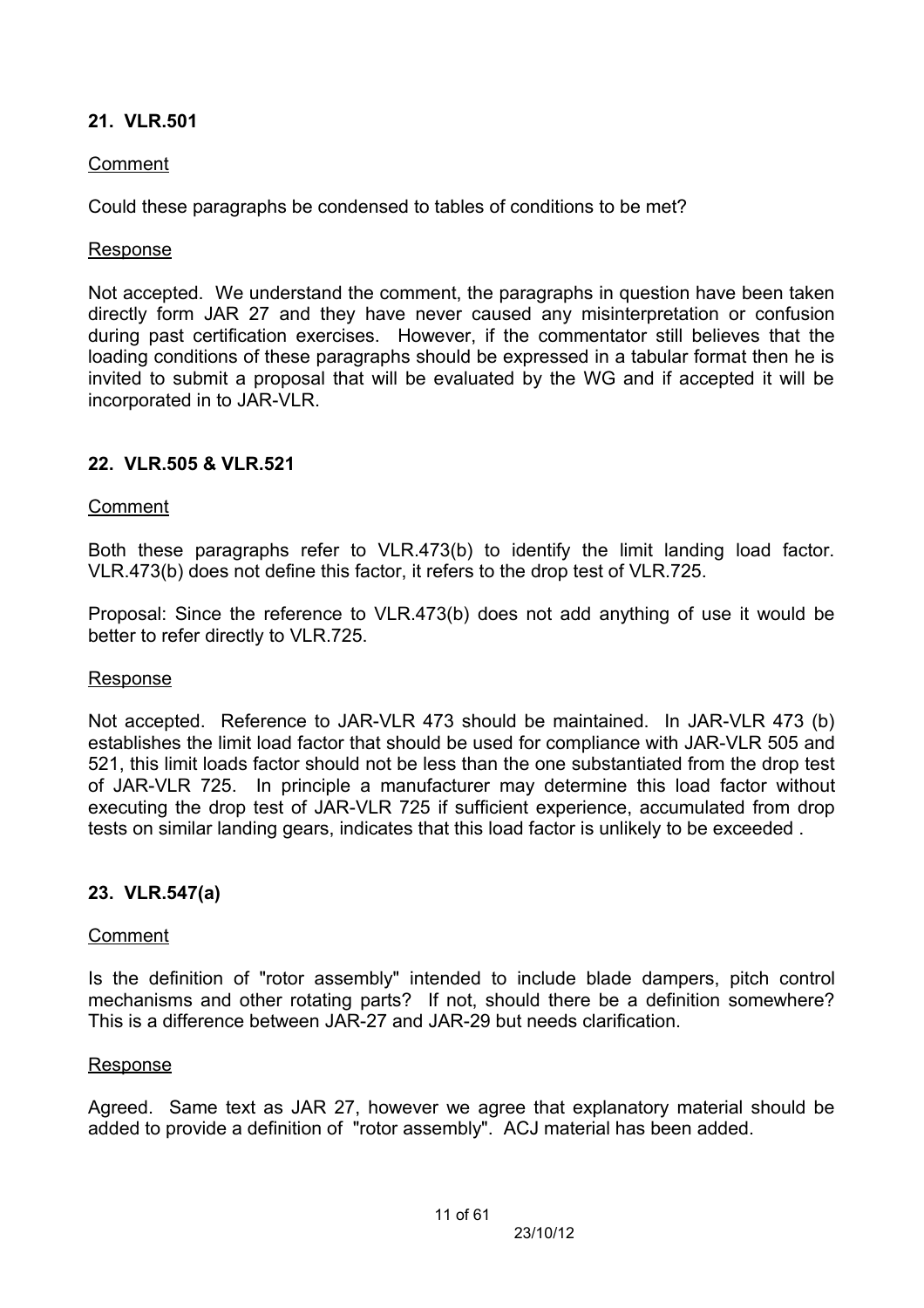## **24. VLR.547(e)(2)**

### Comment

What is "a rational manner"? JAR-29 says "equally and rationally" which we believe are better words.

#### Response

Not accepted. We would rather stick with the JAR 27 text as the wording " equally and rationally" may be misunderstood.

The intent of the rule is that the main rotor torque should be distributed in a rational way among the main rotor blades depending on the loading conditions under consideration. As an example for a 4 bladed rotor, the main rotor torque, associated to the engine start condition, is usually calculated by considering the rotational inertia of only 2 blades instead of 4. This is based on the "rational" assumption that at the very initial moment when rotor starts rotating there are only 2 blades in contact with the main rotor hub (usually through the lead-lag stops) and so capable to provide a contribution to the actual main rotor inertia.

### **25. VLR.561**

### Comment

The rationale presented in the response to comments section of the paper regarding the reduced (by comparison with JAR 27 and 29) inertia factors is inappropriate for the following reasons:

Making the new rule compatible with the existing FAR based fleet is an unacceptable reduction in the target safety levels of the JAR rules. Improvement in airworthiness codes is a progressive process and there is no rational reason why a new design should not meet the newer factors of JAR 27 and 29.

It is well known that smaller structures have lower impulse attenuation than large structures. This is why JAR23.562 requires more severe deceleration pulses than JAR25.562. There is a case for demanding higher crash inertia factors in JAR VLR than those found in JAR 27/29.

It is erroneous to suggest that compliance with these higher factors will be more difficult for a smaller aircraft. Smaller structures can carry much higher loads with respect to their dimensions and weights than larger structures. Examples of this are the many light aircraft secondary structures that are designed for manufacturing/handling requirements rather than strength, also, this is why small insects can carry many times their own weight and fall from proportionately greater heights without injury than larger creatures.

The impact on small rotorcraft designs of higher inertia load factors was addressed in the Explanation and Justification of NPA 27-2 (circulated in 1994) that was adopted by OP Amendment 27/98/1 effective 16/2/98 which *states. "The proposals will enhance occupant safety by providing increased protection, but will not necessitate any significant changes to*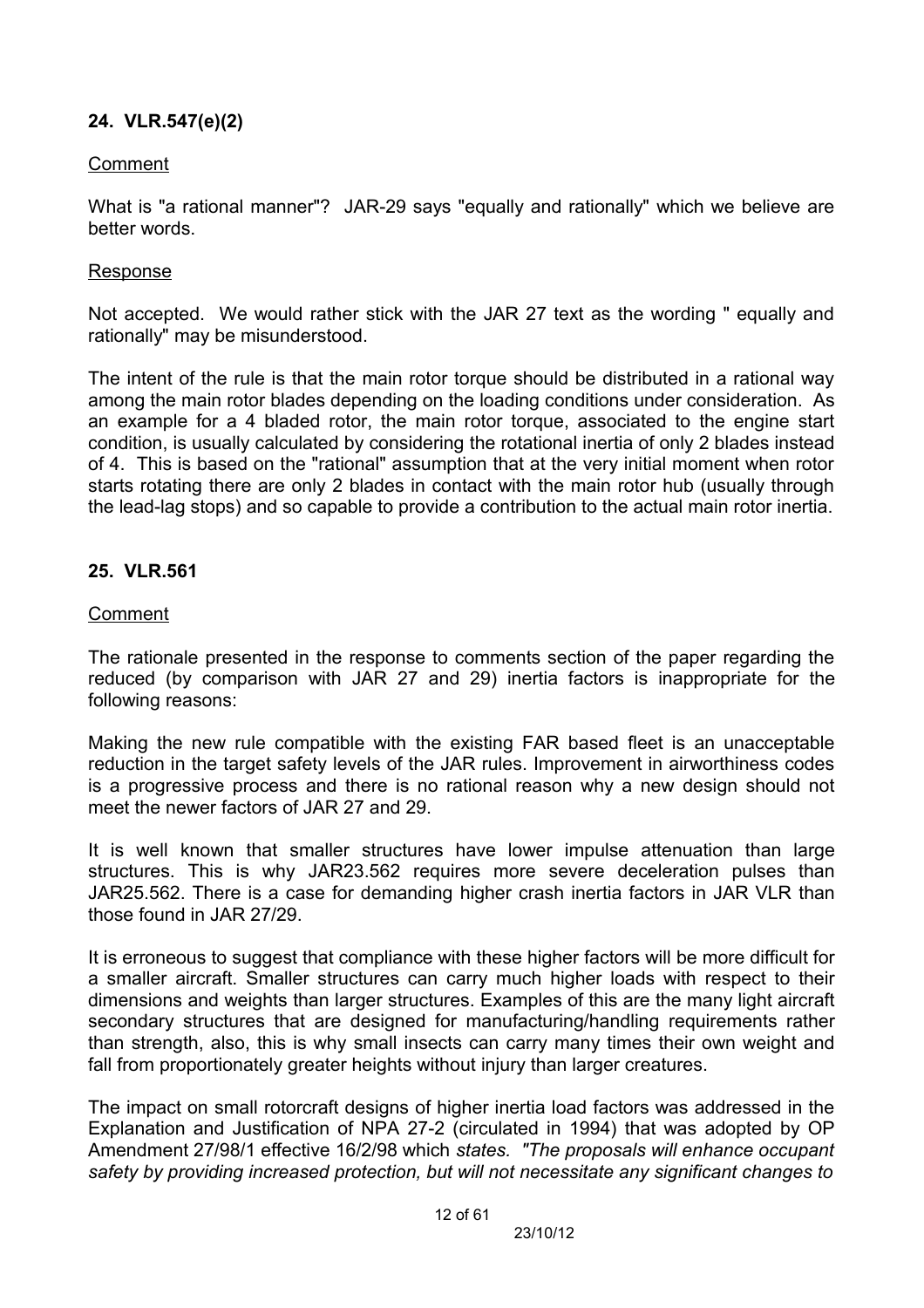*current design practices. It is also considered that the impact of the changes on the weight of a new design of rotorcraft would be minimal."* These comments remain applicable to VLR discussions, as there is no minimum weight for JAR 27 rotorcraft.

The contention in the response document that the progressive weight increase of JAR 27 rotorcraft was the 'main drive' for the inertia factor changes in JAR 27 is incorrect. The introduction of NPA material proposing increased weights for JAR 27 post dates NPA 27-2 considerably.

For the above reasons, the inertia factors used in JAR VLR should be at least as high as those found in JAR 27 and 29 and there is a strong case for making them higher.

Proposal: Adopt the inertia load factors of JAR 27.561(b)(3) and (c) into JAR VLR.561

### Response

Agreed. The WG has reviewed the arguments that originally led it to introduce lower inertia factors. The WG finds that the arguments that originally prevailed are no longer valid. Also as it is now agreed in principle to increase the maximum take off weight of the VLR helicopter from 600 kg to 750 kg then there is no reason not to introduce the JAR 27.561 inertia factors. Accordingly the text has been amended to include the JAR 27.561 inertia factors.

## **26. VLR.561(b)(3)(iv)**

## Comment

This sub para reads;

"Downward, 9g, after the intended displacement of the seat device."

Firstly, this is the only mention of a seat energy absorber in this code since VLR.562 does not exist and perhaps this reference should be removed or amended. Second, this subpara does not only apply to seats.

Proposal:

In the absence of VLR.562 it would be better to revise the sentence to;

"Downward - 20g. When applied to seat supporting structure it must be assumed that any seat energy absorption device is in a configuration appropriate to the end of its stroke." (Note: inertia from JAR 27/29)

### Response

Partially agreed. We have deleted the text "after the intended displacement of the seat device".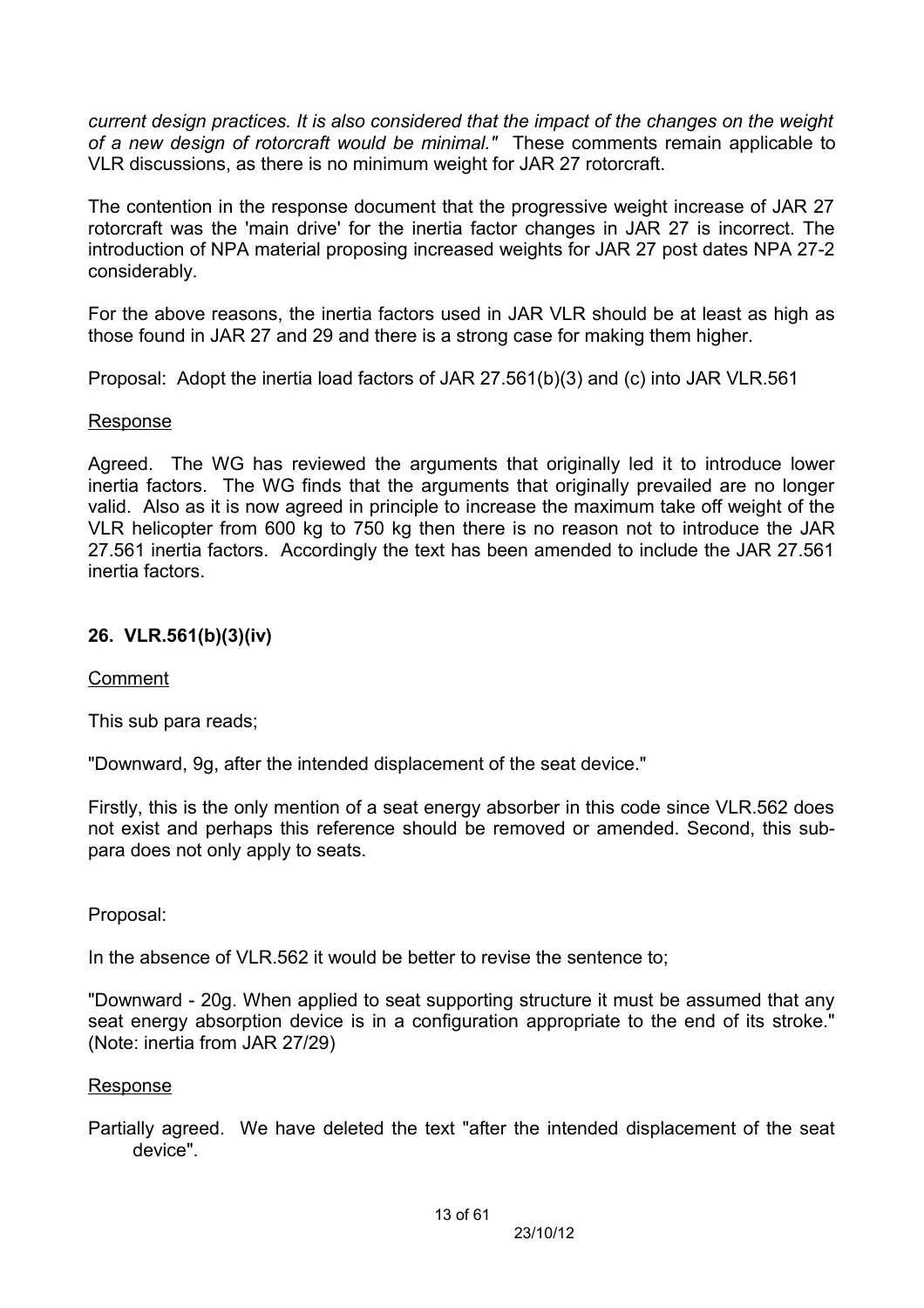## **27. VLR.561(b)(3)(v)**

### Comment

This sub para is missing from VLR and should be re-instated for the reasons given above. (see JAR 27.561(b)(3)(v)/29.561(b)(3)(v))

#### Response

Not accepted. See response for comment 25.

### **28. VLR.571**

#### Comment

It is suggested that additional advisory material to that currently provided for FAR/JAR 27 would be beneficial for this category of rotorcraft, considering the probable lack of experience and resources of constructors in this category.

In addition, no response has been made to the proposal that the option of fail-safe design (as provided for in JAR27) should be considered for inclusion in VLR.571.

#### Response

Not accepted. The fail-safe option as provided by FAR 27 would imply damage tolerance consideration (fracture mechanic analysis for determination of crack growth) that in all probability are beyond the current capabilities of VLR manufacturers both in terms of cost (testing device) and technical expertise. However there is nothing to stop an applicant with an active certification project making a proposal to the Authority to follow this route. Appropriate CRIs and special conditions would be raised and progressed in the normal manner.

### **29. VLR.601(a).**

#### Comment

Rotor drive system should be included in the definition of flight structure as it is in JAR-27.

#### Response

Agreed. But the comment as presented does not make any sense because it is written against VLR.601(a). However we determine that it actually refers to VLR.571(a) and on that basis we have changed the text of that paragraph.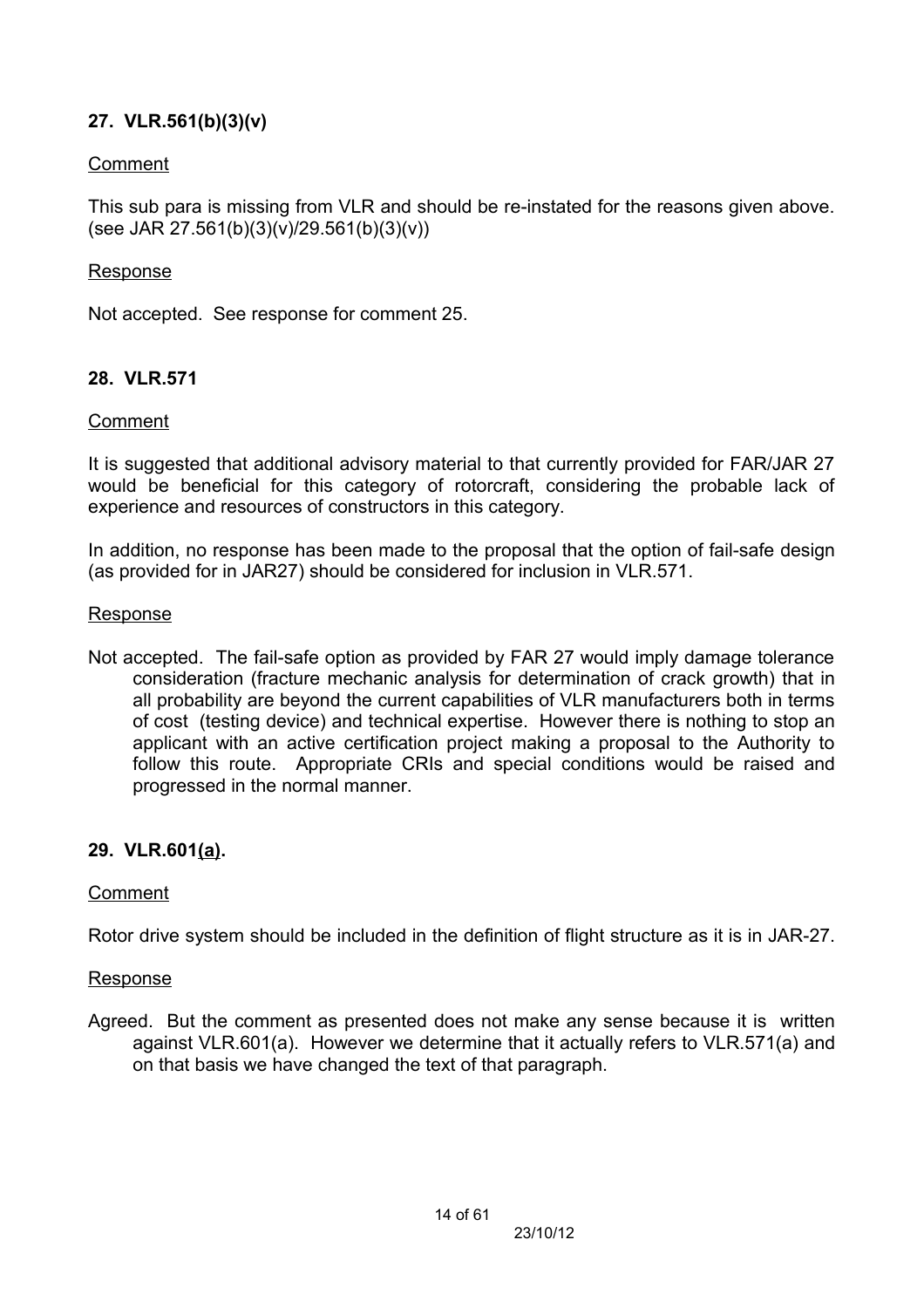## **30. VLR.601(a)**

### Comment

The use in this paragraph of the wording "it may have no" is at variance with the remainder of the draft JAR where the equivalent wording is "must not have any". "May" is less strong than "must" and I wonder what the reason is for this change in emphasis.

### **Response**

Not accepted. The text is the same as that in JAR 27.

## **31. VLR.602**

### Comment

It should be noted that these are the old words which were in JAR-27 prior to NPA 27-12. NPA 27-12 changes the wording to the rule and the ACJ material and should be adopted in this case. CAUTION: JAR 27/29.602 is currently the subject of an FAA/JAA HWG review and a proposal to change the wording to the ACJ (and possibly the rule) is expected in the next few months.

Why is the reference made to ACJ 27.602? There should be a specific ACJ written for this code.

### Response

Not accepted. The text is the same as that in JAR 27 prior to NPA 27-12. The outcome of NPA 27-12 is by no means certain. It would be a foolhardy act on our part to adopt something that was still the subject of international debate before that debate had been concluded. However, we have introduced an ACJ VLR.602 that incorporates the text of ACJ 27X602 as found in JAR 27 change 1.

## **32. VLR.610**

### **Comments**

The WG response is noted. I would counter, however, that there have been many day VFR strikes recorded. These are going to be relatively simple aircraft, and perhaps a fairly simple lightning strike requirement could be considered.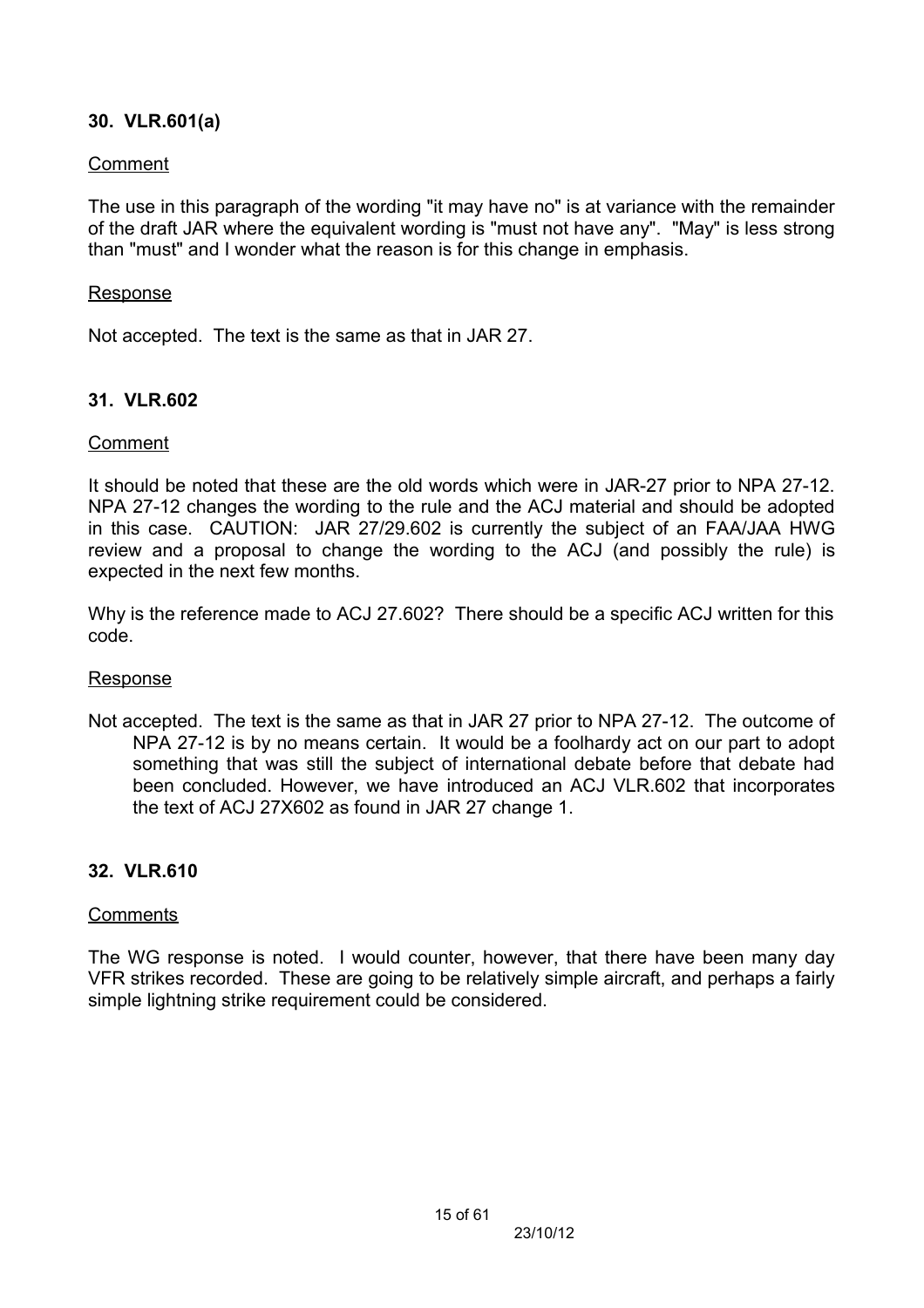### Response

Not accepted. As far as we know there are no statistics available for determining the severity and the occurrence of lightning strikes on very small helicopter operated under VFR day operation. In fact our information suggests the incidence of such strikes is non-existent. Therefore we still believe that there is no need for the introduction of this requirement for this type of helicopters.

In fact there are a very large number of pre amendment 27-21 (November 1984) Part 27 certified helicopters, [Robinson R22, Bo 105, SA341, AS 350/355, Bell 206 etc and at least 1,000 of which are on the UK register] that obviously do not have any lightning protection measures applied. And they have not exhibited any adverse service experience due to lightning. The in service lighting data that does exist applies almost exclusively to large helicopters (Part 29 certified) being operated in marginal or adverse weather conditions. This data also indicates that the larger the helicopter the more prone it is to suffering a lightning strike.

## **33. VLR.619(c)**

### Comment

The Working Group position that the JAR VLA values may be too general is correct. It is therefore surprising that the text of ACJ VLR.613(c) proposes to allow the use of a 1.25 factor in lieu of testing at temperature. Experience shows that the material strength of low temperature cure resin systems can reduce dramatically at high temperatures and certainly more than allowed by the use of a 1.25 factor. It is suggested that the option of producing design allowables for high temperature conditions through use of a 1.25 factor in lieu of testing should not be permitted. (see comment to ACJ VLR.613 below)

The HASG chairman appears to have recommended that composite materials be refused for blades, tailbooms and hub components. This seems unreasonable, since these should be judged on their merits, in fact, the use of composites for rotor blades has been one of these materials most successful application due to the particular loading characteristics of these components.

### Response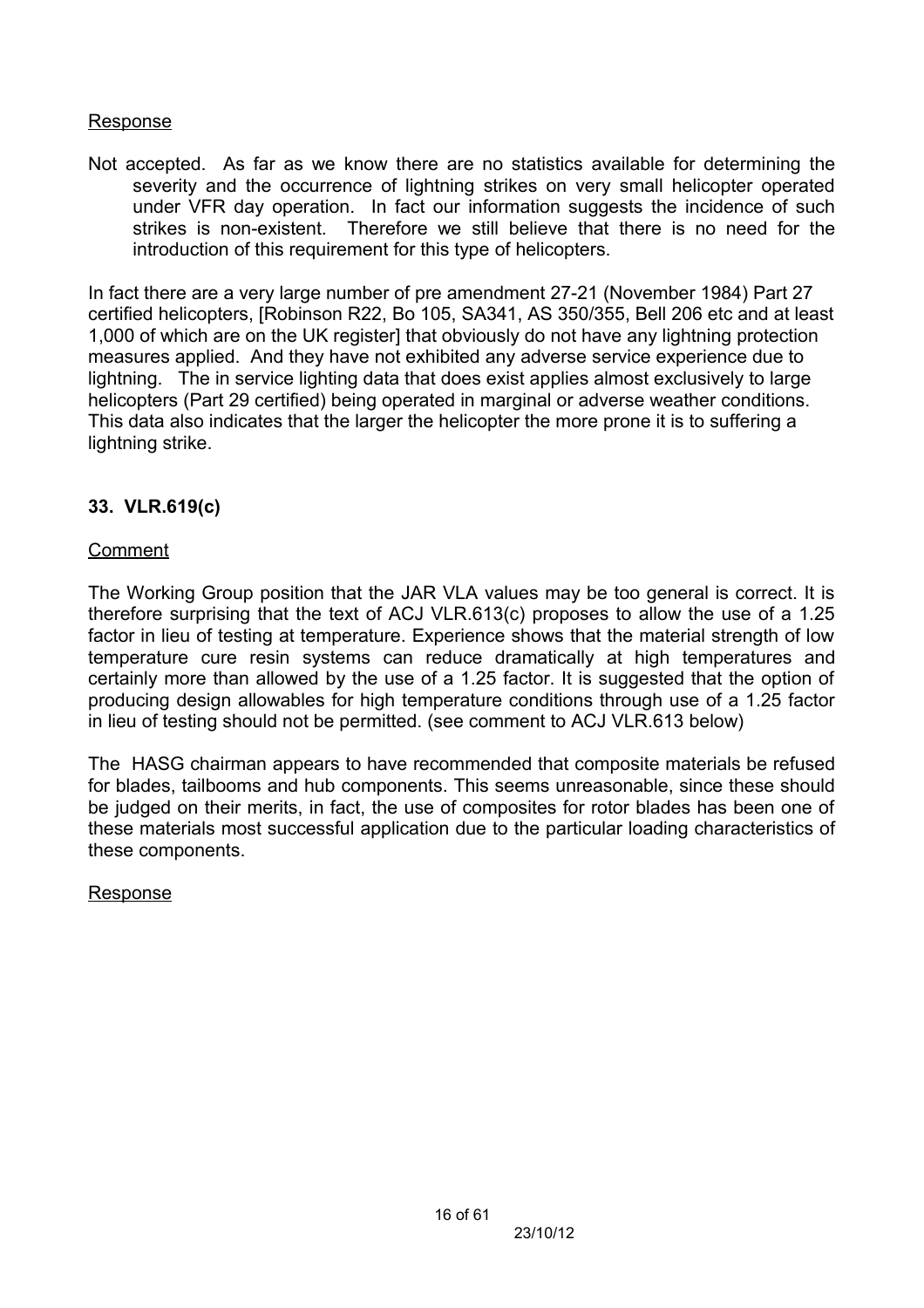- Not accepted. Considering the reference surface temperature is 54°C, we believe that the degradation factor of 1.25 for temperature effects only is a conservative assumption and in line with the factors applied in the helicopter industry.
- 54°C is a surface temperature value which provide a good margin with respect to the glass transition temperature values of the epoxy resins more commonly used for composite structure (70-80°C). It is understood that for higher surface temperature, higher degradation factors can be expected and have to be substantiated by test considered the closer proximity to the glass transition temperature values.
- As for utilization of composite material we believe that some misunderstanding has occurred as far as we understand the HASG chairman was concerned that composite material on primary structures are not adequately addressed by the requirements of JAR-VLR. We fully agree with above, as a matter of fact due to the high vibratory loads of the loading spectrum of helicopters we expect that compliance be demonstrated against more stringent criteria than those established under JAR-VLA.

The WG had no time to develop specific fatigue and static requirements for composite structure, however it is understood that the means of compliance as outlined in AC 20- 107A are fully acceptable and can be introduced through a Special Condition as it has been done in the past for several JAA projects (EH101, EC135).

## **34. VLR.629**

## Comment

The earlier CAA comment stated that this should also mention control divergence and reversal. The response to this was that this paragraph has "The same contents as JAR27.629" This response seems inadequate as there can be no valid reason to replicate the deficiencies of another code in a new requirement.

### Response

Not accepted. We don't see any deficiency in a consolidated text in JAR 27 or JAR 29 that has never been questioned before. As far as we know no control reversal of divergence of main/tail rotor blade has ever been experienced. Conversely dynamic stability is a much more critical issue as the external forces are acting in resonance with the first modes of vibration of the main rotor blade for this scope is mandated the utilization of mass balance as required by JAR-VLR 659. The main reason for which control reversal is not an issue on the helicopter is that, apart from some KAMAN helicopters, no control surfaces are used to change the blade pitch and the system made by blade, pitch control horn, and pitch control rod is generally very stiff.

The stage an NPA such as this one has currently reached is not the place to be unilaterally introducing significant new regulatory material. If the commentator feels that JARS VLR, 27 and 29 are deficient in the area he suggests then he is recommended to make proposals for improvement to JAA HQ in the normal manner.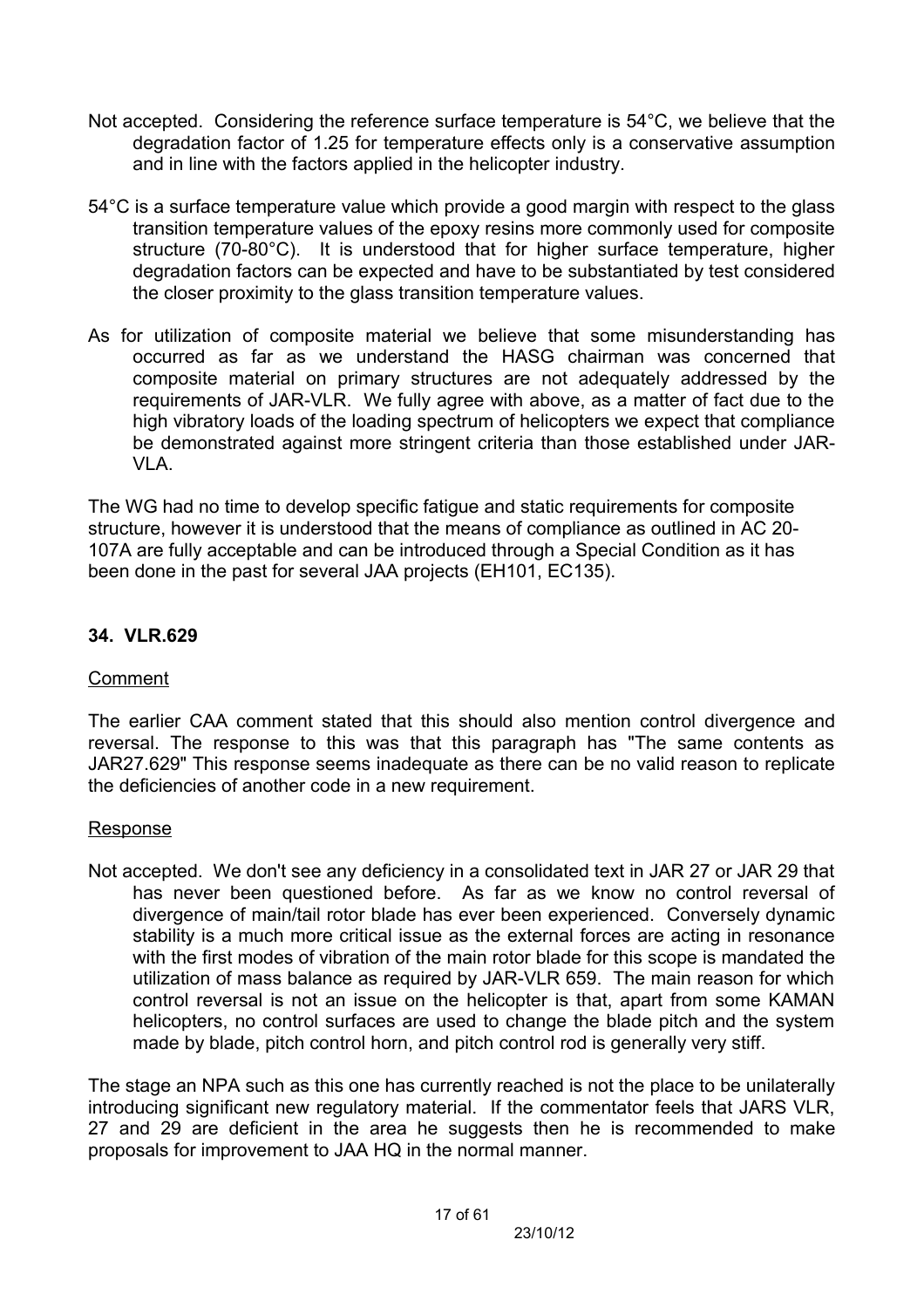## **35. VLR.663, VLR.725(a)(2) and VLR.727(b)**

### Comment

The response to comments regarding paragraphs VLR.663, VLR.725(a)(2) and VLR.727(b), include the expression "Not accepted at this time.", when will these comments be accepted?

#### Response

- Noted. VLR.663 text is the same as that in JAR 27.663. It is not the WG's intention to unilaterally change common text. If the commentator believes this item of common text needs clarifying then he is recommended to make a proposal to JAA HQ in the normal manner.
- The concern reference VLR.725 is fully understood, however we believe the requirement as written allows for alternative means of compliance if the first means is found to be too onerous.

VLR.727(b) text is the same as that in JAR 27.727(b). It is not the WG's intention to unilaterally change common text. If the commentator believes this item of common text needs clarifying then he is recommended to make a proposal to JAA HQ in the normal

### **36. VLR.685**

### Comment

Advice included at BCAR App T689b should be included in this paragraph [probably at d(4)]. The lack of this advice in other FAR/JAR standards has caused in-flight cable failures to our certain knowledge, and the opportunity should be taken to prevent further continuation of poor design practice.

Why is a 2.38mm (3/32") cable acceptable in JAR-VLH, whilst JAR-VLA requires a 3mm (1/8") cable? If there is a good reason for this inconsistency, it should have been justified to us.

#### Response

Agreed. Whilst we adopted the same text as JAR 27.685 we accept that the advice to which the commentator refers has been taken from recent airworthiness codes written for a variety of very small flying machines, hence it has been added to VLR as ACJ material

### **37. VLR.785**

### Comment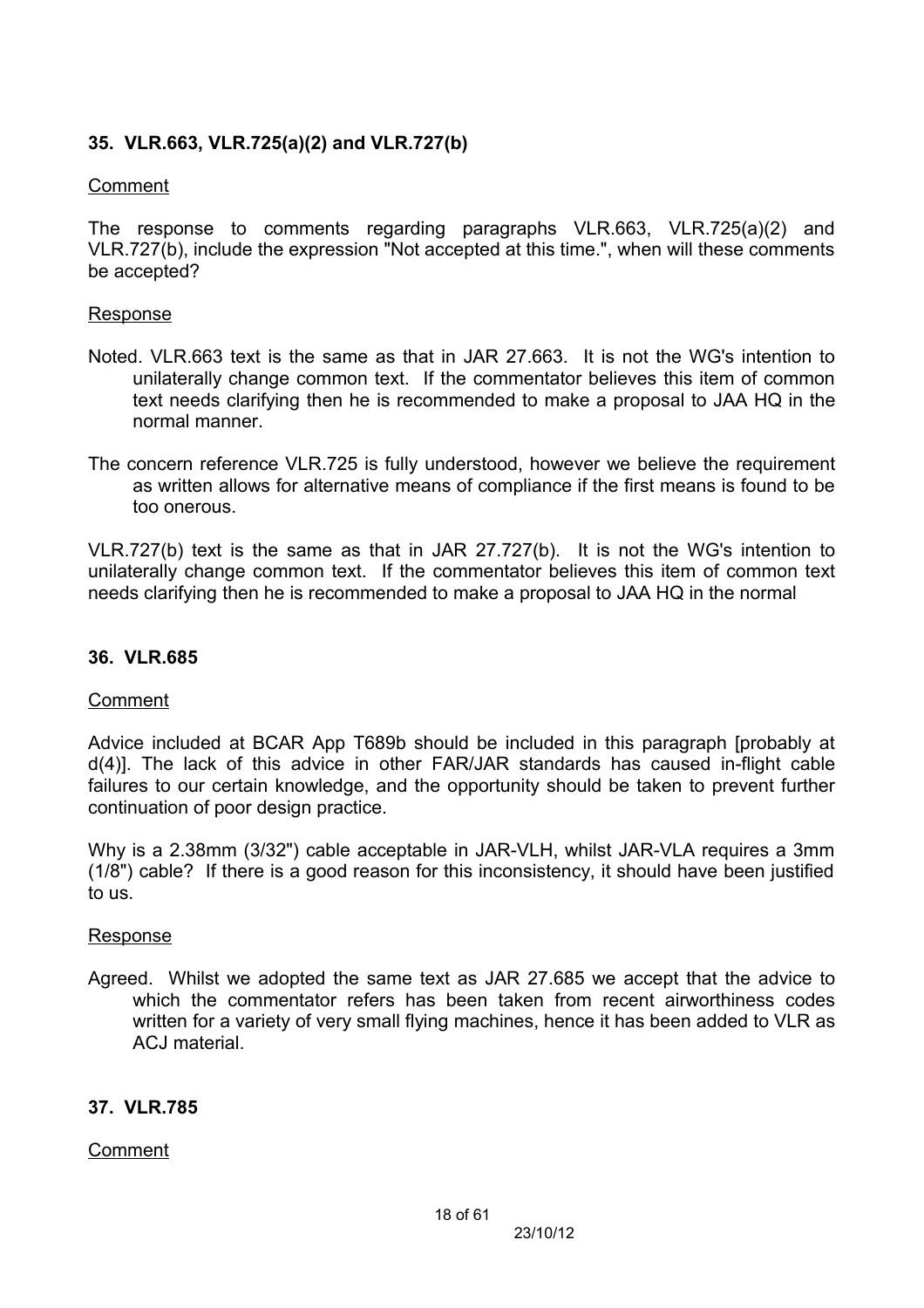We do not agree with the deletion of "at least" as included in JAR-VLA. Perhaps a better wording would be to delete "weighing 86kg", and substitute "at the maximum permitted seat load, which must not be less than 86kg". The current wording is too inflexible technically an aircraft with seats designed for 100kg would be non-compliant.

### **Response**

Agreed. The phrase "at least" reinstated in order to maintain consistency with JAR VLA.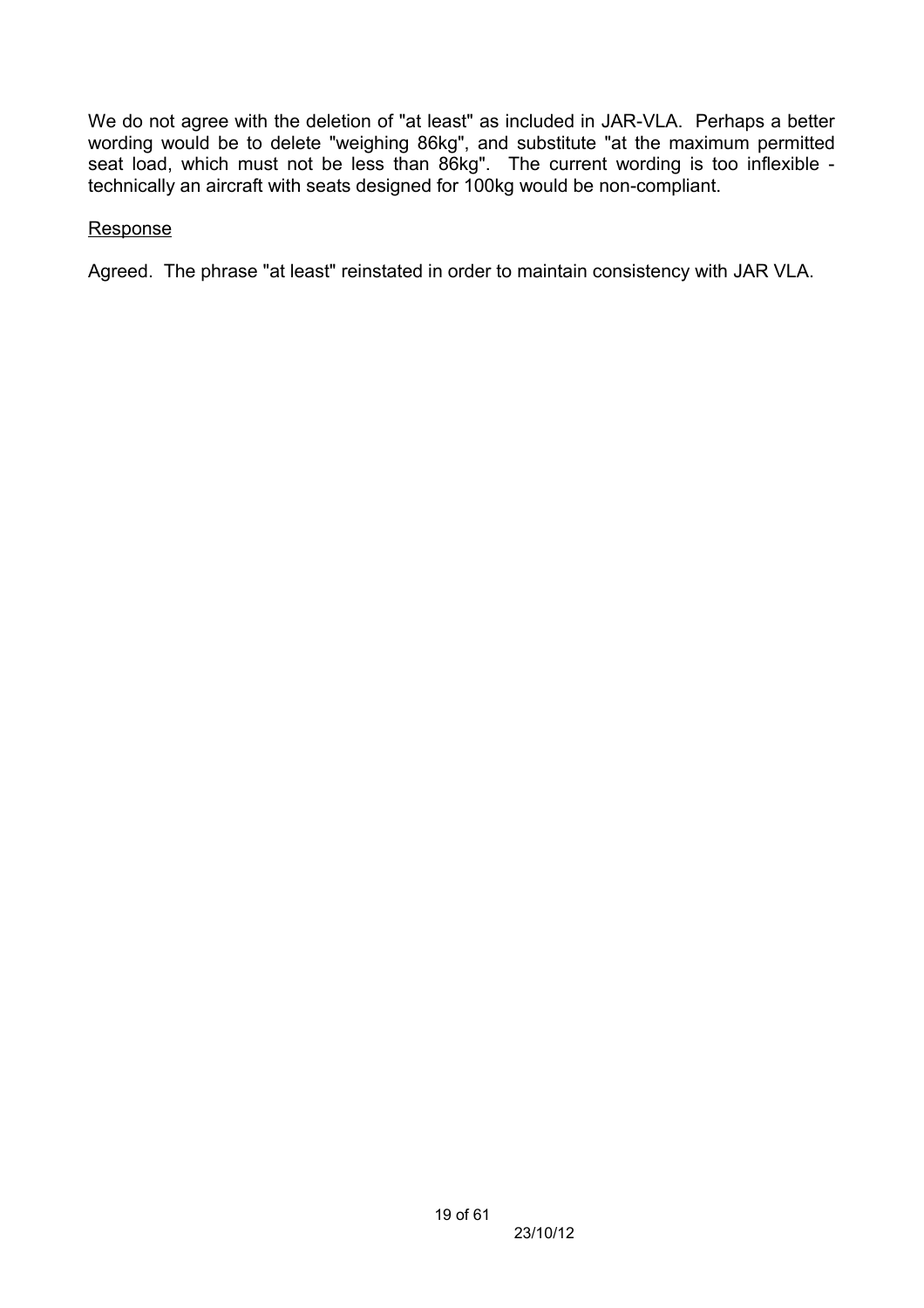## **38. VLR.901(b)(4)**

### Comment

Can 'extremely improbable' be defined. Is this intended to be <1e-9, or (since capital letters are not used) is it indeterminate? If so, how can it be 'shown'?

### Response

Not Accepted. This is the same text as JAR 27 and has the same meaning and implications.

### **39. VLR.901**

### Comment

Inconsistent numbering system: Replace  $(c)(i)$  and  $(c)(ii)$  with  $(c)(1)$  and  $(c)(2)$ 

### **Response**

Agreed, text changed.

### **40: VLR.907**

Comment

Change '… may not subject …' to '… must not subject …'

#### **Response**

Agreed, text changed.

## **41. VLR.923**

### Comment

Is the intent that this requirement should be carried out during the ground test phase, and not combined with flight testing. If so, this should be explicitly stated.

### **Response**

Noted. These are the standard JAR 27 tests that are always performed as ground tests, AC 27-1B refers.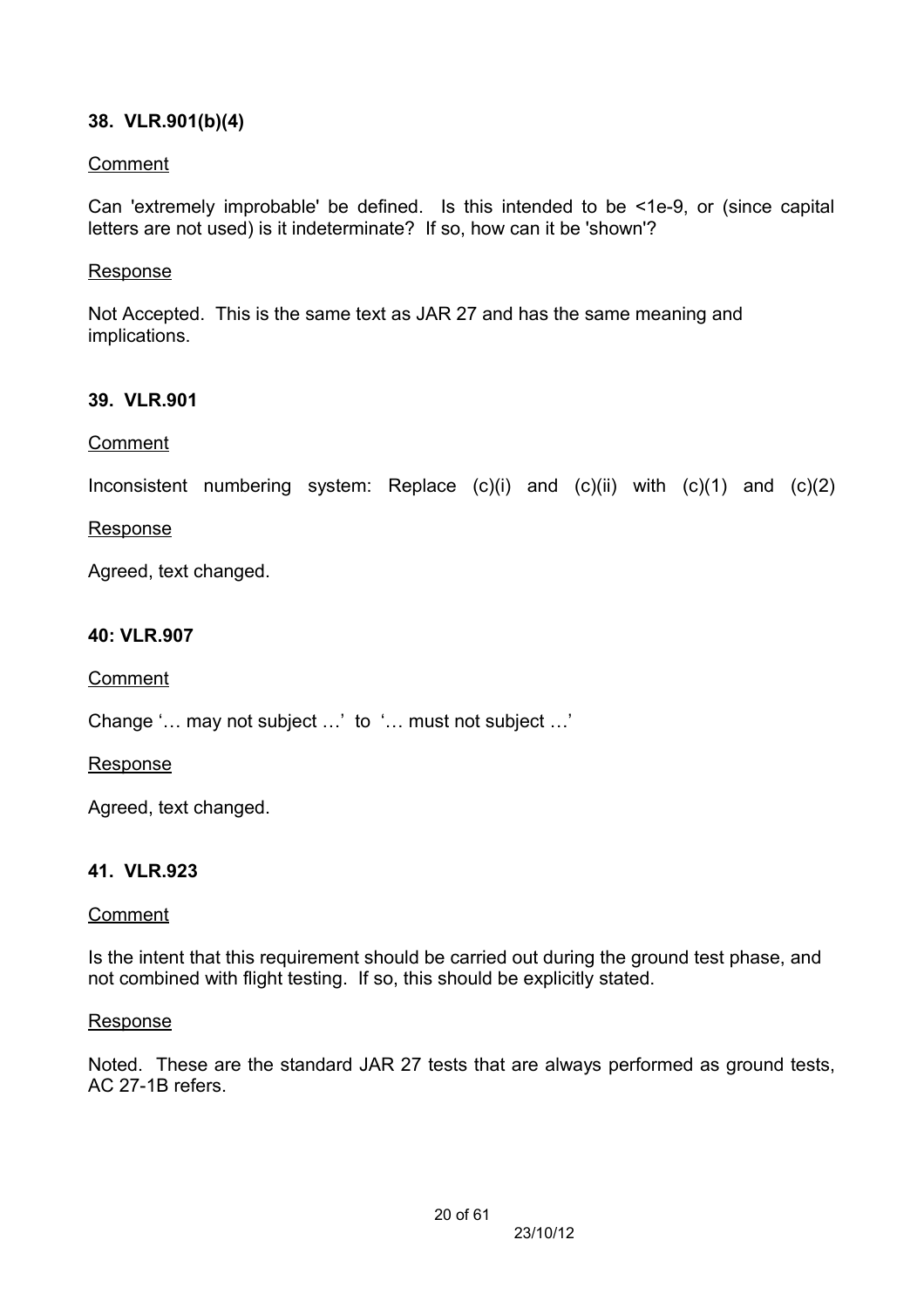## **42. VLR.999(b)(3)(ii)**

### Comment

If wheeled undercarriages are not permitted there will presumably, be no "landing gear" to be retracted, and would not a Very Light Rotorcraft be more likely to have a fixed undercarriage anyway?

### **Response**

Agreed, .999(b)(3)(ii) deleted and ACJ VLR 1 amended to specify non-retracting undercarriages.

### **43. VLR.1305**

#### Comment

This paragraph would be improved by the inclusion of a requirement for the provision of a Starter Engaged Warning Indication.

#### Response

Not accepted. The requirement is consistent with JARs VLA and 27.

### **44. VLR.1323**

### Comment

The wording in JAR-VLA seems to have been taken and subtly altered to make the meaning less clear. Part (a) is largely meaningless and serves only to make less clear parts (b) and (c),

Part (b) should give a maximum figure, either VNE or VH, presumably the former for consistency with JAR-VLA. The term "and over" is unacceptably vague.

The calibration in flight of pitot-static systems is a process over which there is considerable disagreement between practitioners concerning best practice.

#### Response

Not accepted. Comment not understood, the text is the same as that used in JAR 27.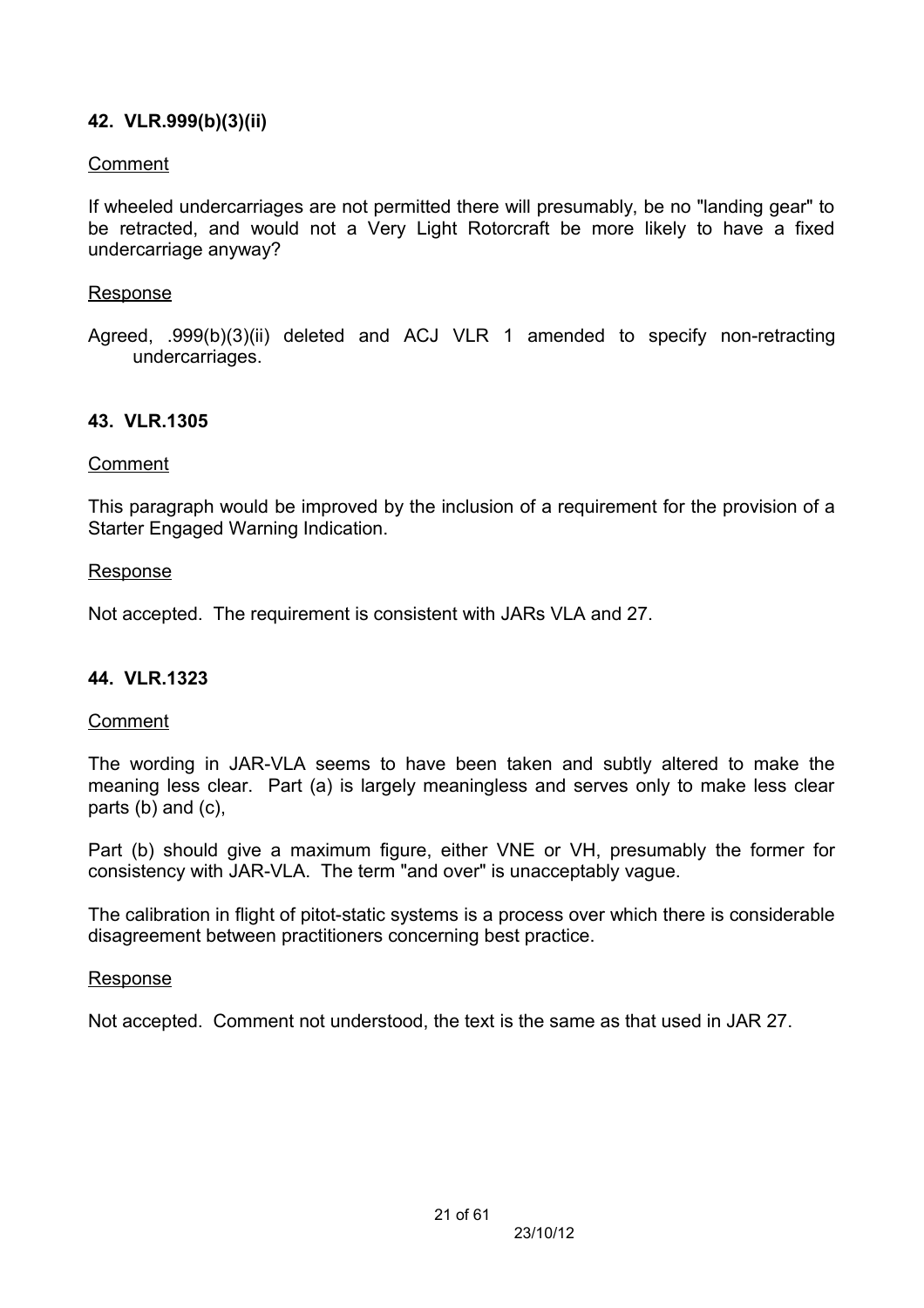### **45. VLR.1325(a)**

#### Comment

We do not accept the reasoning for deleting airflow variations in the static system requirement. Airflow variations will be addressed by a suitably located static pressure port, not by installing a more expensive instrument in the panel. The R22 has an entirely conventional Barometric Altimeter in the panel, and a plastic pipe hanging loose in the transmission bay as a pressure port, and it complies with JAR/FAR27.

#### Response

Agreed. Text re-instated.

#### **46. VLR.1327**

#### Comment

This is inconsistent with JAR-VLA, which requires a maximum of 15° total deviation with the operation of electrical equipment. The paragraph is also not entirely consistent with VLR 1547 and should be reviewed.

#### Response

Agreed. JAR VLA.1327 text used to replace JAR 27.1327 text and paragraph JAR VLR 1547(e) deleted.

#### **47. VLR.1583**

#### Comment

Whilst it is accepted that VLR.51 and 73 are introducing the concept of a take off WAT, there is no requirement in 1583 for this to be presented as a limitation.

#### Response

Not accepted. We fail to understand the comment, in the area concerned JAR-VLR 1583 is identical to JAR 27.1583. JAR 27 is a well-established airworthiness code. The WAT data is presented under the performance section of the Flight Manual as requested by JAR-VLR 1587 which also is identical to JAR 27.1587.

#### **48. Powertrain – General**

#### Comment

The instructions in Appendix B, and those in para 923 are not strictly compatible - it seems rather odd to require an applicant with one helicopter and one engine, to carry out a 50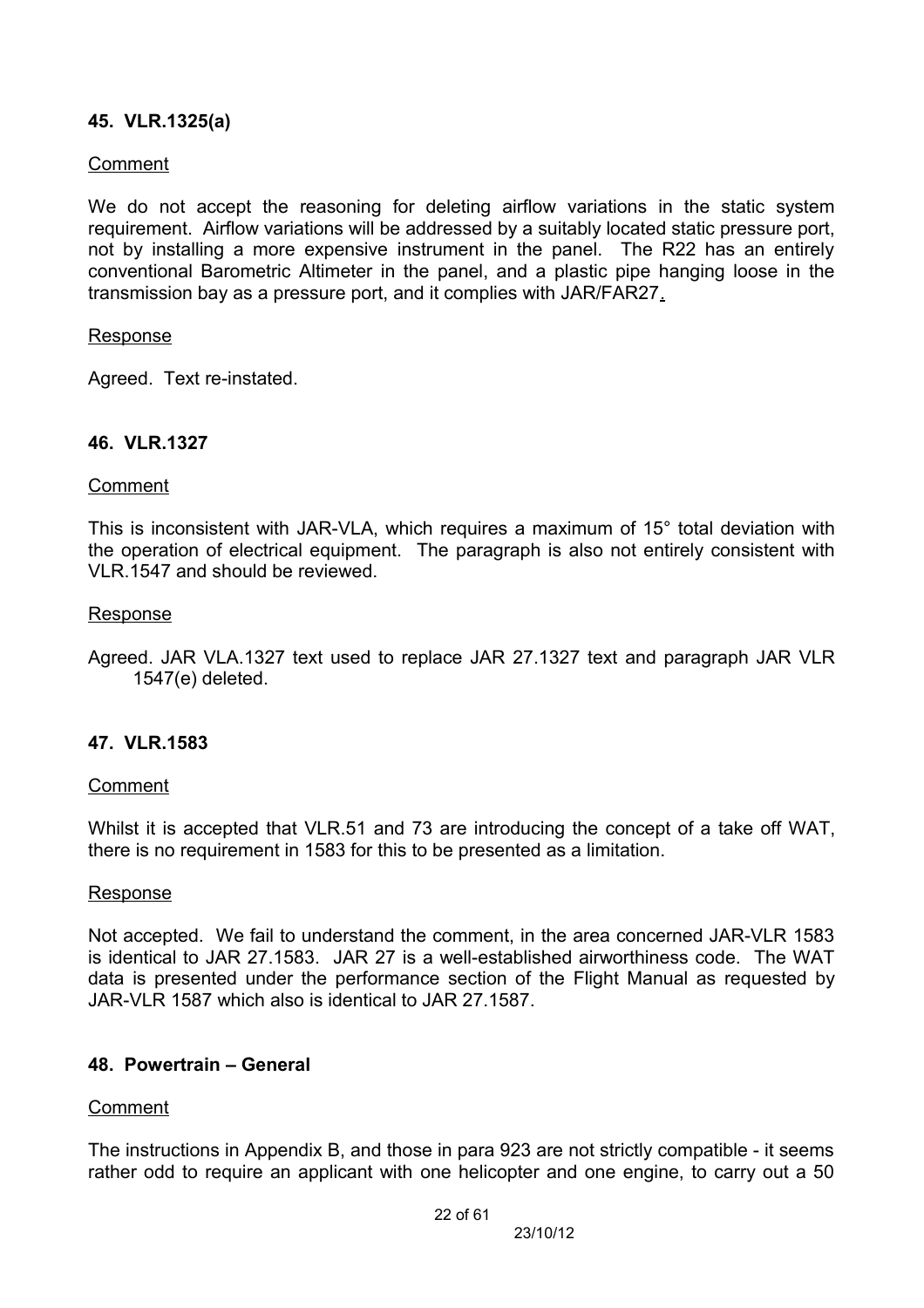hour test upon the engine and a 100 hour test upon the rotor system, particularly given that the loading profiles differ. Surely with a little work, these requirements can be combined, without degrading the assurance of airworthiness, but significantly reducing the (expensive!) effort required of the applicant.

### **Response**

Noted. We understand the comment and accept the reasons for it. The existing test requirements have been taken from well the established JAR 27 and FAR 33. Certification of products to either code are entirely independent of each other and leads to awards of type certificates in their own right for helicopter and engine. JAR VLR allows for an engine to be certificated as part of the helicopter and be included as an integral part of the helicopters type certificate.

Therefore there is no reason why the engine and transmission test requirements should not be harmonised. However to do so would require some fundamental changes to the existing tried and proven test regimes. So we will review this matter with the Engine Study Group outside of the remit of this NPA. With the intention of determining if it is possible to produce harmonised engine and transmission test requirements. And if it is possible then introduce them at a later date.

## **49. VLR.B1**

## Comment

Notwithstanding Comment 3, if engine approval is to be granted in accordance with subpart B a similar process to that allowed in JAR-22 for the issue of a 'JAR-22 Subpart H' type certificate (see JAR 22.1801) should be considered. Thus allowing engines approved to the subpart to be eligible for fitment to any JAR-22 or JAR-VLA aircraft, subject to compliance with any installation requirements. This policy should be reflected here to allow the issue of 'JAR VLR Appendix B' type certificates. The text should therefore be changed to read:-

'This Appendix B prescribes the requirements for the issue of type certificates or equivalent and changes to those certificates for spark and compression ignition engines for JAR-VLR type certificated rotorcraft'.

## Response

- Not Accepted. There is no intention to issue a Type Certificate for an engine meeting the requirements of Appendix B of JAR-VLR. Our experience suggests:
- (i) Existing "off the shelf" engines intended for aeroplanes may not always function to the same level of reliability in helicopters as they do in aeroplanes.
- (ii) And as a consequence that for this class of helicopters, the engine design is highly dependent on the type of helicopter on which it will be installed.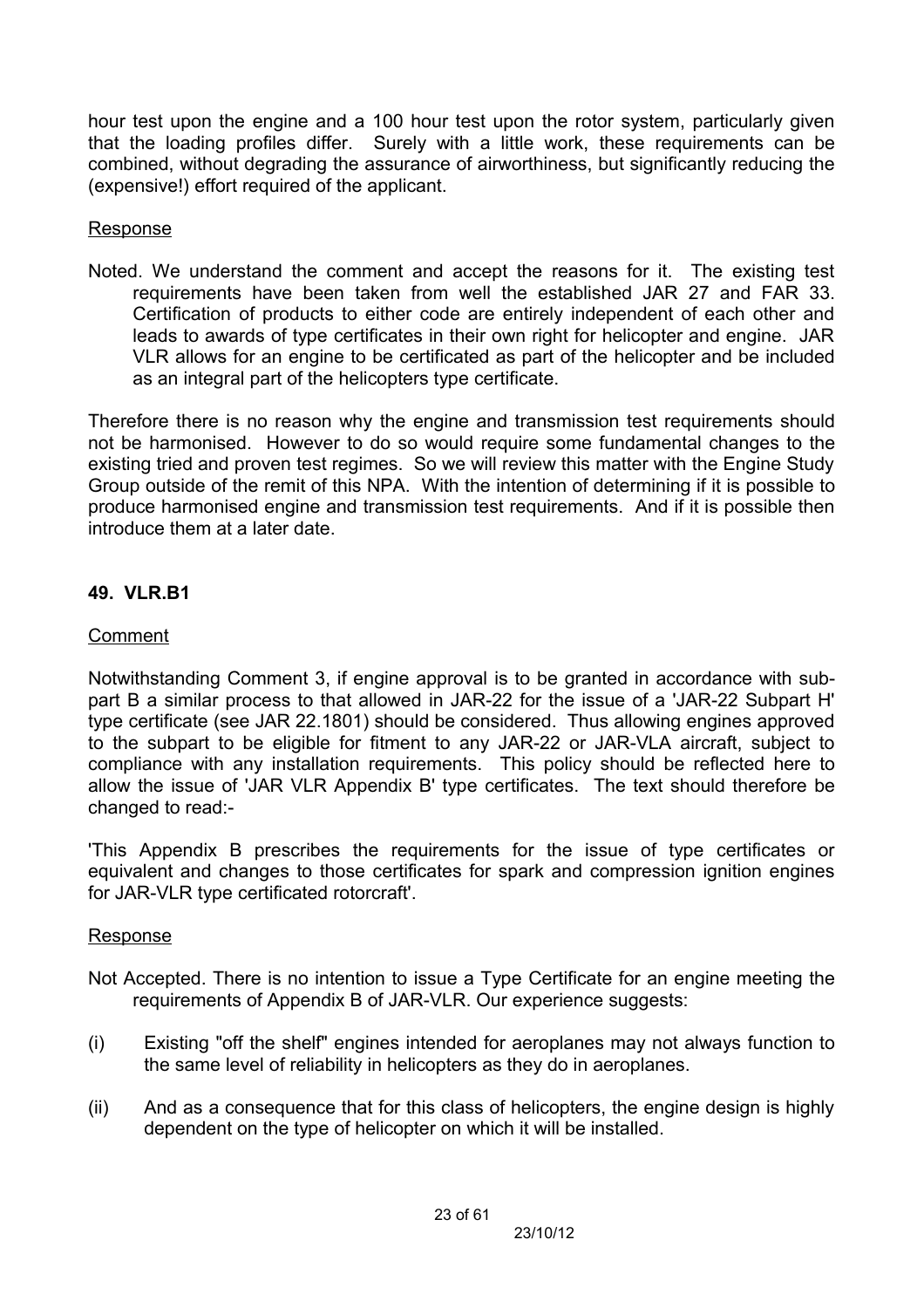In that respect we believe that the engine has to be regarded as a part of the helicopter (similarly to any other part such as landing gear or transmission). Having said that it is understood that the results of tests carried out for compliance with the Appendix B of JAR-VLR may be extended to two or more helicopters. But only if the applicant can demonstrate that the engine design is marginally affected by the type of installation as it is in general true for the JAR E engines.

## **50. VLR.B3**

### Comment

Remove (a). This is simply a statement, not a requirement. Amend text as follows:-

'Engine ratings and operating limitations required under JAR VLR B.2 are based on..'

#### Response

Agreed, text changed.

### **51. VLR.B4**

#### Comment

Please clarify the reason for (a). What is the objective of this requirement? If it is decided that it is not required, then it is suggested that (b) is moved to JAR VLR B.3.

### **Response**

Not accepted. The JAR-VLR B.4 (now B.7) text is the same as FAR 33.8 and it emphasises that it is the responsibility of the Applicant to select the ratings intended for which compliance with the requirements of Appendix B is intended. However we have note an error in sub paragraph (a). It refers to thrust which clearly is not applicable to this class of engine. The words "and thrust" have been deleted.

### **52. VLR.B5**

### Comment

Clarification required amend text as follows:-

'… or with a single ignition system of at least equal reliability to a dual system.'

#### Response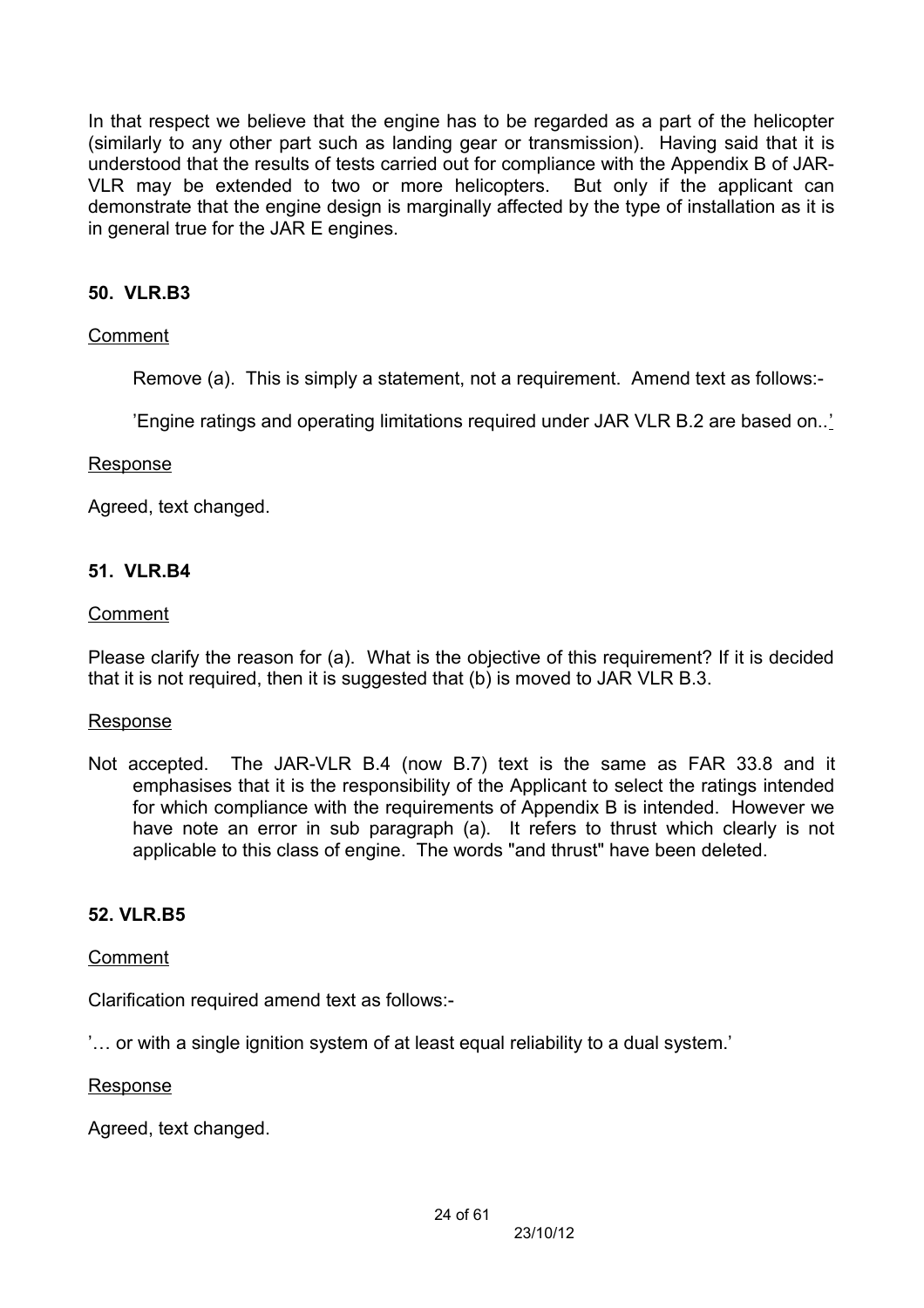### **53. VLR.B8**

### Comment

What is the expected means of compliance with this requirement? Is it a safety analysis?

#### Response

Noted. Yes a safety assessment is the anticipated means of compliance.

### **54. VLR.B11**

### Comment

Amend text of (a) as follows:-

'(a) The engine must be designed and constructed to function from idling to 103% crankshaft rotational speed at maximum take off conditions without vibration levels which may affect the integrity of parts and assemblies.'

#### Response

Agreed, text changed.

### **55. VLR.B11**

### Comment

Paragraph (b) refers to JAR VLR 90. This requirement does not exist. Should reference be to JAR VLR 907?

Paragraph (b) should refer to take off conditions rather than maximum continuous.

#### Response

Agreed, text changed.

### **56. VLR.B11**

#### Comment

Since paragraph (b) refers to the effect of the engine in the helicopter, it should be rewritten taking into account the comments above and moved to become JAR VLR.907 (d), as follows:-

'(d) The engine must undergo a vibration survey when installed in the airframe. The survey must be conducted throughout the expected operating range of rotational speed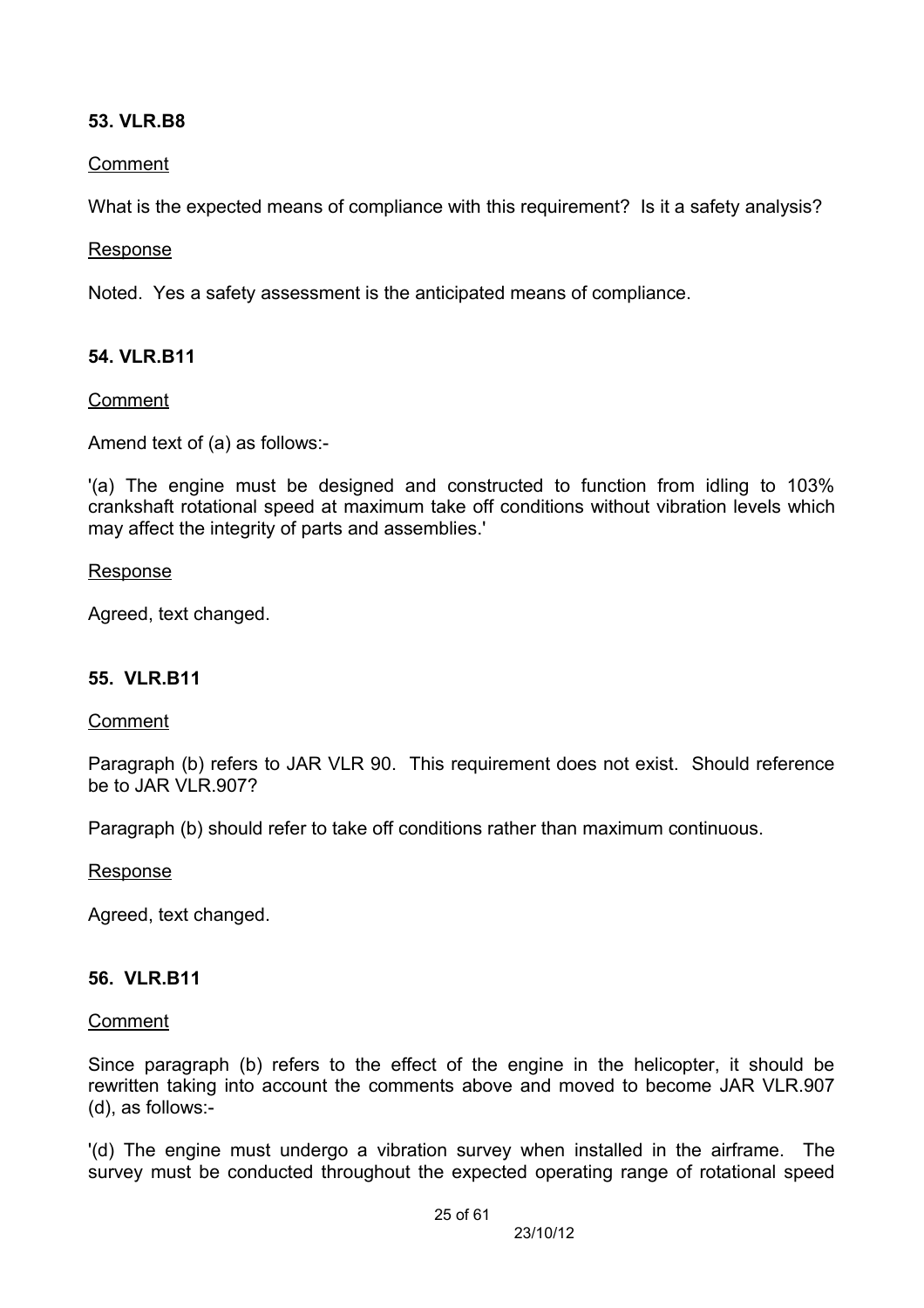and power of the engine up to 103% of the maximum take off speed without vibration levels. No hazardous condition may be present. Each accessory drive and mounting attachment must be loaded with the critical loads expected in service.'

Please explain how compliance with the accessory drive requirement is to be met. How is critical defined?

### Response

Agreed. JAR VLR-907 is assessing the effects of engine vibration on the helicopter while JAR VLR B.21 is requiring the evaluations of helicopter vibration on the engine. This assessment is performed during the load survey requested by JAR-VLR 571 when the critical flight conditions normally expected in service are evaluated in terms of vibratory loads. These vibratory loads are in turn used to calculate the fatigue life of the engine. ACJ material for VLR B.21 has been added in order to help clarify the intent of the requirement.

## **57. VLR.B12**

### Comment

For (d), please provide examples of the fluids that may be injected and the purpose of these fluids. If fluids other than fuel are to inject into the intake, test requirements must be inserted to determine the effect on engine performance, including as a result of failure of the fluid's control system.

### Response

Agreed, paragraph B.23(d) will be removed from JAR-VLR as it reflects FAR 33.67(c) which is applicable to turbine engines. The intent was to state the engine control requirements not only for antidetonant injection (ADI) systems, but for other fluid injection systems (other than fuel) as well such as water or alcohol .

## **58. VLR.B19**

### Comment

Change the opening sentence to read:-

'After completing the endurance test, and engine component tests as required,'

**Response**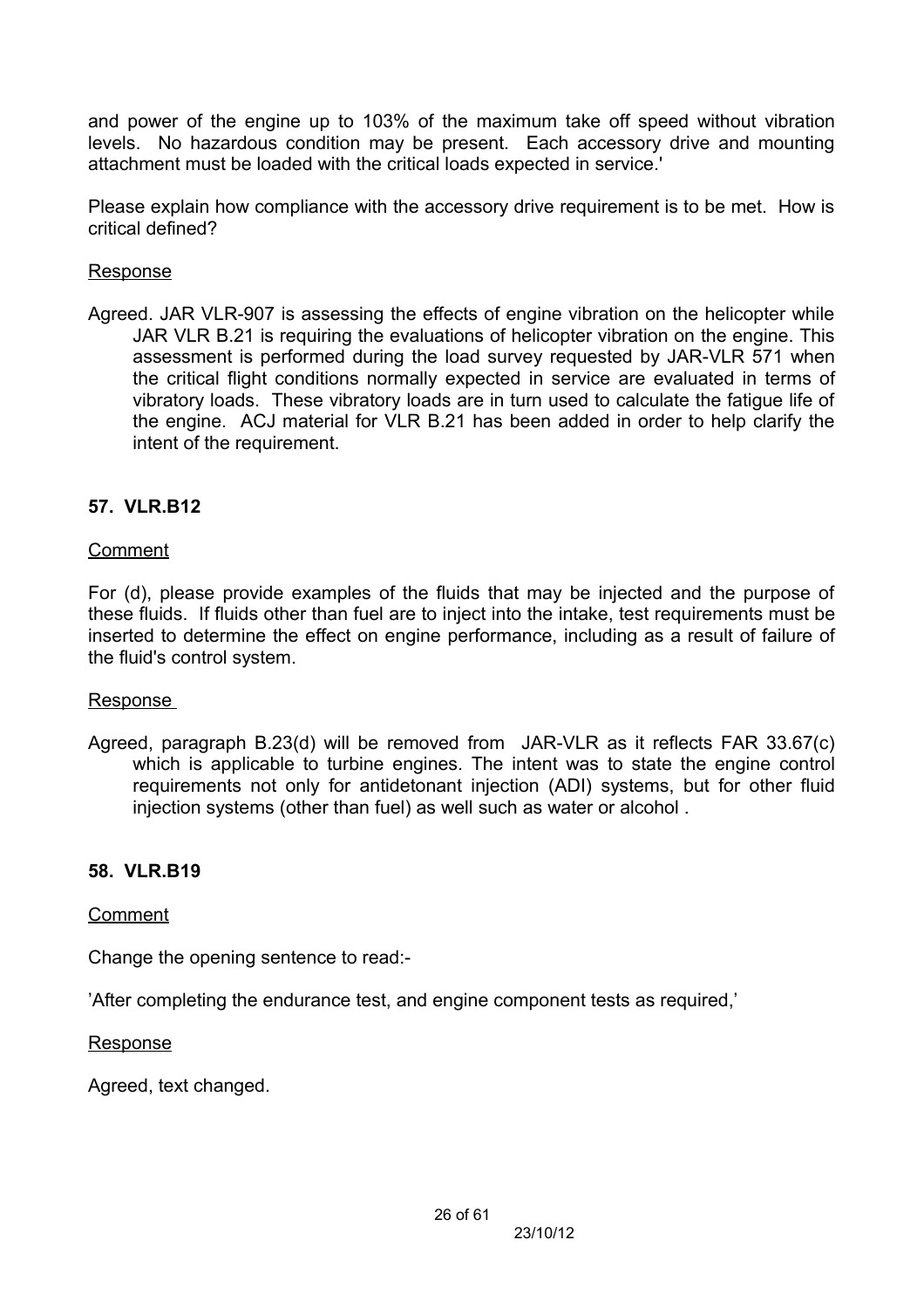## **59. VLR B.20(b)**

### Comment

Could "excessive frequency" be quantified? This is too open to interpretation and argument.

### Response

Noted, The requirement has been taken from FAR 33.57 (b). Reference to AC 33 -2B for this requirement states that the requirement is "self evident" which we agree is not particularly helpful. However, it appears that interpretation will have to be made on a case by case basis.

### **60. ACJ.VLR.1**

### Comment

The term "VFR night operations" should not be used, since this is an operational consideration. It should read "VMC night operations" for consistency with normal JAR practice.

In addition, discussion detailed in the document attached to the draft has indicated that fenestron or Notar considerations may be accepted. So perhaps the term "A single tail rotor" should read "A single torque reaction system (e.g. a tail rotor)".

Response

Agreed, text changed.

## **61. ACJ VLR.613(c)**

**Comments** 

See comment to VLR.619(c) above

Proposal: Delete the second sentence of ACJ VLR 613(c) a.

Response

Not accepted. See response to comment 33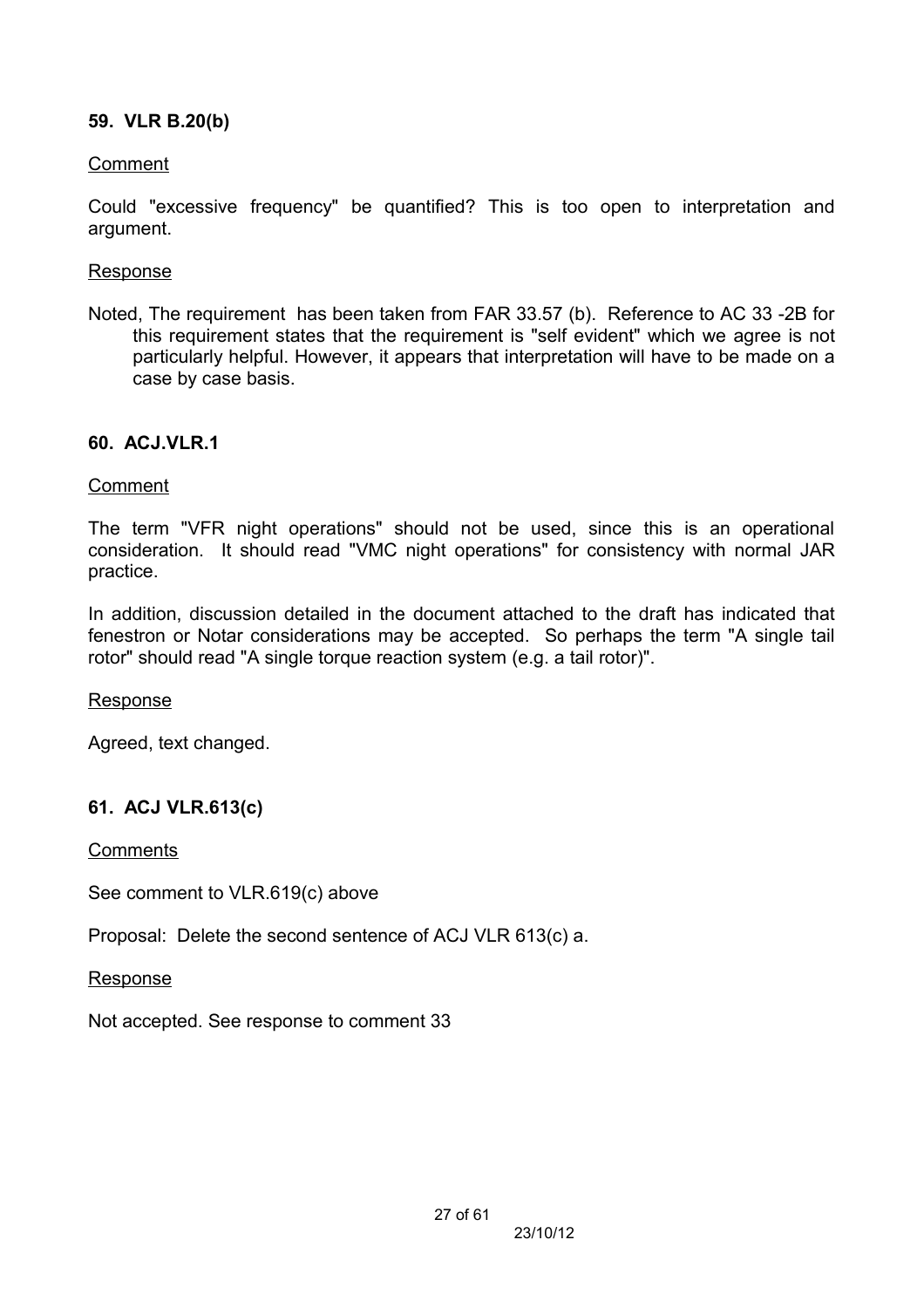## **62. ACJ VLR.901**

#### Comment

Please clarify a 'simple fuel system'. Does this include fuel injection (as would be required for any diesel, for example)? If so, are both mechanical and electronic systems acceptable? If electronic systems are acceptable, under what requirements should they be qualified?

#### Response

- Agreed. VLR.901 refers to the airframe fuel system, not that of the engine. Simple is expected to be the norm found on light aircraft. i.e. one or two fuel tanks, filter, water drain valves, feed / boost pump, selector and shut off valves, and associated pipelines. ACJ VLR 1 has been expanded a little to take account of this comment.
- The final sentence about qualification of electronic systems has prompted the working group to add ACJ material for VLR B9 Ignition Systems and B23(a) Fuel and Induction Systems. The ACJ refers to an exception that the detrimental effects of electromagnetic radiation will be minimised for electronic fuel injection, ignition and related engine management systems. Cross reference is also made to VLR.1309(b).

#### **63. General**

#### Comment

Referring to your letter of 1 August 2001, we are peased to inform you that the above mentioned NPA VLR-1 doe not give rise to any comments from the Civil Aviation Administration – Denmark.

#### Response

**Noted** 

### **64. Appendix A**

#### Comment

Appendix A of this rule should mention as one of the documents for continued airworthiness the manufacturer's parts catalogue or IPC.

The parts catalogue has become an essential part of a/c maintenance. This is especially true at the lighter end of the spectrum, where maintenance is not always carried out in a structured environment.

The parts manual helps the maintenance personnel to order and to install the correct part on the helicopter, thus increasing safety.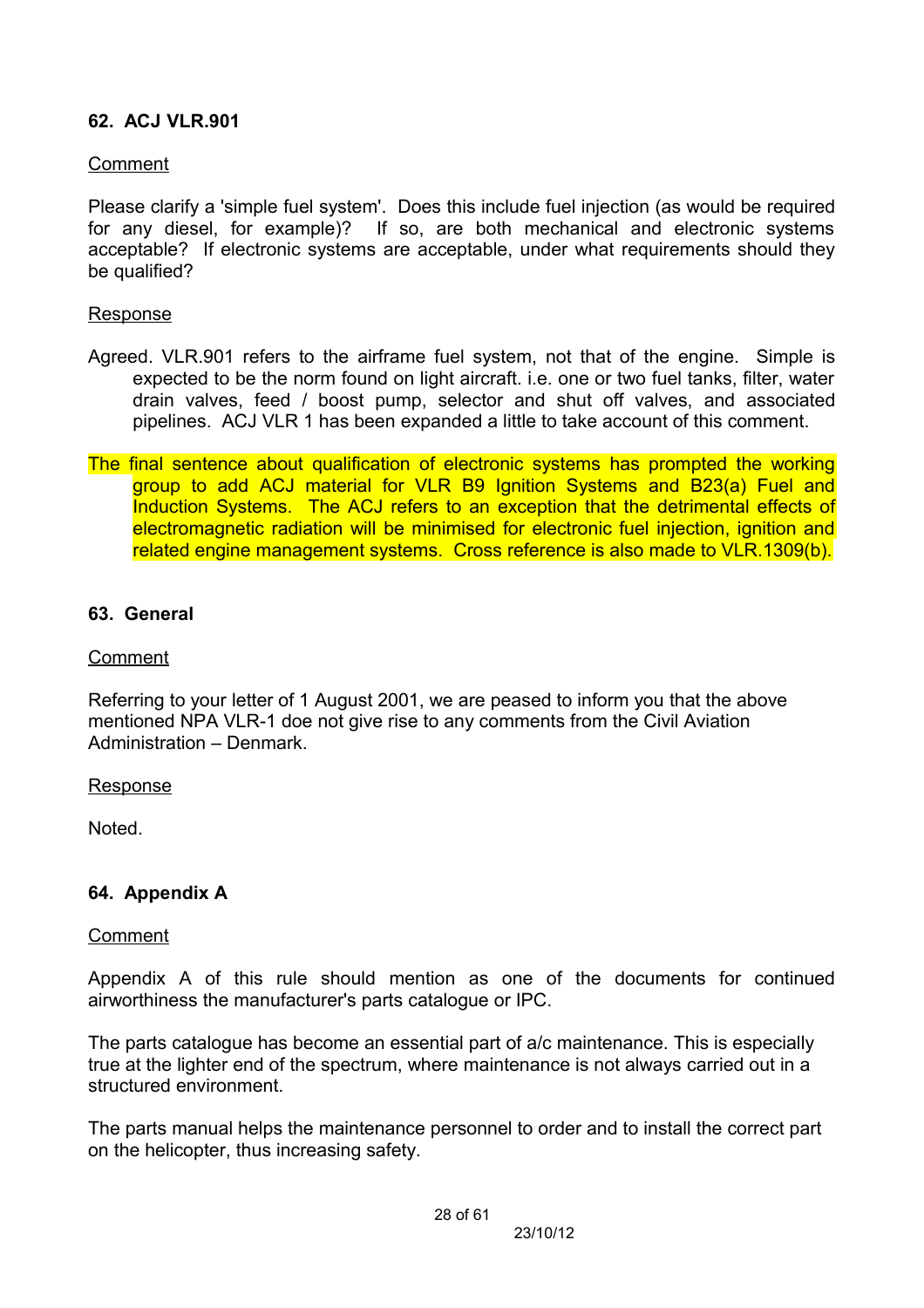On the contrary, we have seen incidents or accidents due to the installation of incorrect parts on aircraft with little or no IPC.

### Response

Noted. We understand the comment but we conclude that it has been generated from an activity that is becoming custom and practice amongst maintenance engineers. Who are having to use an IPC to make up for short comings in the maintenance instructions. We believe that maintenance manuals provided under the requirements for continued airworthiness should contain all necessary information to allow a proficient mechanic to undertake any maintenance task competently and restore the aircraft to the standard dictated by the manufacturer.

### **65. General**

### Comment

With regard too NPA VLR-1 the Netherlands CAA wishes to inform you that we have no comments.

### Response

Noted.

### **66. VLR.339**

### Comment

There is a mistake in the formula contained in JAR VLR.339 -  $*$ " is printed instead of  $\Omega$ " [omega]. The mistake is repeated in the legend below the formula.

#### Response

Agreed, text changed.

## **67. VLR.397**

### **Comment**

There are two incomplete expressions in JAR VLR.397 (b)(1). The correct ones should read as follows: [**1**+R]/2.5 x 75N and [**1**+R]/3 x 50 pounds.

#### Response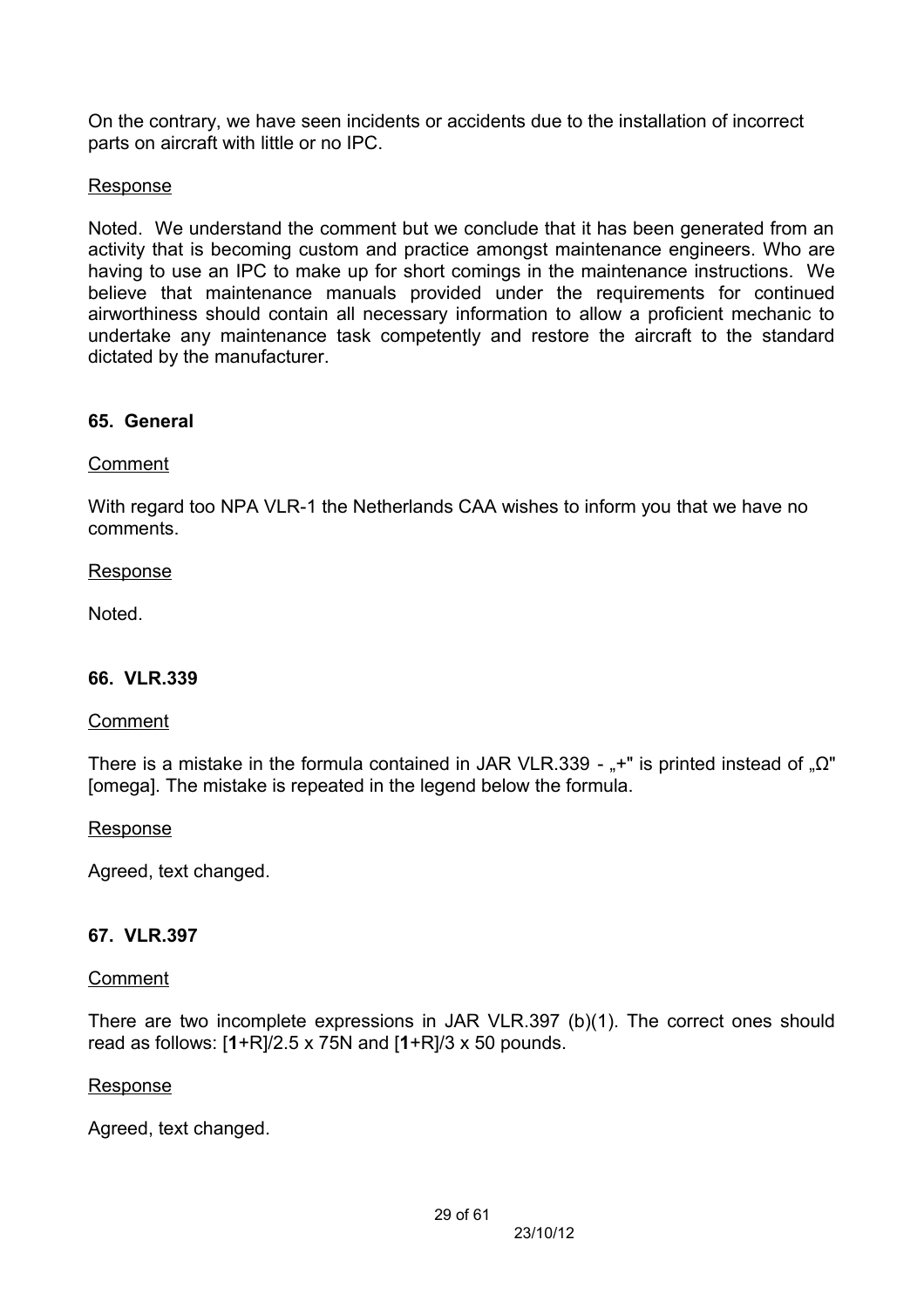## **68. VLR.475**

### Comment

Tires should not be the subject of JAR VLR.475. The proposed reading of the text is:

### **"JAR VLR.475 Shock absorbers**

Unless otherwise prescribed, for each specified landing condition, the shock absorbers must be assumed to be in their most critical position."

ACJ JAR-VLR1 Applicability excludes wheeled landing gear.

### Response

Agreed, text changed. See also comments 20 and 110.

### **69. ACJ VLR.785(e)**

#### Comment

In three places [in Figure 1(a), Figure 2(a), and Note 2 below Figure 2(b)] the word "aeroplane" is used instead of "aircraft" or "rotorcraft".

#### Response

Agreed, text changed.

## **70. VLR.853**

### Comment

The paragraph starts with a statement: "For each compartment to be used by the crew or passengers –" which suggests that there can be more than one personnel compartment or more than one passenger in a rotorcraft. Since the applicable limitation is "not more than two occupants" it is proposed to change this statement to read as follows: "For each personnel compartment-"

#### Response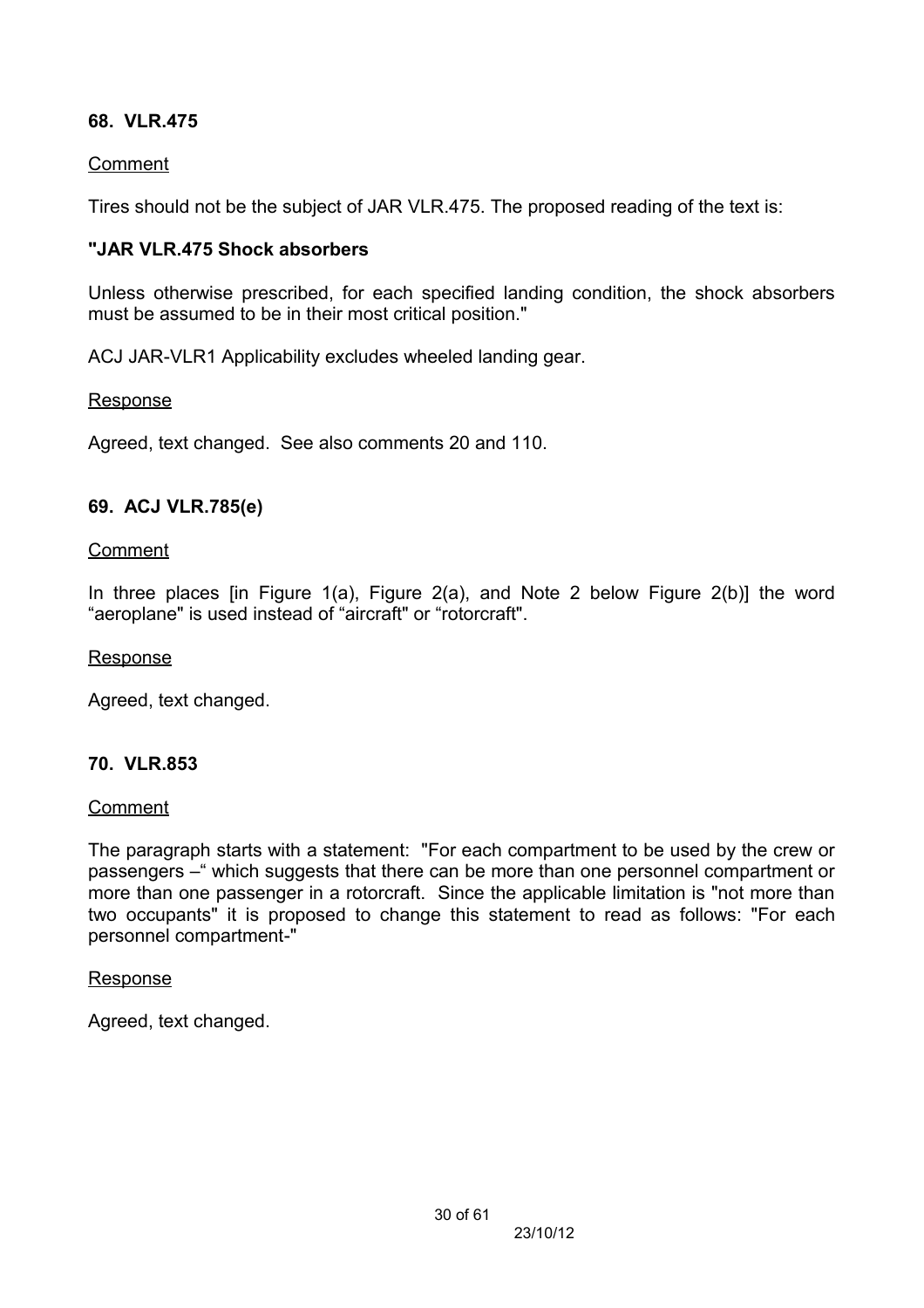## **71. VLR.859(a)**

### Comment

The subparagraph (a) ends with a statement: "... from entering any cabin or pilot compartment." which suggests that there can be more than one personnel compartment in a rotorcraft. It is proposed to change this statement to read as follows: "...the personnel compartment."

#### Response

Agreed, text changed.

## **72. VLR.901(c)(i), VLR.1141(a), ACJ VLR.903(a) and ACJ VLR.907 - 2**

### Comment

Small printing / orthographic mistakes:

JAR VLR.901 (c) (i) - remove hyphen from the word "instruc-tions"

JAR VLR.1141 (a) - correct the word "locate" to "located"

ACJ VLR 903(a) - correct the ACJ title to read "Engine Type Certification"

ACJ VLR 907 - 2. - correct the word "mean" to read "means"

### **Response**

Agreed, text changed.

## **73. VLR.1191(a)**

### Comment

The subparagraph requires the engine to be isolated from "personnel compartments" which suggests that there can be more than one personnel compartment in a rotorcraft. It is proposed to use the singular expression i.e. "personnel compartment".

#### Response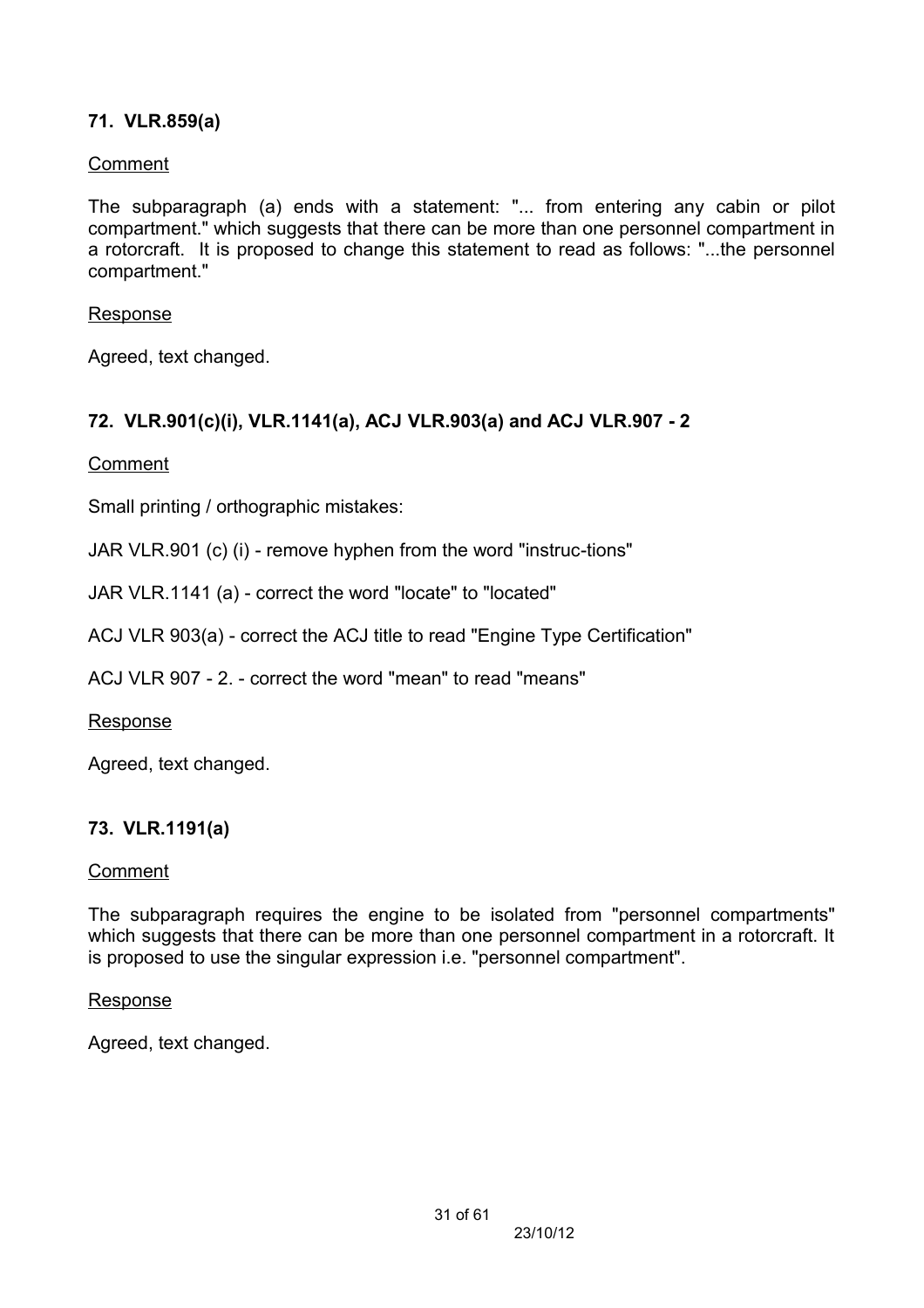## **74. General**

Comment

ENAC Italy agrees with the NPA.

### Response

Noted.

## **75. VLR.785**

### Comment

I note that with respect to the requirement that any energy absorbing designs or devices there is no mention that the devices should remain in tact and not interfere with rapid evacuation of the rotorcraft as is the case FAR 27.785(j). I think that if such designs or devices are used on even a very light rotorcraft they should not be permitted to become a impediment to evacuation.

### Response

Agreed in principle. This paragraph is related to the dynamic seat loading requirements of paragraph 562. Paragraph 562 has not been incorporated into JAR VLR. JAR VLR 785(a) requires the seats to remain intact under the loads prescribed in paragraph 561. None the less the commentators concern is acknowledged and 785(i) has been amended to include a requirement for energy absorption devices (e.g. airbags) to not interfere with post accident emergency egress.

## **76. VLR.853**

## Comment

I note that several requirements in JAR VLA.853 are not included in JAR VLR.853. These are JAR VLA.853(d) which prohibit lines, tanks or equipment containing fuel, oil or other flammable fluids to be installed in the personnel compartment unless adequately shielded, isolated or otherwise protected so that nay breakage or failure of such an item would not create a hazard and JAR VLA.853(e) which addresses flammability of materials on the cabin side of the firewall. I think that these requirements are as valid for very light rotorcraft as they are for very light aeroplanes.

### **Response**

Agreed. JAR VLR 853 has been amended incorporate the text from JAR VLA 853. Similarly JAR VLA Appendix F has been incorporated into JAR VLR as Appendix C.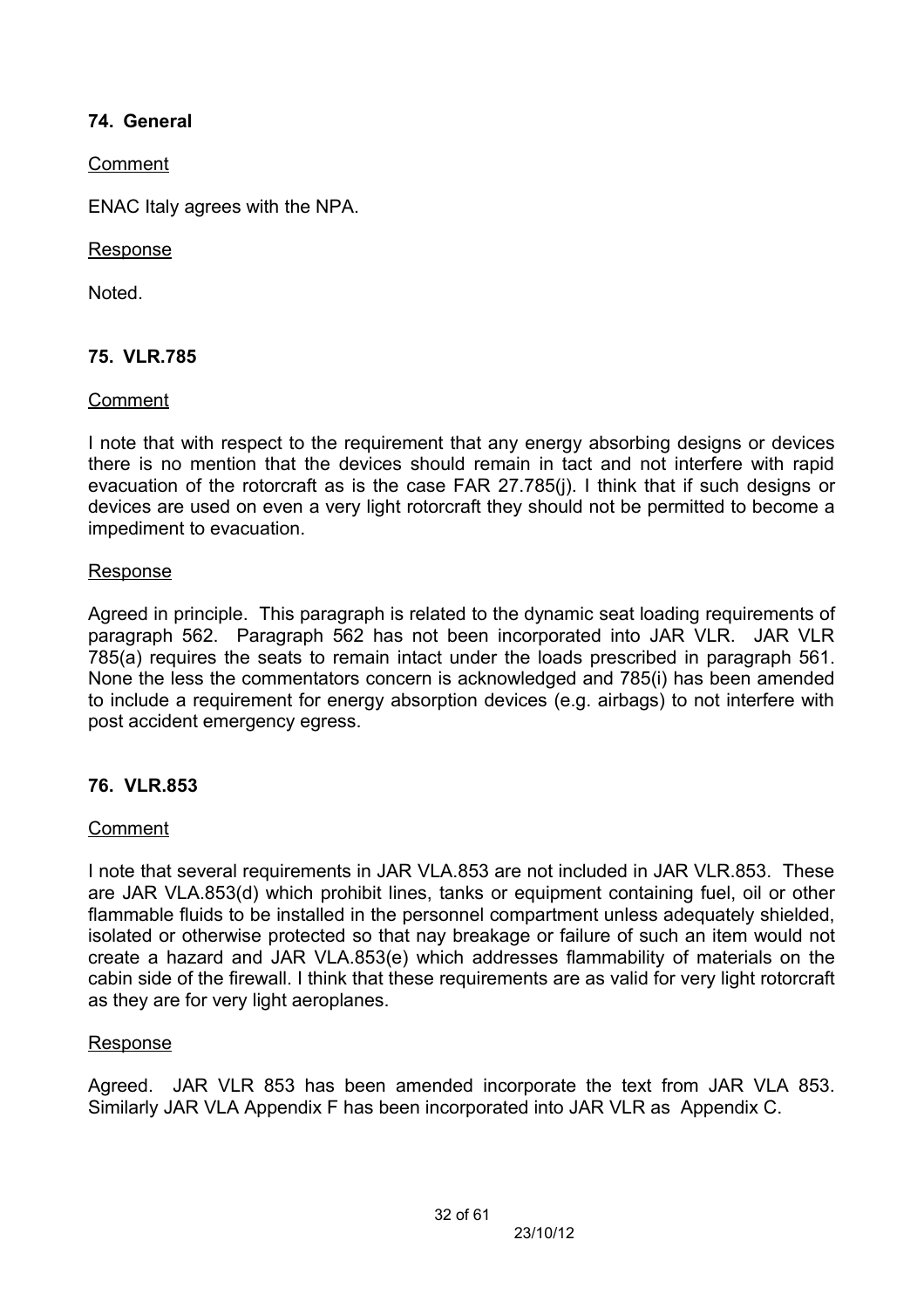## **77. VLR 1541**

### Comment

I note that a requirement in JAR VLA.1541 (c) has been omitted in JAR VLR.1541. The JAR VLA requirement concerns the consistency of units of measurement on placards with those used on the indicators. Again, I think that these requirements are as valid for very light rotorcraft as they are for very light aeroplanes.

#### Response

Agreed, JAR VLR 1541 has been amended by incorporating the text from JAR VLA.1541 (c).

### **78. VLR 1581**

### Comment

I note that two requirements in JAR VLA 1581 have been omitted in JAR VLR.1581. The JAR VLA requirements (1581 (c) & (d)) concern the treatment of non-approved information in the RFM and as with 1541 above consistency of the units of measurement in the RFM with those on the indicators. Once again, I think that these requirements are as valid for very light rotorcraft as they are for very light aeroplanes.

#### Response

Agreed, JAR VLR 1581 has been amended by incorporating the text from JAR VLA.1581 (c) and (d).

### **79. ACJ VLR 1583(d)**

#### Comment

Very light rotorcraft are normally restricted to VFR day operation. VFR night operation will be addressed with a special condition and/or in accordance to applicable JAR-27 requirements or equivalent."

### *Reason(s) for proposed text/comment:*

In NPA-VLR-1, the VFR day restriction was formerly included in the rule (see comment on JAR-VLR-1), and the special condition on VFR night operations was included in the corresponding ACJ. It was not considered as acceptable to restrict the applicability of VLR in the rule, and to give exemptions in the ACJ. Furthermore, JAR-VLR.1583 (d) could be interpreted as being less restrictive than the previous JAR-VLR.1.

It is therefore suggested to create a new ACJ which contains on the one hand the common kind of operation applicable to VLR (i.e. VFR day), and on the other hand the special condition applicable to night VFR.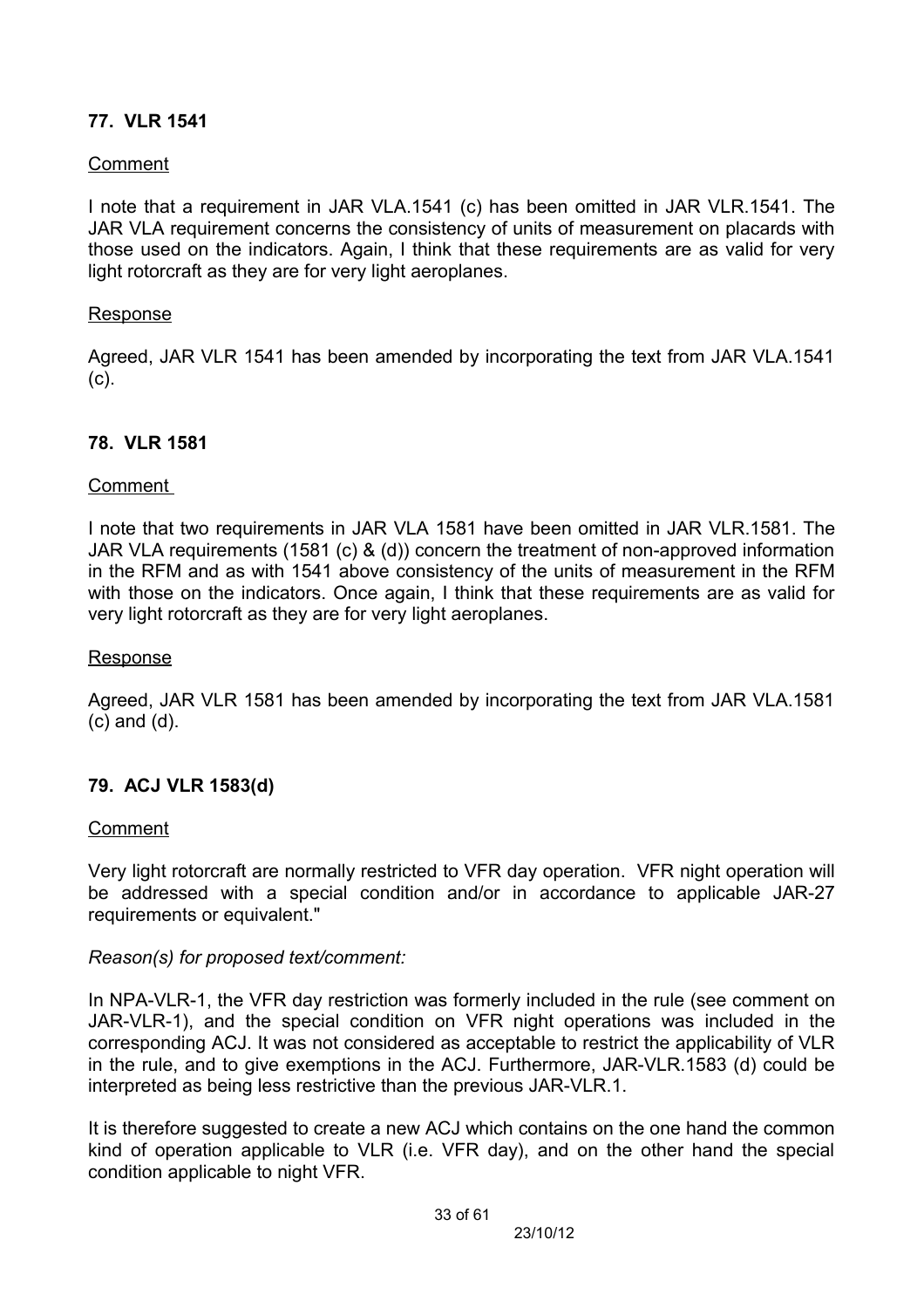### **Response**

Not Accepted. There is no need of any extra ACJ material. Via JAR VLR 1 we chose to limit the rotorcraft to VFR day only in order to provide for a simplified design that optimised safety. The ACJ does not provide any exemption it merely guides the applicant as to what extra activity would be required of him if he wanted to certify the rotorcraft for night flying.

### **80. VLR 571**

### Comment

At the first sentence, we propose to replace:

- (……includes rotors, controls, fuselage, and their related……)

by

- (……includes rotors, rotor drive systems between the rotor hubs, controls, fuselage, and their related……)

### *Reason(s) for proposed text/comment:*

In some flight cases, there is no difference in term of event criticality between a complete tail boom loss and a rupture of the tail rotor transmission which lead to the loss of the helicopter control for these two events. As the fuselage is already mentioned as a part of the flight structure, we propose to add the "rotor drive systems" as a part of the flight structure.

In JAR27.571 (a), the following text is used: "rotor drive systems between the engines and the rotor hubs" which is more compelling.

#### Response

Agreed, text changed.

### **81. VLR 1 and ACJ VLR 1**

Comment

It is suggested to rephrase as follows

### "JAR-VLR-1 Applicability

This code prescribes airworthiness standards for the issue of a type certificate or changes to those certificates for very light rotorcraft with a maximum certificated take-off weight of 600 kg or less which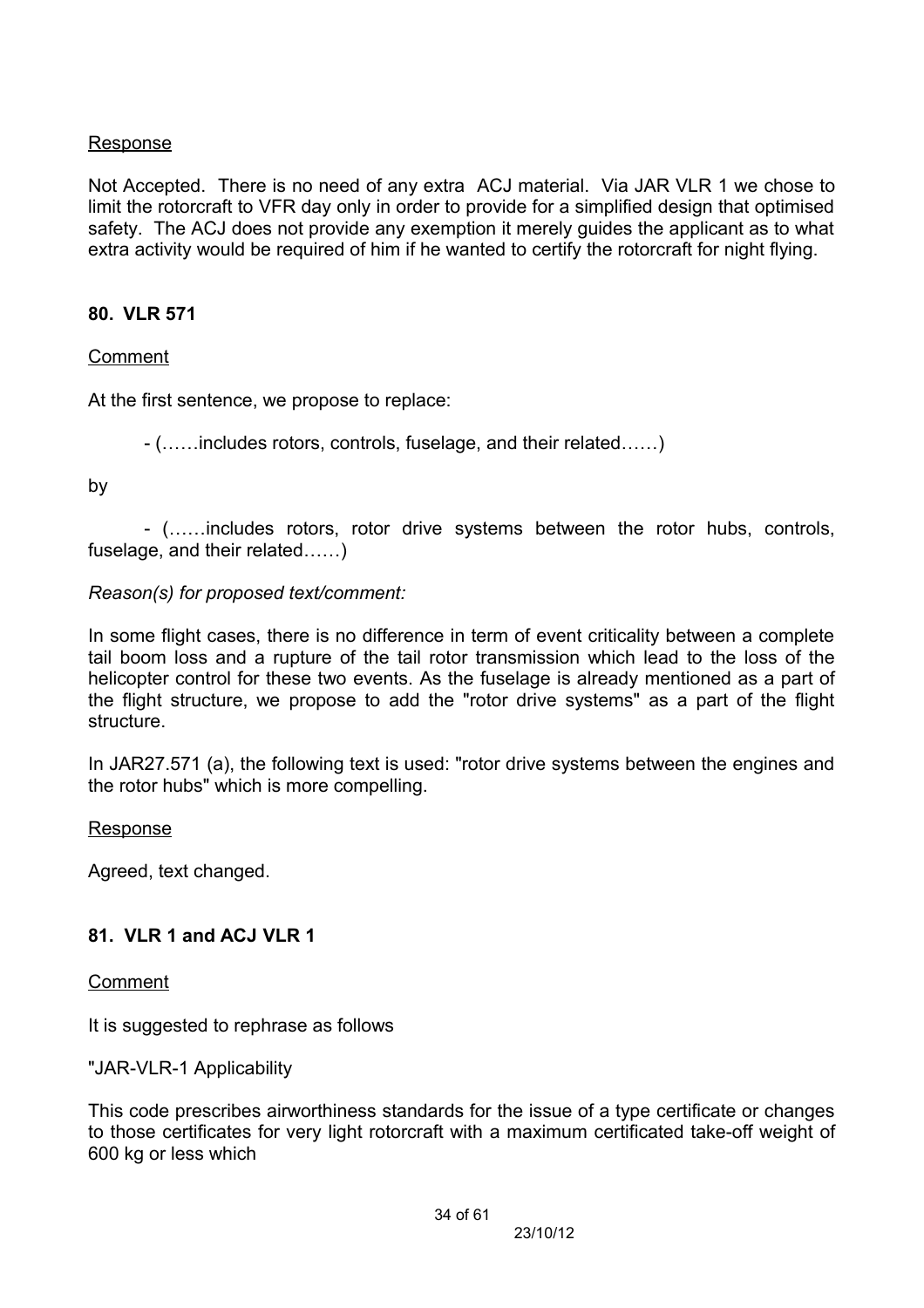- (a) Are of a very simple design, which.
- (1) Incorporates:
	- (i) a single engine,
	- (ii) a single main rotor,
	- (iii) a single tail rotor,
	- (iv) a fixed landing gear.
- (2) Does not include
	- (i) Boosted flight controls,
	- (ii) Combustion heaters

(b) Are not powered by turbine and rocket engines.

(c) Are designed to carry not more than two occupants (see ACJ VLR.1)"

'ACJ VLR 1 Applicability (Interpretative Material)

A very light rotorcraft design is assumed to be very simple if it incorporates:

- a skid, ski or fixed float landing gear
- a single engine spark or compression ignition engine (turbine and rocket engines are excluded) –
- a simple fuel system

Specific configurations such as hydraulic systems, pop-out emergency floatation gear, wheeled undercarriages, external lights, load and related attaching means will be addressed with a special condition and/or in accordance to applicable JAR-27 requirements or equivalent."

### *Reason(s) for proposed text/comment:*

1 - In JAR-VLR.1, there is a paragraph (a) without a paragraph (b) : then, "(a)" should be deleted. The sub-paragraphs 1 to 4 should be numbered (1) to (4) to be consistent with the overall numbering system of this JAR-VLR (or with guidelines of ACJ 11.045 paragraph 4.3). However, because of the comment above, they should now be numbered (a) to (c).

2 - Is the wording "simple design" used in VLR.I the same as the one used in JAR 21.13? If not, then the wording should be different or the ACJ should indicate that this is not the same meaning as in JAR-21. One possibility is to use the wording "very simple design" in both JAR VLR-1 and ACJ VLR-1, to avoid confusion (as proposed above).

Note that a JAR-27 rotorcraft is apparently considered as being of simple design according to JAR-21 (see JAA certification / validation procedures, §3.2.4 (a) : Joint Local Procedures are acceptable for such aircraft when they are not for a turbine engine).

3 - The rule in JAR VLR-1 is not restrictive enough. It is suggested to add what is considered as being "essential" restrictions in the rule itself. Indeed, it is not acceptable to put exceptions to the rule in the ACJ (no more rulemaking in advisory material).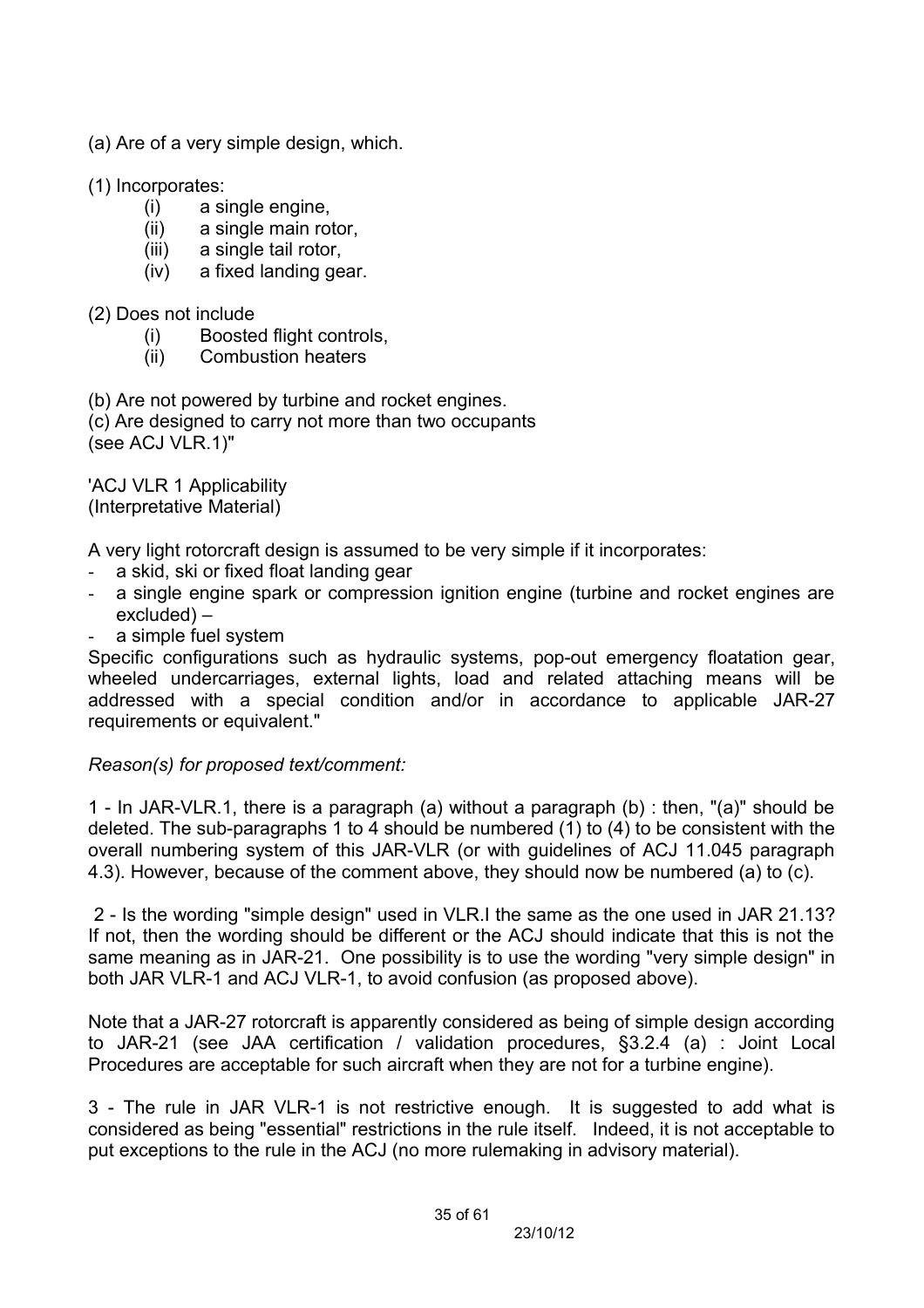The restriction on VFR day operation has also been deleted from the rule, and transferred to a new ACJ VLR-1583 (d) (see separate comment).

4 -The wording "maximum weight of 600 kg or less" is confusing. It is suggested to use the wording that exists in JAR-VLA, i.e. "maximum certificated take-off weight" (a similar change could be considered for JAR-27). Another option could be to use the wording of JAR-27 ("maximum weights" instead of "maximum weight").

5 - Currently proposed VLR.I stated "a type certificate" and "changes to those certificates". This inadequate mixing of singular and plural is proposed to be corrected in the proposal above.

### Response

Accepted in part, typographical errors corrected. We believe the regulation as written and interpreted is clear in its intent and allows both manufacturer and regulator flexibility in interpretation without becoming overly prescriptive and restrictive, which is our intention. The term simple design as used in JAR 21.13 is interpreted by the ACJ material for that code. Which states that the term *"relates primarily to the task of showing compliance, and, in particular, to where the task is relatively simple due to the nature of the design, or to the nature of the requirements or criteria applied."*

## **82. VLR A1(b)**

### Comment

At the first sentence, we propose to replace:

- ", for each appliance required by this chapter,"

### by

- ", for each appliance required by any applicable JAR or operating rule,"

### *Reason(s) for proposed text/comment:*

As it seems to us there is no difference between all JAA helicopter airworthiness codes in this mater, the proposed text is the one used in JAR 27 and 29.

### Response

Agreed, text changed.

## **83. General**

Comment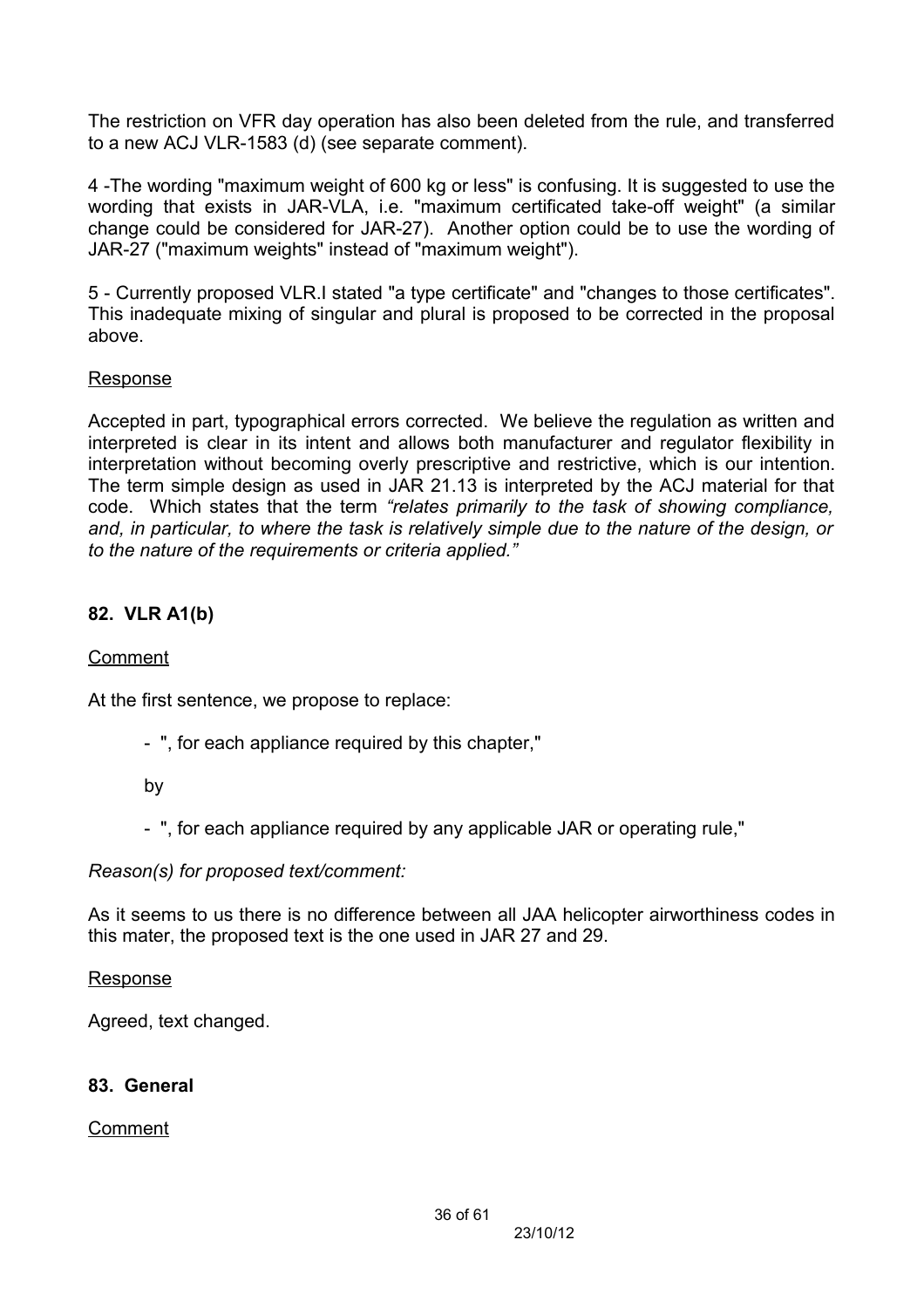In the justification of the NPA, in response-to-comment "c" in  $\S$  4, the statement that an applicant for a small helicopter could have sufficient technical skill to adapt an ACJ from another code which, as stated ill this NPA, is different, is not accepted.

It is well know that the writing of ACJs is sometimes as complex as the writing of the rules themselves, with the well known difficulty of avoiding rulemaking by advisory material. Therefore, it is unlikely that an applicant for certification of a JAR-VLR rotorcraft would have sufficient skills to perform such task.

JAR-VLR should be self contained (rule and advisory material), except for material common to more than one JAR code (see NPA 20-4 on AMJs). It is acknowledged that to adapt AC 27-1B to JAR-VLR is a huge task and cannot be done at that time. However, such task should not be left to each individual applicant without control by the authorities as stated in the NPA ("We believe that the problem of adapting .... delegated to the technical skill of the manufacturer").

*Reason(s) for proposed text comment:*

Consistency in application of JAR-VLR.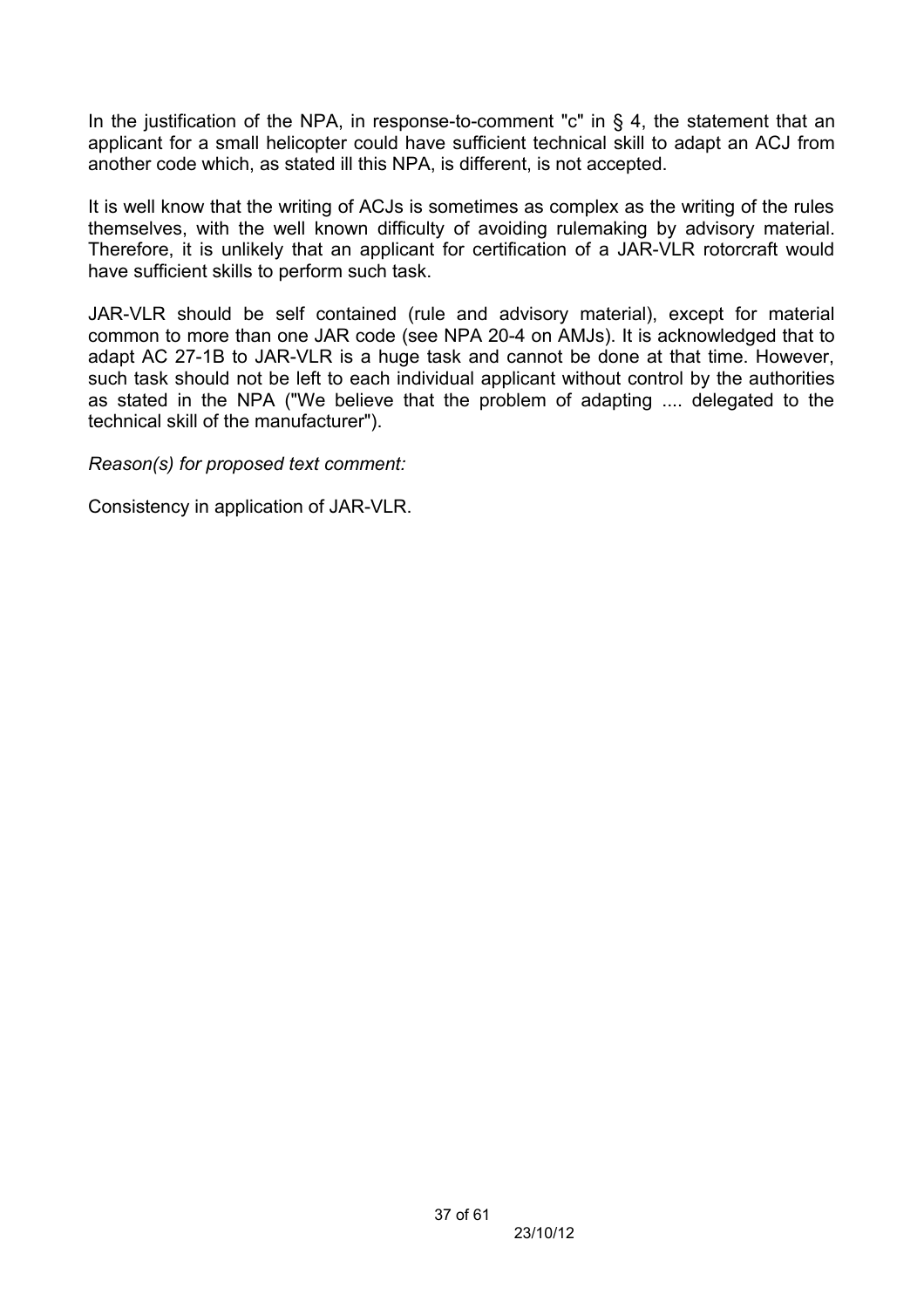### Response

- Not accepted. The commentator is correct in stating that adapting AC27-1B to JAR VLR is a huge task. To do so at this time is considered to be an economic dis-benefit to both the JAAs and the potential industry sector to which it is aimed. Given that large tracts of JAR VLR are identical to JAR 27 then referencing AC27-1B as being applicable to JAR VLR is an entirely appropriate action to take.
- Also JAR VLR contains large sections of JAR VLA. JAR VLA has very little AC material associated with it. But where AC material is published in JAR VLA then it has been transferred to JAR VLR when its parent VLA requirement material has been included in VLR.
- Where JAR VLR differs from JAR 27 and AC material has not been included in JAR VLR then we restate our previously published position. We believe that the problem of adapting the corresponding AC 27-1 material when JAR-VLR and JAR 27 requirements are different is a job that can be safely delegated to the technical skill of the manufacturer. This is an entirely reasonable approach since - as stated above much of the originating VLA text never had AC material to start with. And it has been left to the manufacturer, relying on his knowledge and skills, to propose acceptable means of compliance.
- The use of AC 27-1B is for guidance only and is not the only means of compliance. It is for the applicant to determine how he intends to demonstrate compliance. If that means of compliance is novel or deviates from commonly accepted practice (e.g. AC27 -1B) then the applicant needs to agree this with the appropriate certification authority.
- Under the JAA system a CRI would be raised for each non-standard means of compliance, in order to record the decisions made. Which in itself now becomes AC material. As a consequence the finalised CRI is then entered onto the JAA's database for the benefit of all NAAs and future applicants.

## **84. VLR 901(c)(i)**

### Comment

The text of VLR.901 (c)(i) is ambiguous if the engine has not a separate type certificate (note that there is a typographical error in "instruc-tions")

For an engine which is type certificated under JAR-E, instructions for installing the engine will be provided under JAR-E 20 (d). This is a normal, well known situation. FAR 33.5 is similar.

When the applicant for the rotorcraft takes responsibility for the engine, as allowed under VLR.903 (a), VLR.901(c)(i) is not appropriate: the instructions from the engine manufacturer could be "commercial" instructions, not "certification" ones.

It is noted that the numbering is incorrect :  $(c)(i)$  instead of  $(c)(1)$ .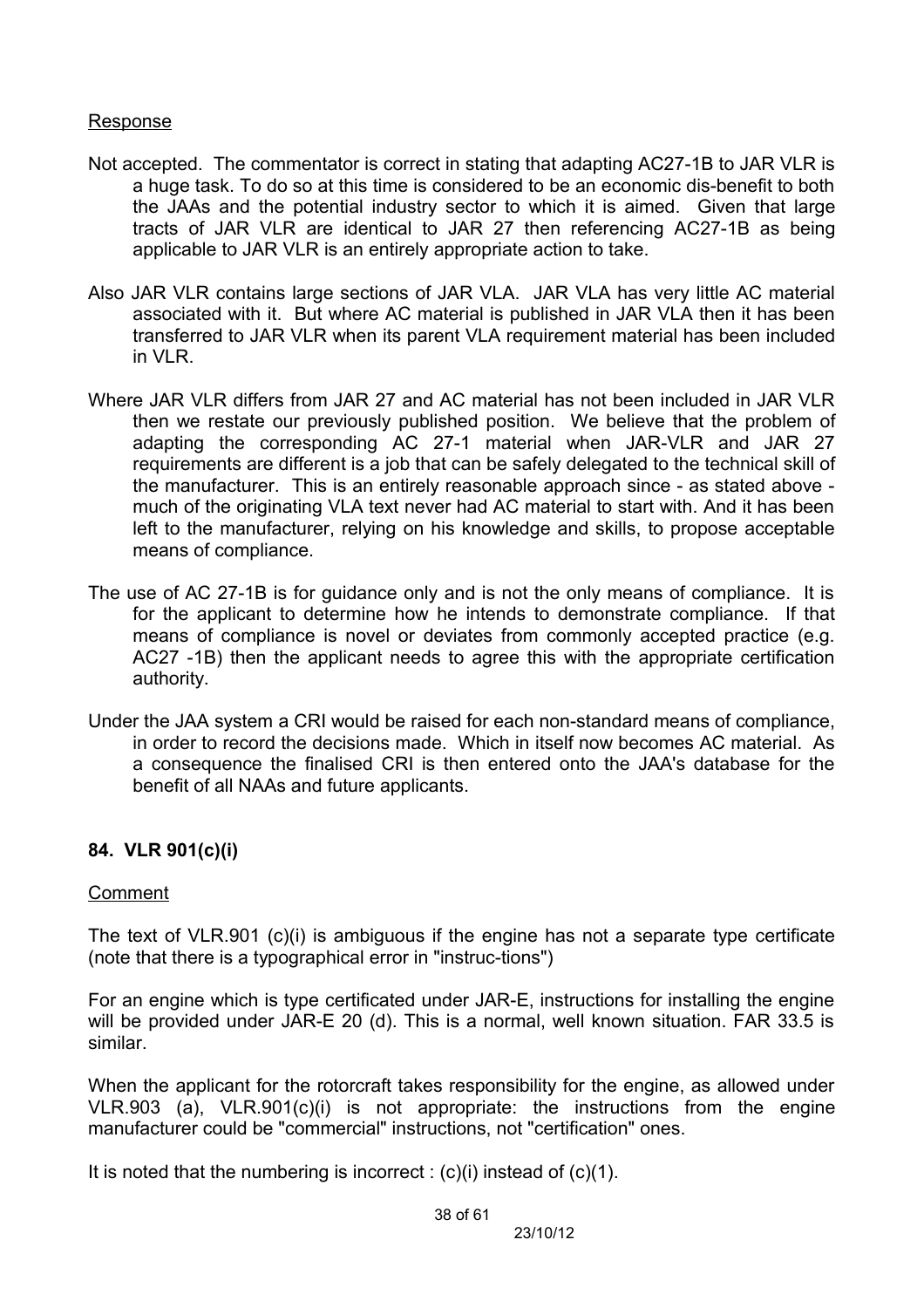We propose a simple re-write of VLR 901 (c)(1) and a change in numbering as follows:

VLR.901 (c)(1)

The instructions for installing the engine required in the relevant code defined under JAR-VLR 903 (a).

In addition, for additional clarity for people not very familiar with engine codes, we propose to create an ACJ VLR 901 (c) to read as follows

ACJ VLR 901(c)

The instructions for installing the engine referred to in JAR-VLR.901 (c)(1) are those required under JAR-E 20 (d), FAR 33.5 or JAR-VLR B2, as relevant.

*Reason(s) for proposed text/comment:*

Clarification of the interpretation.

It is noted that the same comment would apply to JAR-VLA and could be considered for improvement of this code.

#### Response

Agreed. Typographical and editorial comments agreed, text changed and ACJ material will be added.

## **85. VLR 903(a) and associated ACJ**

### Comment

1. In the justification of the NPA, in § 3 under the heading "appendix B", the statement is very clear : an engine is either type certificated separately or as part of the aircraft. This position is supported. However, the proposed paragraph VLR.903 (a) is not consistent with this position. We also note that title of VLR.903 is "engines" (plural) when only single engine rotorcraft are considered in JAR-VLR.

It is suggested to write it as follows:

VLR903 Engine

- (a) Engine type certification. The engine must either
	- (1) Have a separate type certificate based on an acceptable code, or
	- (2) Be approved as part of the rotorcraft and meet the requirements of Appendix B to this JAR VLR.
- 2. Associated to this change, it is proposed to modify ACJ VLR 903 (a) as follows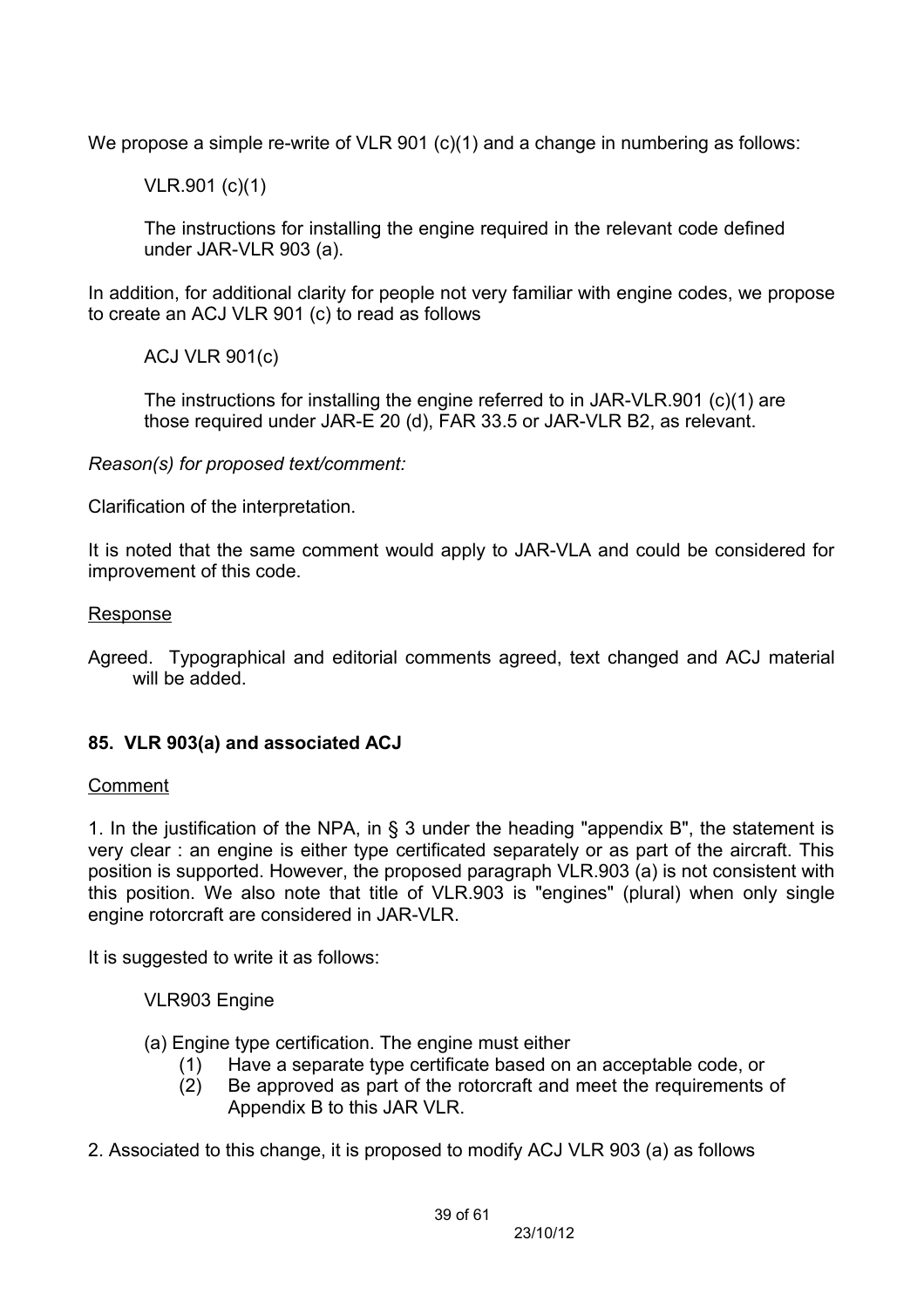ACJ VLR 903(a) Engine type certification

(Acceptable means of compliance)

Acceptable codes for compliance with JAR-VLR.903(a)(1) are JAR-E, FAR 33 or JAR-VLR Appendix B. Acceptance of the original type certificate of the engine by other Airworthiness Authorities will depend upon the basis of its type certification as follows:

a. Engines type certificated to JAR-E or JAR-VLR appendix B:

An engine type certificated to the applicable issue of JAR-E or JAR.-VLR appendix B will be acceptable to other Participating Authorities in accordance with the provisions of the Arrangements Document.

b. Engines not type certificated to JAR-E or JAR-VLR appendix B:

An engine type certificated to a code other than JAR-E or JAR-VLR appendix B will need to be found acceptable to each Airworthiness Authority in accordance with its national regulations. This may include showing compliance with the applicable issue of JAR-E or JAR-VLR appendix B.

3. It is also suggested to create a new ACJ VLR 903(a)(2) which reads as follows

ACJ VLR 903(a)(2) Engine Type Certification

(Interpretative Material)

If provisions of JAR-VLR.903 (a)(2) are used, then the applicant for the rotorcraft type certificate is responsible for the design and the continued airworthiness of the engine, and must demonstrate compliance of the engine with the relevant paragraphs of JAR-VLR.

## *Reason(s) for proposed text/comment:*

1. The currently proposed ACJ VLR 903 (a) is setting rules by advisory material (use of the word "must") : this is no longer an option in JARs. However, moving the reference to FAR 33 into VLR.903 (a) is not an acceptable option as noted in the justification of the NPA.

In addition, it is noted that it is possible to grant an engine type certificate based on various codes (JAR21 does specify the technical code to be complied with): for example, some engine type certificates are delivered based on JAR-22 sub-part H.

We understand that three codes would be acceptable for an engine to be installed in a JAR-VLR rotorcraft: JAR-E, FAR 33 and Appendix B of JAR-VLR.

Then, the above proposed paragraph (a)(1) provides the option of a separate engine type certificate and allows interpretation by ACJ on the "acceptable" code. There is no reason to refuse an engine type certificate based on Appendix B to JAR-VLR : this appears as being an acceptable set of rules under the text proposed in the NPA itself.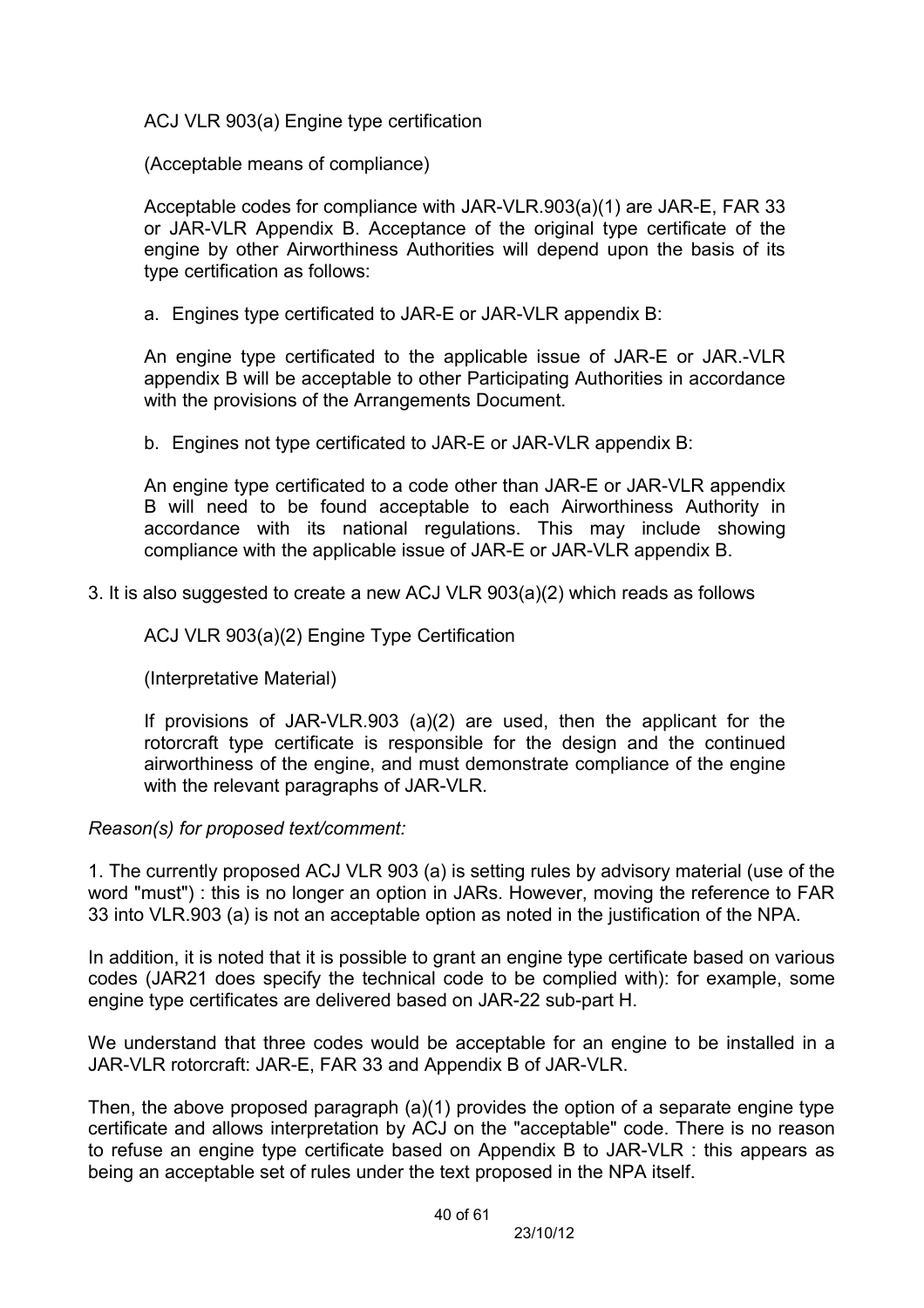The above proposed paragraph (a)(2) is simply consistent with the objective found in the justification of the NPA.

2. The above proposed text for the ACJ clarifies the "acceptable" codes and the acceptance of engines not type certificated to JAR-E: this is a copy of the existing ACJ 23.903(a)(1). A similar change should be made for ACJ 27.903.

3. The proposed ACJ clarifies the responsibilities in case of use of JAR-VLR (a)(2) as a useful reminder.

#### Response

Partially Accepted. It is not the WGs intention that an Engine Type Certificate be issued for an engine shown to be compliant with Appendix B. Amendments in line with some of the commentator's proposals have been made to ACJ 903 (a).

Further the WG notes that the commentator under his Reason(s) for proposed text/comment item 1, states that the currently proposed ACJ VLR 903(a) is setting rules by advisory material (use of the word "must"). He then promptly falls into the same trap himself by liberally applying the mandatory (rule making) words "will" and "must" to his own proposals for ACJ material.

### **86. VLR 903(b)(1)(i) and (ii)**

### Comment

1 - There is an "or" between sub-paragraphs (ii) and (iii) in VLR.903 (b)(1). There is nothing between (i) and (ii) : therefore, this is understood as meaning, implicitly, "and".

Then, this paragraph is not logical: if the fan blade is contained, there is no point in considering its location. The safety is ensured by the requirement for containment, unless the word "contained" has not the general meaning.

It is suggested to add the word "or" at the end of VLR.903 (b)(1)(i).

2 - In VLR.901 (b)(1)(ii), "will not jeopardize safety" is unclear. The "safety" objective should be clarified. Is the intent to save the rotorcraft but to accept killing one occupant or people on ground around the rotorcraft ? Note that VLR.1461 (d) in this respect is clearer.

Note that the word "jeopardize" is misspelled (American spelling, not English spelling).

It is however noted that the proposed JAR-VLR is similar to JAR-27. Therefore, these comments would also be applicable to JAR-27. The improvement requested for JAR-VLR could then be used for improving JAR27.

*Reason(s) for proposed text/comment:*

Clarification of the interpretation.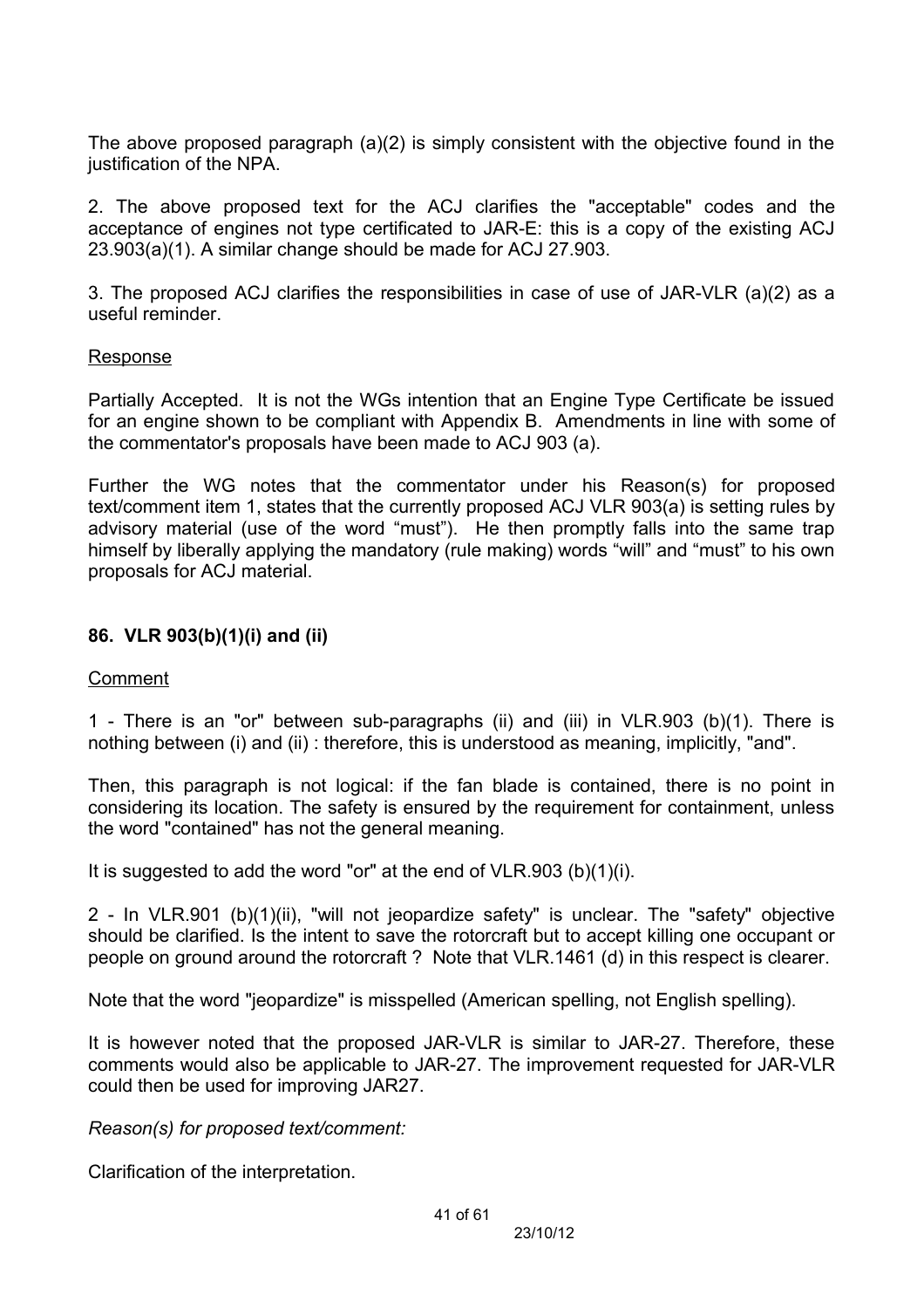### Response

Not accepted, other than the noted spelling mistake, which has been corrected. The text in VLR is identical to that in JARs 27 and 29. The intent and interpretation of which is well understood by both Manufacturers and Certificating Authorities alike.

### **87. VLR 903(b)(2)**

### Comment

The reference to "JAR VLR.27.571" should be clarified. Should it be "JAR VLR.571" ?

*Reason(s) for proposed text/comment:*

Clarification of the text because of a typographical error.

#### Response

Agreed, text changed.

### **88. VLR 1145 and 1165**

#### Comment

The wording of these paragraphs seems to imply that JAR-VLR did not consider engines using a diesel cycle (compression ignition).

Many diesel engine projects have been or are in the process of being type certificated. The new JAR-VLR should be made more general : it would not be good to publish now a code which could be immediately outdated by reality. The fact that this text is similar to JAR-VLA is not in itself a reason for not improving a new JAR code. JAR-VLA may benefit from a similar improvement.

Therefore, unless JAR-VLR itself excludes installation of diesel engines, it is suggested to add flexibility in all paragraphs such as 1145 or 1165, may be by adding : "except for engines using the compression ignition".

### *Reason(s) for proposed text/comment:*

To make JAR-VLR more universal, in line with current technology.

#### Response

Not Accepted. ACJ VLR 1 is quite clear on the use of diesel engines, they are permitted! Inclusion of a paragraph for a system component does not mean that its inclusion is mandatory unless specifically stated. Clearly if a diesel engine is used then an applicants CCL will be annotated against paragraphs 1145 and 1165 as "not applicable diesel engine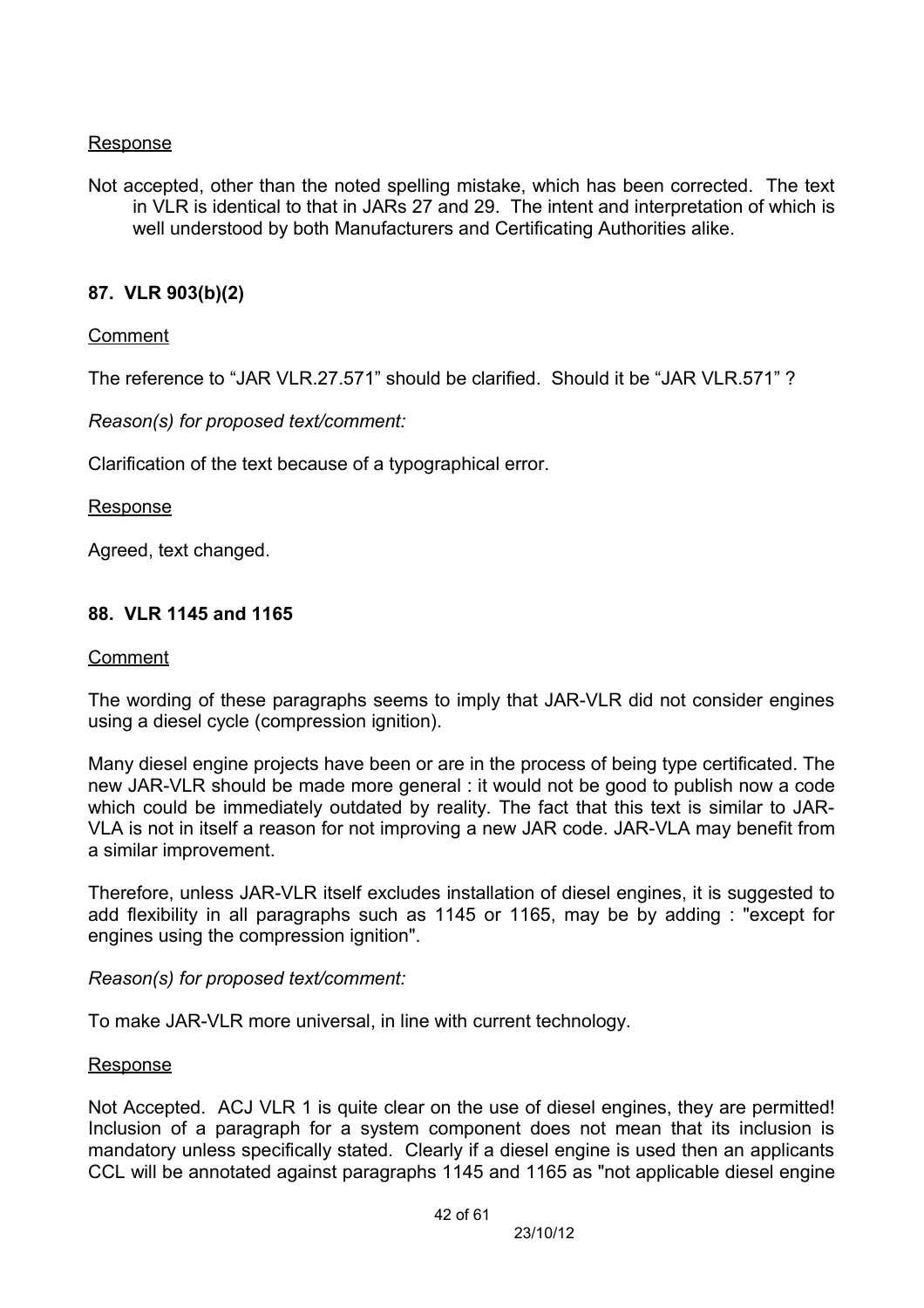installed". Similar arguments exist for .1147 mixture controls - not normally used on fuelinjected engines; and .1151 - rotor brakes. The latter if available on smaller simpler helicopters are always included as a customer option.

## **89. VLR 1183**

## Comment

1 - The reference to "engine fire conditions" in VLR.1183 (a) is not understood. The fire could have another source than the engine! It is suggested to delete the words "in any area subject to engine fire conditions".

2 - The format of all of paragraph VLR.1183 could be revised if another comment on VLR B.7 is accepted (see separate comment) to be clearer.

3 - The exemption in (b)(1) is not understandable: even the engine components must comply with these rules!! It is suggested to completely delete VLR.1183 (b)(1). It should be noted that the comment made on VLR B.7 would make JAR-E, FAR 33 and JAR-VLR totally consistent. Note also a typographical error in currently proposed VLR.1183 (b)(1) ("which and are").

The fact that this text is similar to text of JAR-27 is not in itself a reason for propagating unclear requirements. JAR-27 might benefit from a similar improvement.

*Reason(s) for proposed text/comment:*

To make JAR-VLR clearer.

## Response

Not accepted, other than the noted typographical error, which has been corrected. The specific items of text in VLR to which the commentator refers are identical to that in numerous JAR codes including VLA, 25, 27 and 29. The intent and interpretation of which is well understood by both Manufacturers and Certificating Authorities alike.

## **90. VLR 1191(d), (e) and (f)**

## Comment

It is suggested to clarify these requirements, based on the FAR 33 / JAR-E harmonisation work as follows.

To delete (e) (replaced by the below proposed (3)) and (f) (replaced by the below proposed (1) and (2)) and to change (e) to read

VLR.1191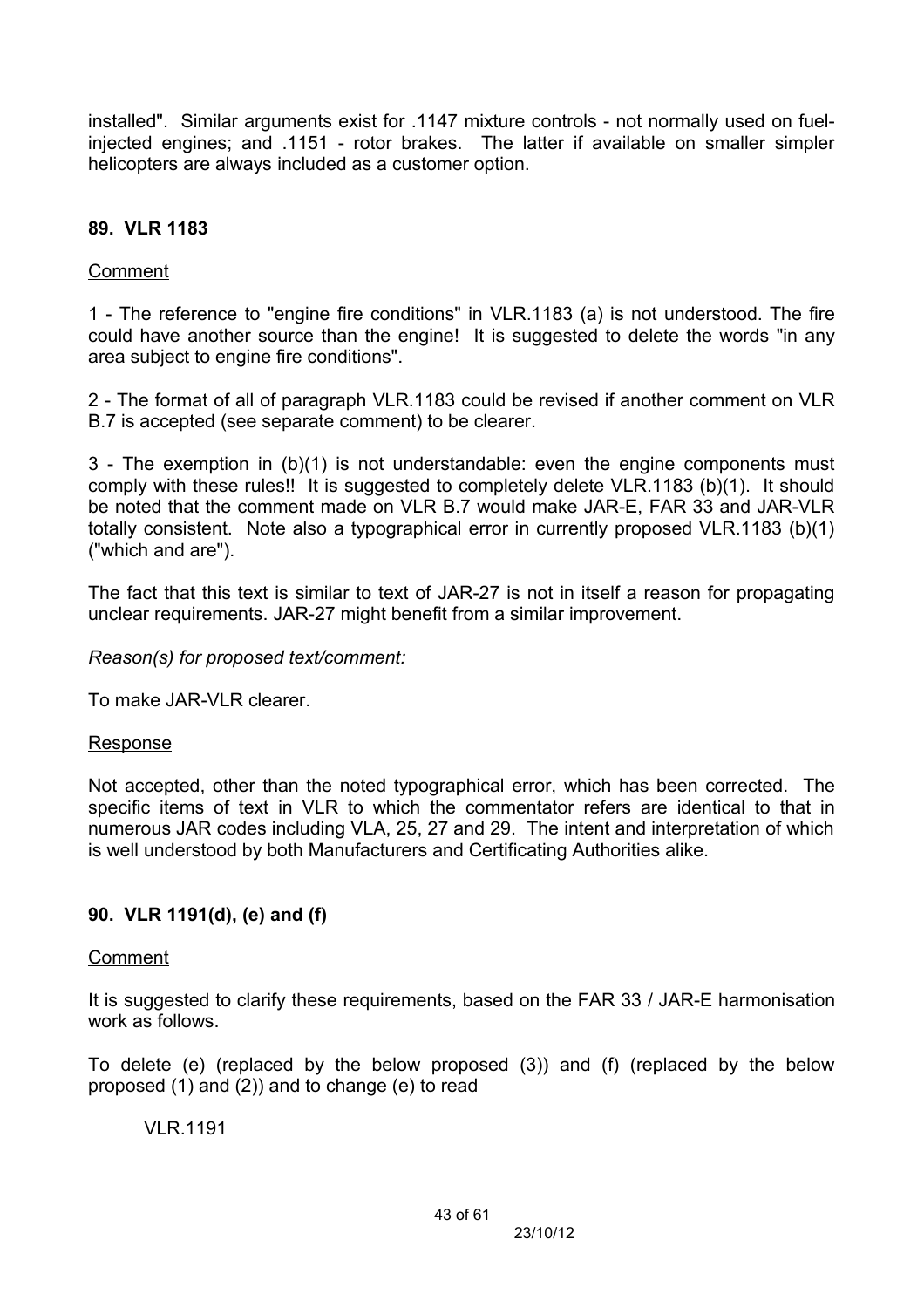(d) Each component designed, constructed and installed to act as a firewall must be -

- (1) Fireproof and,
- (2) Constructed so that no hazardous quantity of air, fluid or flame can pass around or through the firewall; and,
- (3) Protected against corrosion.

There is no change to requirements of (f), as they are in the NPA.

The change to requirements of (d), as they are in the NPA, is minor : the missing part ("from any engine compartment to ...)" is already covered by VLR.1183 (a).

The requirements of (e), as they are in the NPA., are prescribing a particular design and are not adding to the safety objective already defined in VLR.1183 (d).

The fact that this text is similar to text of JAR-27 or VLA is not in itself a reason for propagating unclear requirements. JAR-27 and JAR-VLA might benefit from a similar improvement.

### *Reasons) for proposed text/comment:*

To make JAR-VLR clearer and "less design prescriptive".

### Response

Not Accepted. The JAR VLR text as written is specific to the airframe. It would be inappropriate to adopt engine specific requirements for inclusion in a code that addresses the airframe.

## **91. VLR 1305**

### **Comment**

What is the definition of an "altitude engine" found in VLR.1305 (e) ? This wording cannot be understood.

Again, the wording of this paragraph seems to imply that JAR-VLR did not consider engines using a diesel cycle (compression ignition), making mandatory some equipment which could not be provided by some designs or would not be relevant (for example, what would be the use of the "manifold pressure indicator" required in (e) for a diesel engine ?).

The list should be completely revised to be applicable to more than one type of engines. In general, the list of necessary instruments should come from the engine safety analysis and not be imposed by such requirements without real justification.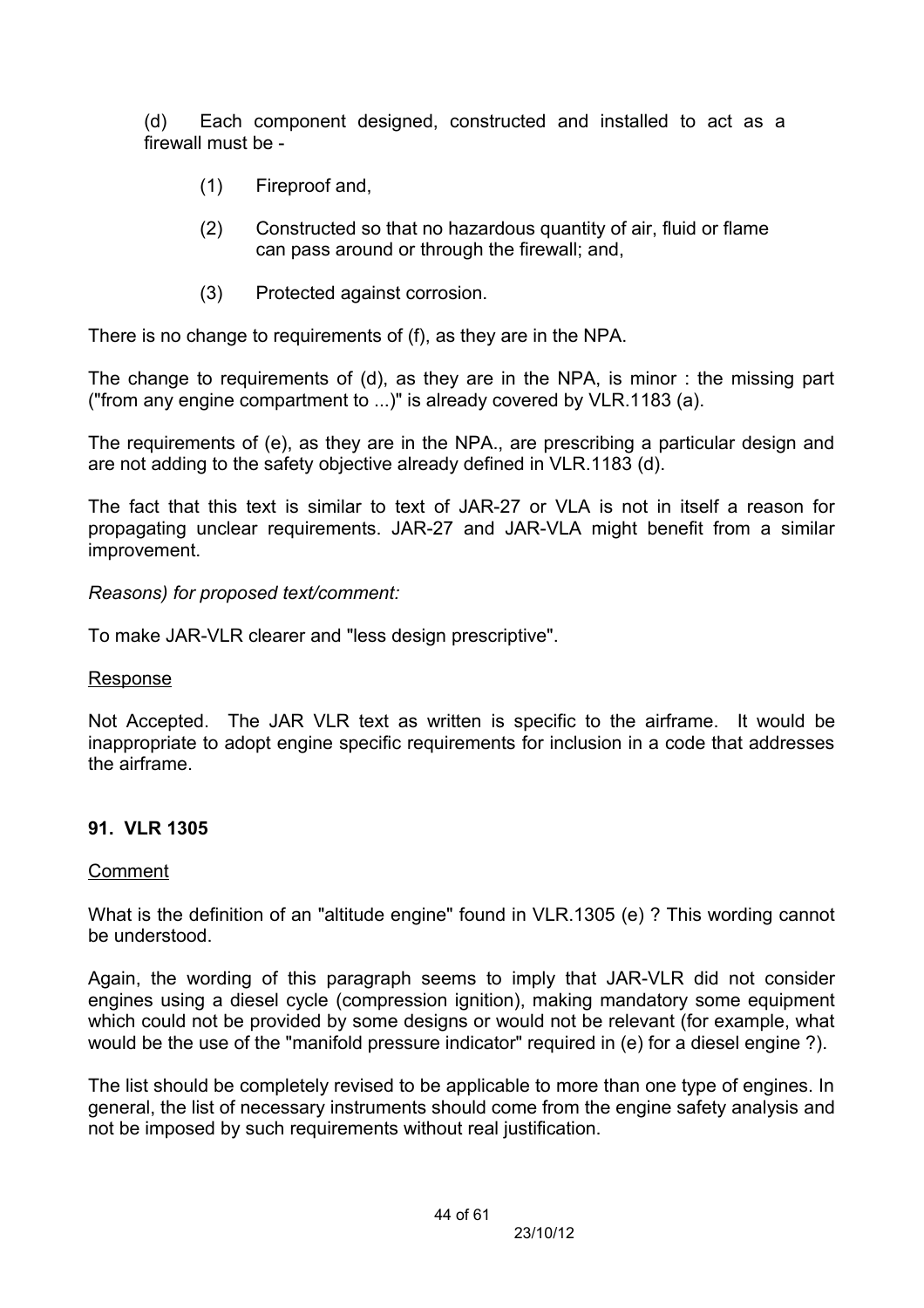The fact that this text is similar to text of JAR-27 is not in itself a reason for propagating unclear requirements. JAR-27 might benefit from a similar improvement.

### *Reason(s) for proposed text/comment:*

To understand JAR-VLR text and to make it more general.

### Response

Not Accepted. An altitude engine is defined as: "A reciprocating aircraft engine having a rated take-off power that is producible from sea level to an established higher altitude." Sometimes these engines are referred to as "turbo-normalised". Practically the usual means of achieving this situation is by installation to the engine of a super-charger or turbo-super-charger with an automatically controlled waste-gate. To aid clarification the definition of an altitude engine will be included in the ACJ material.

A manifold pressure gauge would be entirely appropriate on a diesel engine since many of them are turbo-super-charged and could easily be of the altitude type. The point about the list of necessary instruments should come from the engine safety analysis and not be imposed by such requirements without real justification, is not accepted. The list is based on very many years of bitter experience and is therefore thoroughly tried and tested. Which means it is entirely logical in its concept for the safe operation of the helicopter.

As an example it would be almost impossible to safely fly the helicopter with out the tachometer required by .1305(k). Nevertheless, should an applicant wish to obtain an exemption from the requirements then he is quite at liberty to ask the Authority to grant an equivalent safety finding. Based on a safety analysis or, whatever other means the applicant chooses.

### **92. VLR 1461**

Comment

If this paragraph is applicable also to engine equipment, then there is an issue. These requirements are not 100% consistent with the requirements of JAR-E 80 (d). Either engine equipment are excluded from this paragraph or harmonisation with engine requirement is considered.

In Sub-paragraph (a), note the typographical error : "(b), (c) or (d) of this paragraphs".

In Sub-paragraph (b)(2), note the typographical error : "integrity off high ".

*Reason(s) for proposed text/comment:*

Consistency for engine equipment.

Some people were of the opinion that engine equipment would not considered but the explanation was to be found in AC 27.1461. This is not an acceptable method for making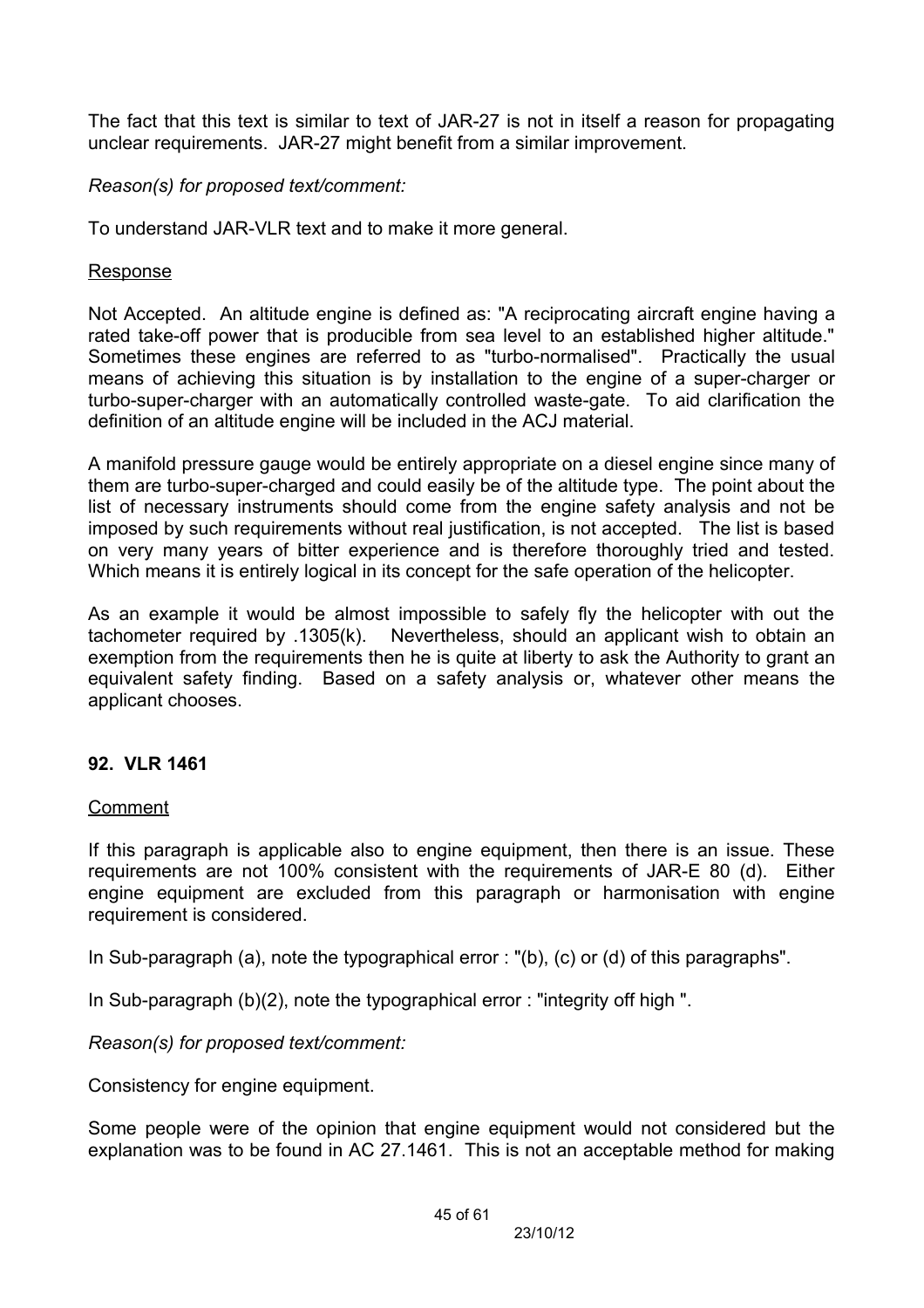rules. The fact that this text is similar to text of JAR-27 is not in itself a reason for propagating unclear requirements. JAR-27 might benefit from a similar improvement.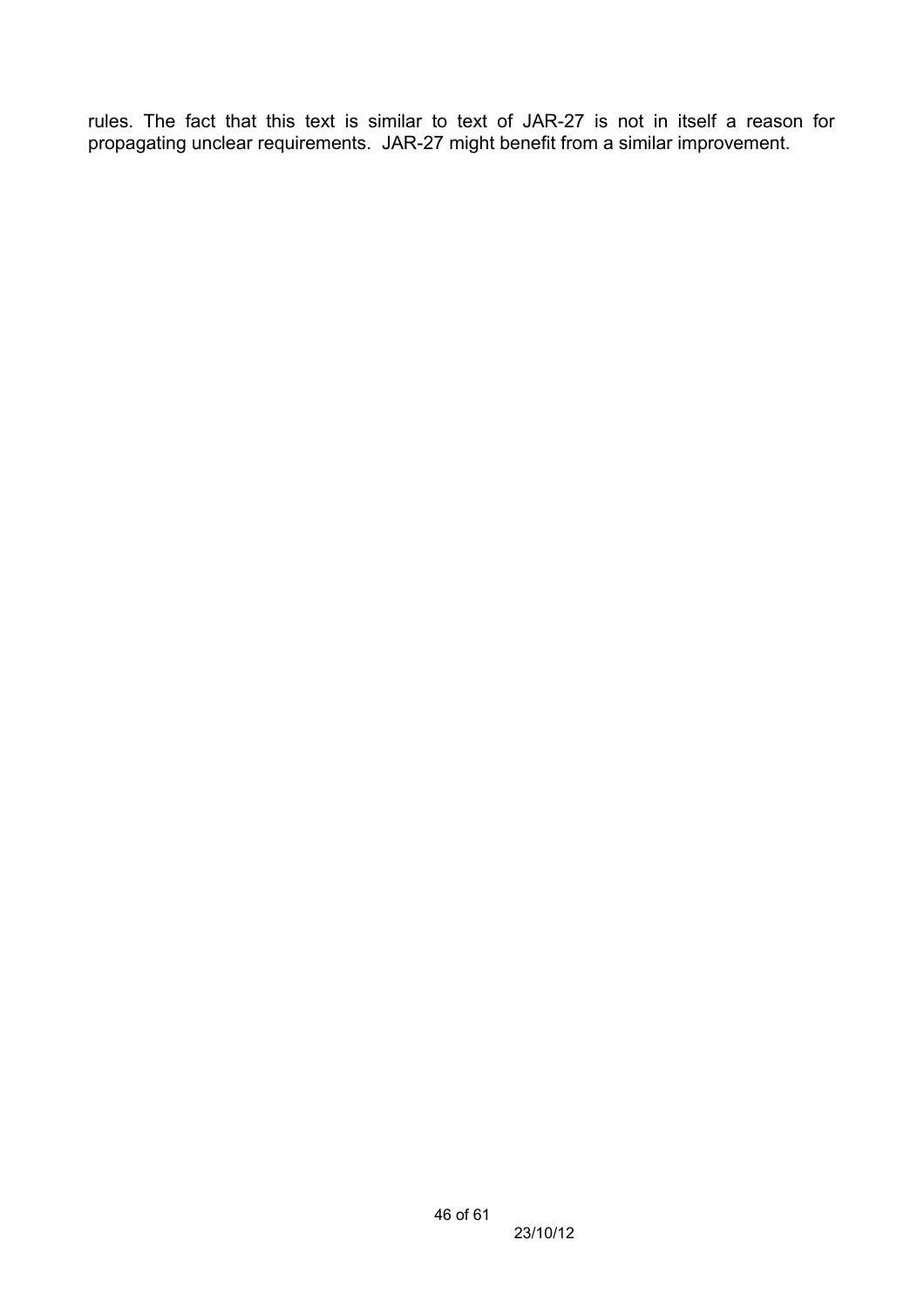#### Response

Partially accepted, the noted typographical error, has been corrected. AC 27.1461 adequately interprets the requirement, which after all is its purpose. However, there is a case for including the requirement material of JAR E.80 (d) in appendix B, to cover such devices as superchargers, turbo chargers etc; and this has been done.

### **93. VLR 1521**

### Comment

- 1 In VLR.1521 (a), there is reference to "for which the engines are type certificated". This is not consistent with the concept, as announced in this NPA, of an engine being accepted as part of the rotorcraft without having a separate type certificate. The use of the plural (engines) is also not consistent with the definition of the simple design (see ACJ VLR 1) which specifies a single engine.
- It is suggested to revise (a) to read : " .... do not exceed the corresponding limits established for the engine. "
- 2 In (b), there is confusion on the referenced speeds. The paragraph starts with "the powerplant take-off operation" : this is clearly the engine. Sub-paragraph (b)(1) addresses the "maximum rotational speed" : again this is the engine. Still consistent. But, then, Sub-paragraph (b)(1)(i) speaks of the rotor design: is this an engine rotor or the rotorcraft rotor (do we speak of "rotor" for a reciprocating engine ?) ? Subparagraph (b)(1)(ii) does not help : which "type tests" ? The confusion is even increased when we discover that  $(c)(1)$  is identical to  $(b)(1)$  (except a typographical error) with (b)(2) (manifold pressure) being clearly an engine reference and (c)(2) being clearly an aircraft reference!
- This paragraph cannot be sufficiently understood for being able to suggest a new wording. It is suggested to determine the exact intent and, only after that action, to define the appropriate, understandable, wording.
- 3 In (b)(3) the reference to manifold pressure clearly shows that this JAR-VLR was not written with consideration of compression ignition engines (despite what is stated in ACJ VLR 1). See comment on VLR 1145.

### *Reason(s) for proposed text/comment:*

Clarification is needed.

The fact that this text is similar to text of JAR-27 is not in itself a reason for propagating unclear requirements. JAR-27 might benefit from a similar improvement.

#### **Response**

Comment 1 Agreed , text changed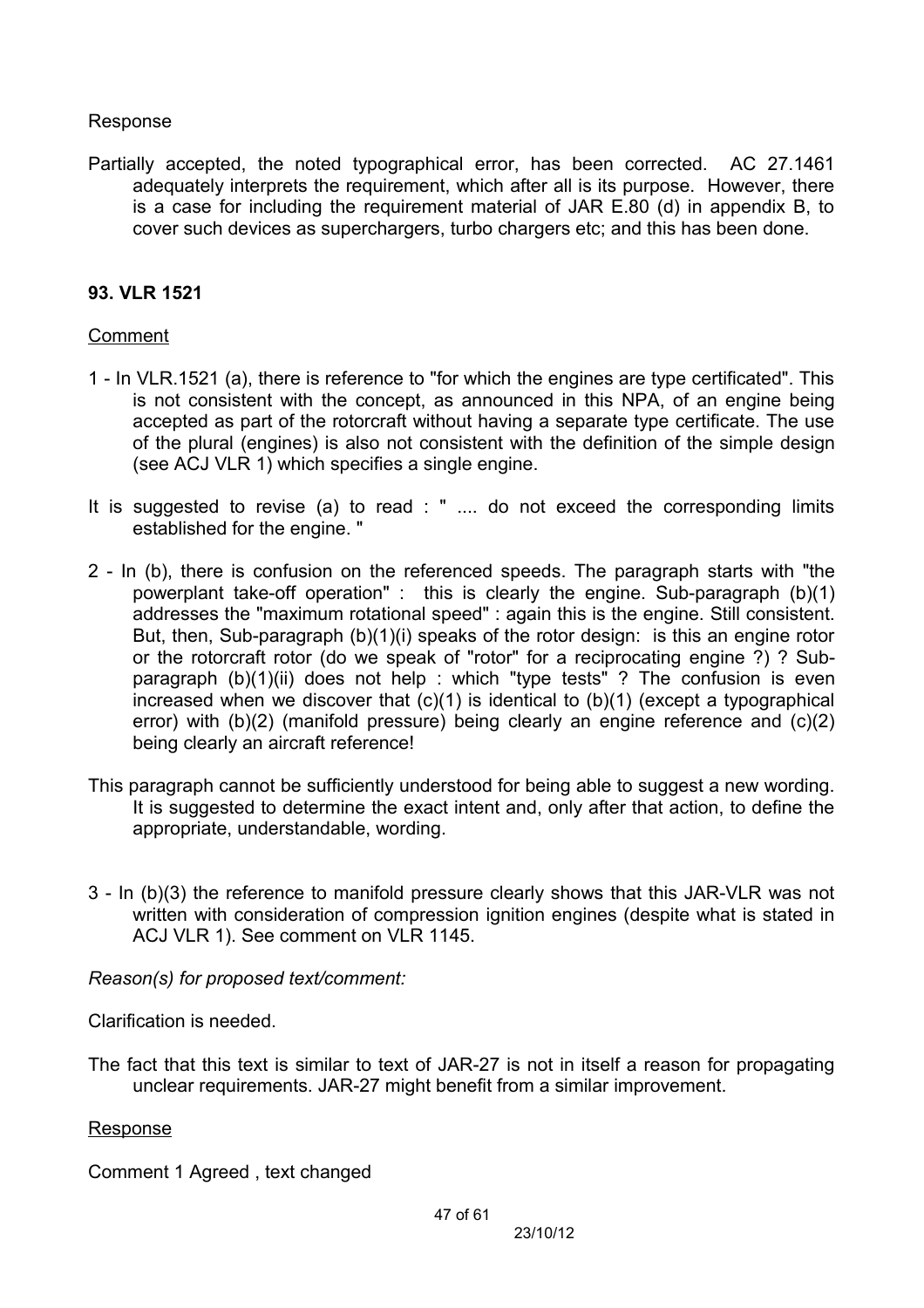Comment 2 Not Accepted.

- It is important to differentiate between the rotorcraft powerplant limitations and the engine limitations as established under Appendix B of JAR VLR or JAR E. For some parameters, these two limits may be identical, but frequently, the engines will be capable of exceeding the maximum limitations substantiated for the combined powerplant installation as dictated by other components such as rotors.
- Limitations established according to this rule may not exceed the engine limitations established in accordance with this requirement but may be less than the Appendix B of JAR VLR or JAR E limits as desired by the Applicant.
- Finally c(1) and b(1) are not identical; b(1) refers to Take-Off Power conditions while c(1) to Maximum Continous Power conditions

Comment 3 Not Accepted. See response to comment 91.

## **94. VLR 1549(d)**

#### Comment

It is interesting to note that, according to this text, a JAR-VLR rotorcraft can be fitted with a propeller. Should the words "or propeller" be deleted ?

*Reason(s) for proposed text/comment:*

Clarification is needed.

The fact that this text is similar to text of JAR-27 is not in itself a reason for propagating unclear requirements. JAR-27 might benefit from a similar improvement.

#### Response

Agreed, text changed.

### **95. VLR A.3**

#### Comment

The first sentence of JAR VLR.A3 must be deleted.

#### *Reason(s) for proposed text/comment:*

It is not acceptable to impose the English language for the writing of the instructions for continued airworthiness.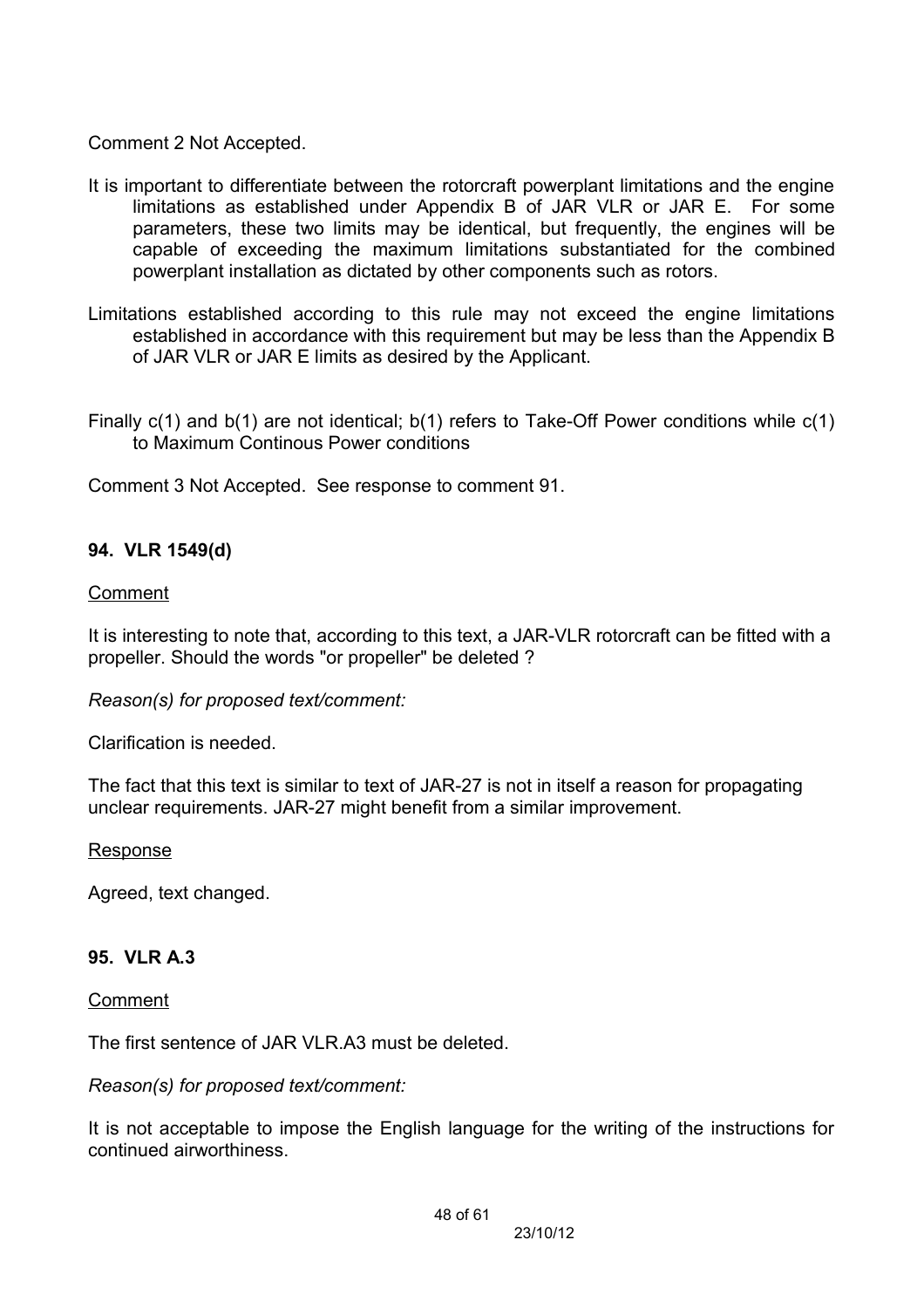The fact that this text is similar to text of JAR-27 and 29 is not in itself a reason for propagating such requirement. These other codes might benefit from a similar improvement.

### Response

Not accepted, no logical reason has been given to support the comment. However, the Multi-National Working Group notes the commentator's cultural sensitivities. A review of all JAR codes has been made for evidence of the statement to which he objects. Only JARs 23, 25, 27 and 29 appear to make reference to the language to be used for continued airworthiness instructions. JARs 23, 27 and 29 state "English Language" whilst JAR 25 states "language acceptable to the Authority". This statement is underlined to show it is a difference from FAR 25.

As JARs 23, 27 and 29 are the more recent publications and are more or less fully harmonised with FARs (where as JAR 25 still has some way to go) then the statement that appears in VLR A.3 is considered to be correct. However, if the commentator still considers that it is unacceptable to ask that the instructions for continued airworthiness be written in the English Language (which after all is the lingua franca of aviation). Then he is recommended to refer his objection to the JAA's Regulations Director for policy review and if agreed amendment of the offending JAR codes.

## **96. VLR B.1**

### Comment

The paragraph should be modified to read as follows

VLR B.L

This Appendix prescribes the requirements for the approval of an engine under JAR- VLR.903 (a) (2) as part of a JAR- VLR type certificated rotorcraft.

*Reason(s) for proposed text/comment:*

Note a typographical error ("JAA-VLR" instead of "JAR-VLR").

A cross reference to VLR.903 which is felt appropriate, in relation to the other comment made on this paragraph VLR.903 (a).

### Response

Agreed, text changed.

## **97. VLR B.7**

Comment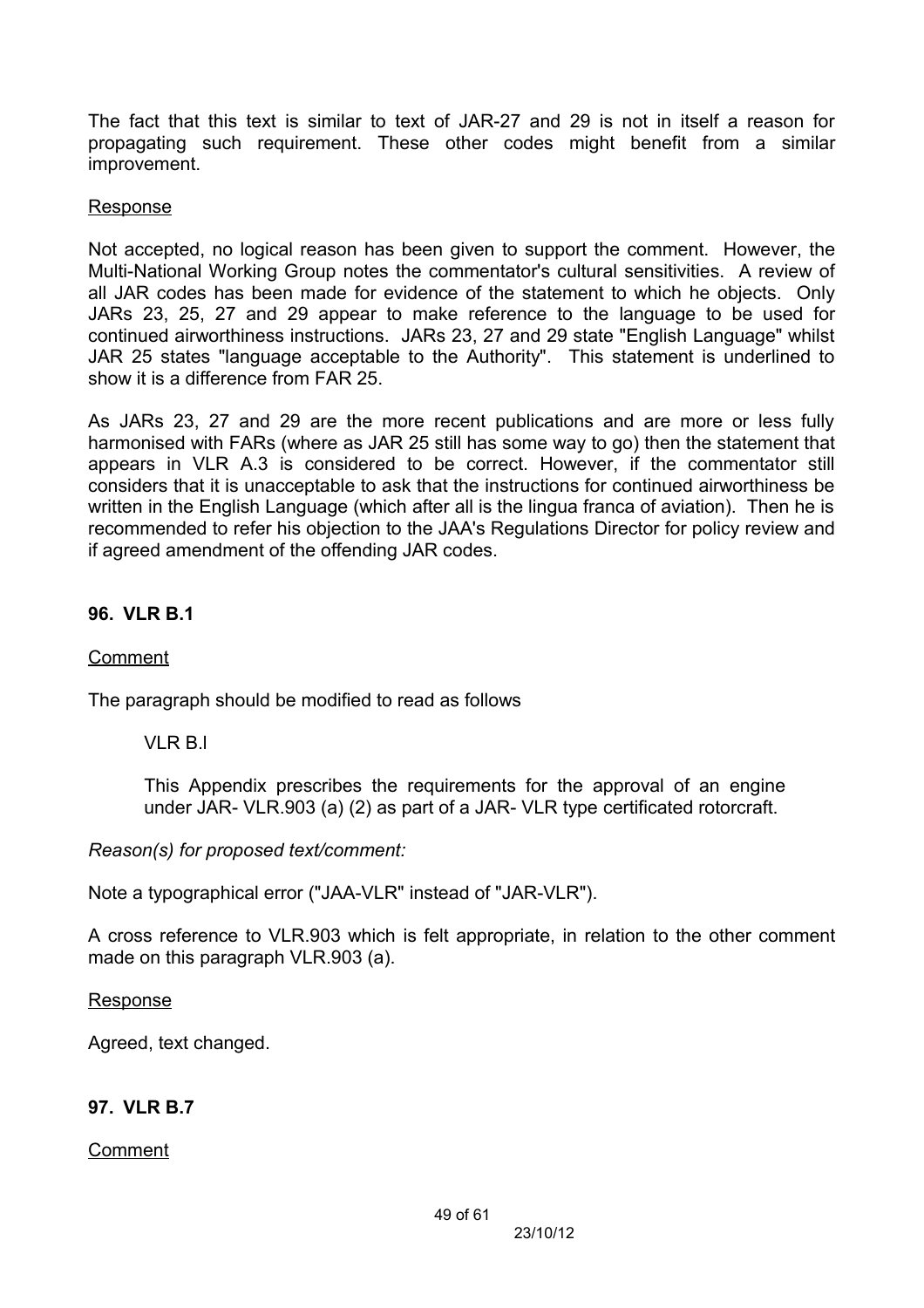It is proposed to make good use of the FAR 33 / JAR-E harmonisation effort to make the Appendix B consistent with these rules.

In addition, it is noted that the rules of Appendix B are not always consistent with the rules of VLR.1183 and following paragraphs (see other, separate, comments).

Then it is suggested to change VLR B.7 to read as follows

JAR-VLR B.7 Fire precaution

(a) The design and construction of the Engine and the materials used must minimise the probability of the occurrence and spread of fire during normal operation and failure conditions and must minimise the effects of such a fire.

(b) Except as required by JAR-VLR B.7 (c), each external line, fitting and other component which contains or conveys flammable fluid during normal engine operation must be at least Fire Resistant. Components must be shielded or located to safeguard against the ignition of leaking flammable fluid.

(c) Tanks which contain flammable fluid and any associated shut-off means and supports, which are part of and attached to the Engine, must be Fireproof either by construction or by protection, unless damage by fire will not cause leakage or spillage of a hazardous quantity of flammable fluid. For a reciprocating Engine having an integral oil sump of less than 23.7 litres capacity, the oil sump need- not be Fireproof nor be enclosed by a Fireproof shield but still must comply with JAR-VLR B.7 (b).

(d) An Engine component designed, constructed and installed to act as a firewall must be -

(1) Fireproof; and,

(2) Constructed so that no hazardous quantity of air, fluid or flame can pass around or through the firewall; and,

(3) Protected against corrosion.

(e) In addition to requirements of JAR-VLR B.7 (a) and (b), Engine control system components which are located in a designated fire zone must be at least Fire Resistant (see AMJ 20X-1 for electronic control ).

(f) Any components, modules, equipment and accessories which are susceptible to or are potential sources of static discharges or electrical fault currents must be designed and constructed so as to be grounded to the Engine reference in order to minimise the risk of ignition in external areas where flammable fluids or vapours could be present.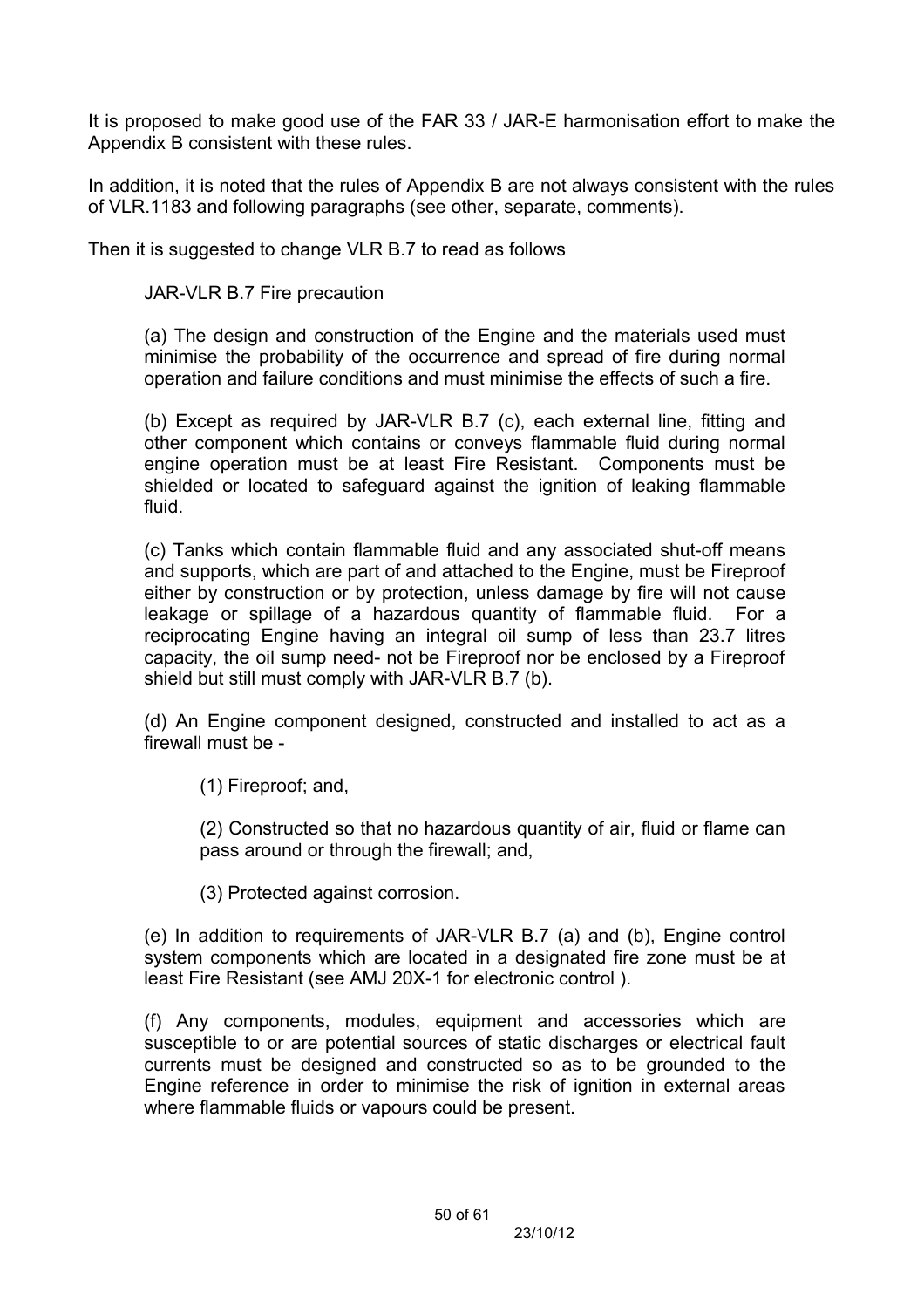(g) Those features of the Engine which form part of the mounting structure or Engine attaclunent points must be Fireproof, either by construction or by protection, in order to comply with JAR-VLR.861.

### *Reason(s) for proposed text/comment:*

Consistency with the other relevant engine codes (FAR 33 and JAR-E) as well as consistency with JAR VLR itself.

The fact that this text is similar to text of JAR 22.1817 is not in itself a reason for not improving the requirements. JAR-22 might benefit from a similar improvement.

### Response

Agreed. The JAR E / FAR 33 harmonisation programme is not vet complete and to preempt its conclusions would be dangerous. However the JAA Regulations Director was asked to advise on this specific matter and he stated that in this instance it would be safe to pre-empt the conclusions of the harmonisation activity.

Appendix B applies to the engine whilst Sub Part E applies to the airframe power-plant requirements. It will be inappropriate to merge the engine and power-plant installation requirements as inferred by the commentator because it is quite acceptable to install a JAR E / FAR 33 type certificated engine to the helicopter. However, VLR B.13 has been amended in line with some of the commentators suggestions such that when taken in conjunction with VLR.1183 it forms a comprehensive engine fire protection requirement.

## **98. VLR B.8**

### Comment

1 - It is noted that there are currently piston engines type certificated under JAR-22 or JAR-E whose maintenance is not done under the concept of "overhaul". These engines are not even under the "on condition" concept.

Therefore, this paragraph VLR B.8 is not adequate. It is also noted that this text comes from FAR 33.19 which .... is not applied otherwise engines currently installed on Airbus or Boeing aircraft (and others), for which no overhaul period is defined, could not be certified !

It is then suggested to entirely delete this paragraph.

2 - This should be compensated by a requirement to provide instructions for continued airworthiness for the engine (which are referenced by JAR-VLR.A.1 (b) but nowhere required).

It is then suggested to create a new paragraph JAR-VLR B.x (may be B.5, imposing a change to numbering of current B.5, B.6 and B.7) to read

JAR-VLR B.x Instructions for continued airworthiness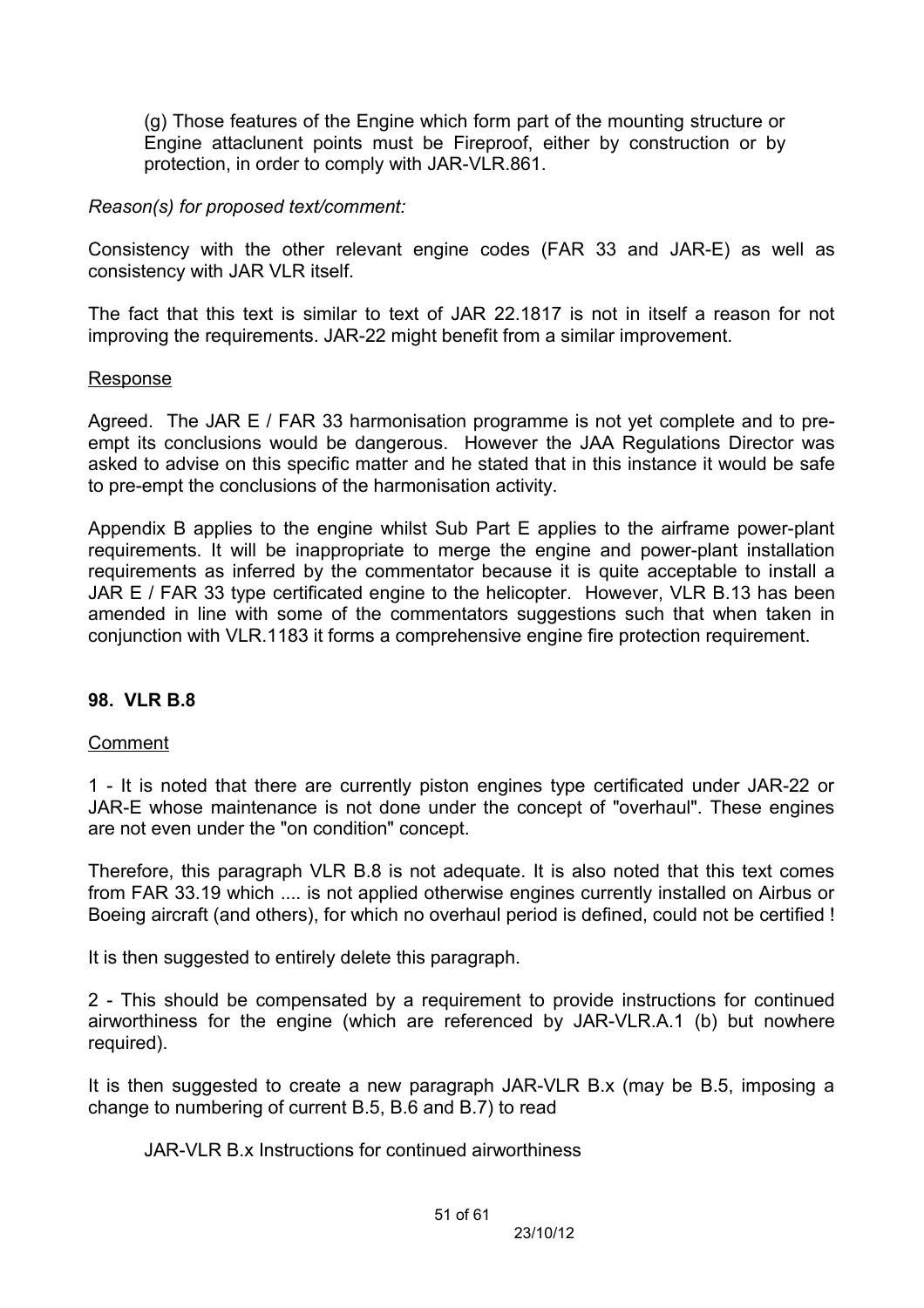Instructions which are acceptable to the Authority for continued airworthiness of the Engine shall be prepared for compliance with JAR VLR.Al.

## *Reason(s) for proposed text/comment:*

To make JAR-VLR more universal. The fact that this text is similar to text of JAR 22.1819 is not in itself a reason for not improving the requirements. JAR-22 might benefit from a similar improvement.

JAR VLR.Al (b) refers to the engine but there is no requirement in sub-part B imposing compliance with VLR.Al for the engine. This closes the loop.

## Response

Not Accepted. There is no need to create a new paragraph. The Continued Airworthiness Instruction requested by Appendix A are applicable to the engine as well; namely the engine retirement lives and mandatory inspections to be inserted in Airworthiness Limitation Sections will be based on :

a) The fatigue evaluations requested by JAR-VLR 571 using the vibratory loads as found in the load survey requested by JAR-VLR B.21.

b) The results of the engine endurance test requested under JAR-**VLR B.33.** 

c) The reliability analysis requested by JAR- $VLR B.15$ 

## **99. VLR B.18**

## Comment

It is suggested to change title of the paragraph and the content of sub-paragraph (a) to read as follows

JAR-VLR B.18 Engine systems and components

(a) For those systems or components which cannot be adequately substantiated by the endurance testing of B.16, additional tests or analyses must be conducted to demonstrate that the systems or components are able to perform the intended functions in all declared environmental and operating conditions.

## *Reason(s) for proposed text/comment:*

Tests are not always requested for compliance: similarity or analysis are also acceptable. The proposed text is taken from the FAR 33 / JAR-E harmonisation.

The fact that this text is similar to text of JAR 22.1853 is not in itself a reason for not improving the requirements. JAR-22 might benefit from a similar improvement.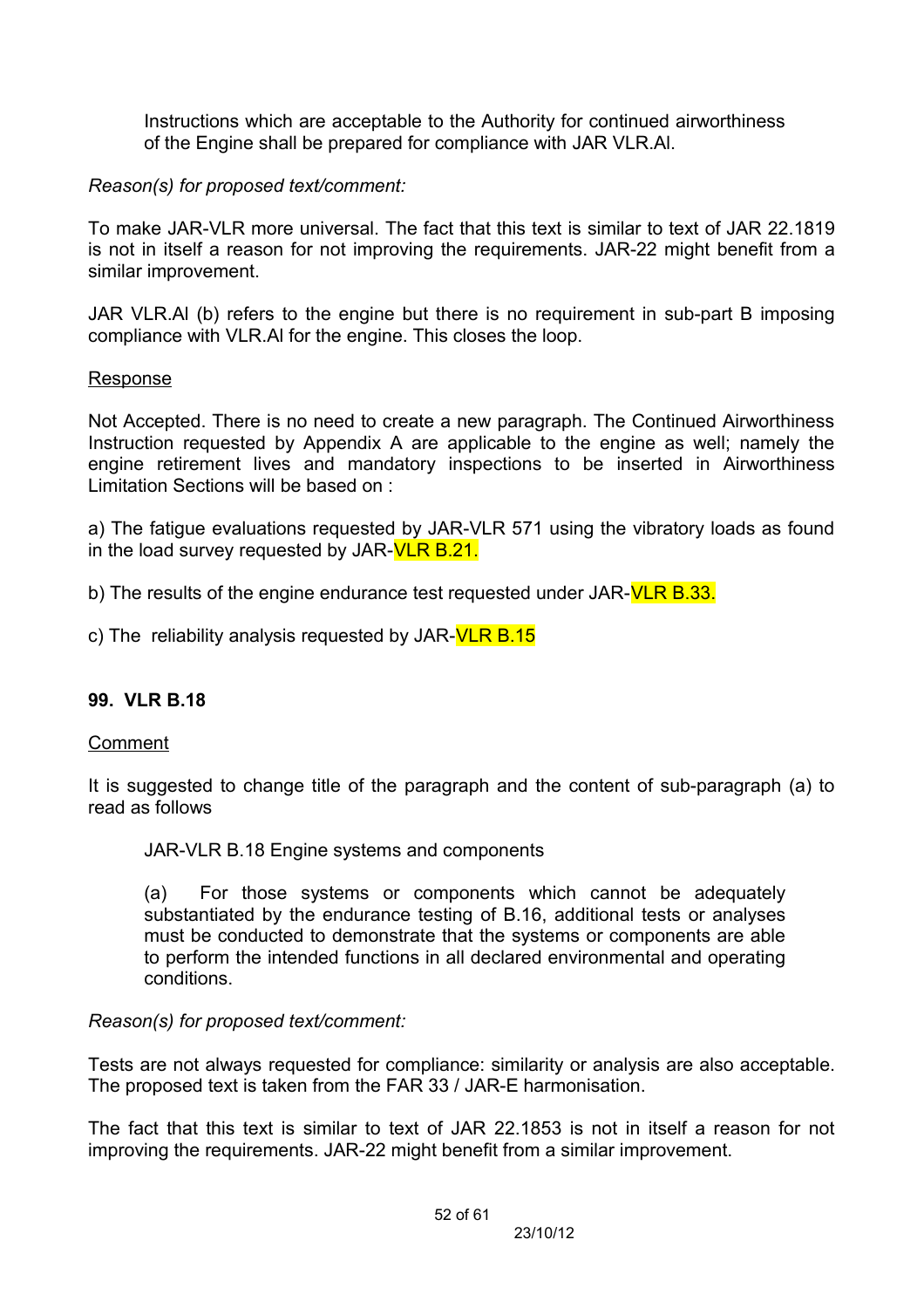### Response

Agreed. The JAR E / FAR 33 harmonisation programme is not yet complete and to preempt its conclusions would be dangerous. However the JAA Regulations Director was asked to advise on this specific matter and he stated that in this instance it would be safe to pre-empt the conclusions of the harmonisation activity.

VLR B.37 has been amended in line with the commentator's proposals.

### **100. VLR 175**

### Comment

The answer to question b. under QESTIONS & ANSWERS in NPA VLR-1: Draft JAR-VLR (Very Light Rotorcraft) - Explanatory Note regarding incorporating the anticipated outcome of PHQHWG in JAR-VLR is appreciated. However, this is an area where the JAR-VLR requirements could provide some regulatory relief. Both the helicopter regulatory and industry communities are generally familiar with the PHQHWG proposals for §§27.173 and 27.175. The requirements for static longitudinal stability proposed by PHQHWG could be incorporated in JAR-VLR without compromising safety.

#### **Response**

Not accepted. The PHQHWG programme is not yet complete and to pre-empt its conclusions would be dangerous. However we believe the Authority would favourably consider requests for equivalent safety findings in these areas.

### **101. VLR 73(2)**

### Comment

In the answer to question f. under QESTIONS & ANSWERS in NPA VLR-1: Draft JAR-VLR Very Light Rotorcraft) - Explanatory Note there is mention of the introduction of a WAT chart within the Limitations Section. We do not see any difference in the Limitations Sections of Part 27 and JAR-VLR.

#### Response

Noted. We have reviewed the original comment and conclude that VLR.1587 (a)(1)(i) covers this situation.

### **102. VLR 1**

### Comment

We do not concur on the decision to set the maximum MGW limitation at 600 kg. While we recognize that the MGW limitation has to be set at some arbitrary value, we consider 600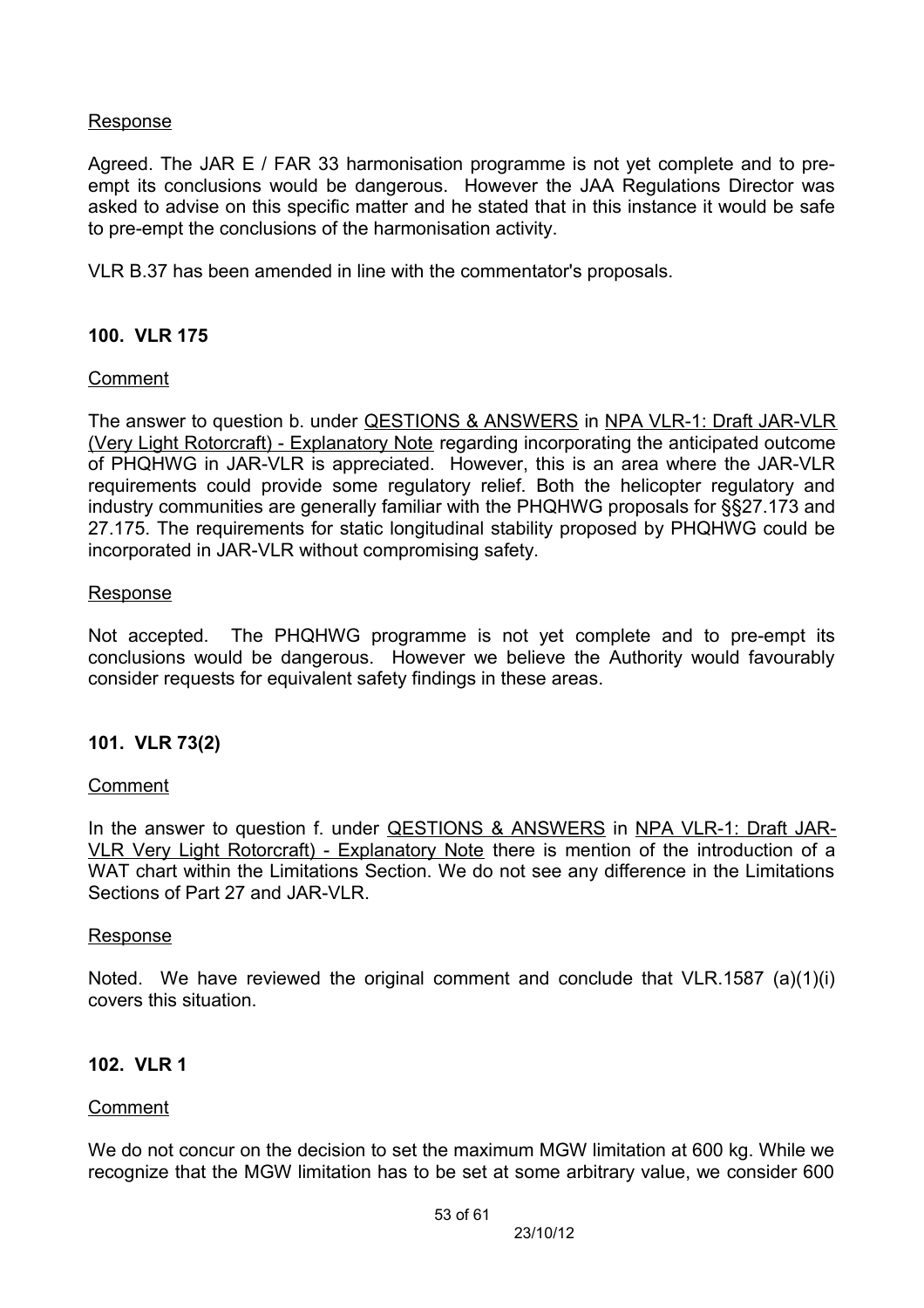kg to be lower than optimum for this class of aircraft. This MGW limit will require the applicant to marginalize the structure, and dictates design decisions that will have negative impacts on crashworthiness. Our position is that its more reasonable for the standard to allow the other valid criteria already contained in JAR-VLR-1 and ACJ VLR 1 -- namely; reciprocating engine, two place, single main rotor, unboosted flight controls, simple fuel system -- to dictate the design, and allow the applicant the flexibility to propose a robust, substantial & crashworthy structure that may exceed the 600 kg MGW limit. However, since we recognize that an arbitrary maximum weight limit must be set, we propose a 750 kg limit MGW for JAR-VLR (750 kg is the MGW limit in the analogous JAR VLA standard).

### Response

Agreed. The maximum weight limit will be increased to 750 kg to bring JAR VLR into line with JAR VLA. However a separate NPA will be produced. See also comments 1 and part of 111.

## **103. VLR 33**

### Comment

We are concerned that the expected reliability of the critical Low NR Warning System is not identified in the JAR-VLR standard. We recognize that JAR-VLR-1309 will dictate the design reliability, and that Part 27 contains similar wording in 27.33 and 27.1309, but we remain concerned that the critical nature of the Low NR Warning System may be overlooked during JAR-VLR certification. It is possible that the Low NR Warning System is the only critical system on a JAR-VLR aircraft, and is the only system that the design reliability standard of JAR-VLR-1309, " . . . minimize hazards to the rotorcraft in the event of a probable malfunction or failure", is inadequate to address. We propose that the expected design reliability of the Low NR Warning System be identified in the JAR-VLR standard or associated ACJ (not necessarily in paragraph JAR-VLR-33).

### **Response**

Not accepted. We note the comment but are having difficulty understanding what is causing the concern and why only this particular device should be singled out for special attention. We do not agree that this device would possibly be the only critical system on a VLR helicopter and believe the exiting requirements adequately addresses the concerns stated. We note that pre take off checks on any helicopter will require the device to be tested prior to commencement of each and every flight.

## **104. VLR.33 (a)(1)**

### Comment

The sentence, "With power-on, provides adequate margin to accomodate the variations in rotor speed occurring in any autorotative maneuver..." should read, "With power-on, provides adequate margin to accommodate the variations in rotor speed occurring in any appropriate maneuver...".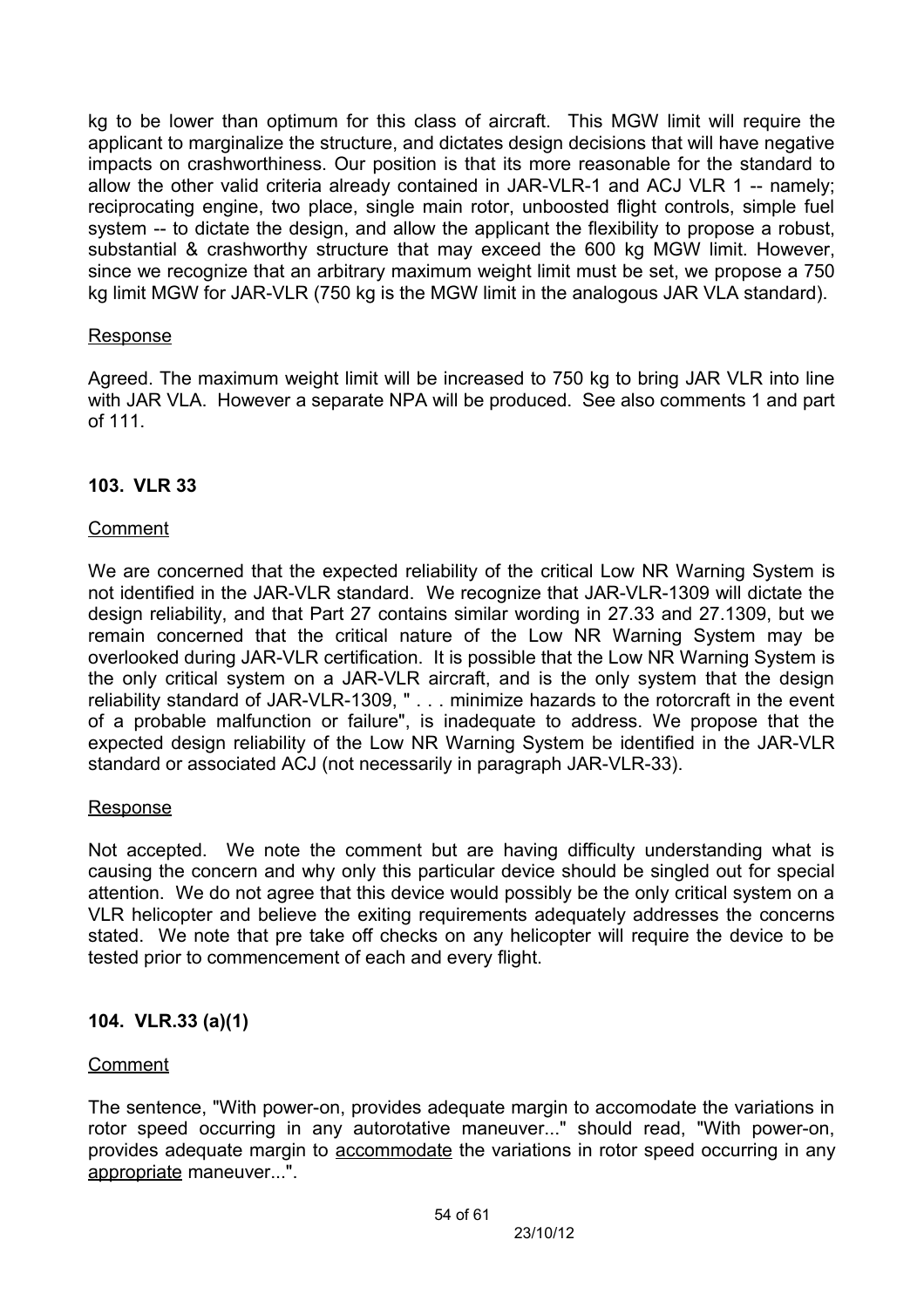Response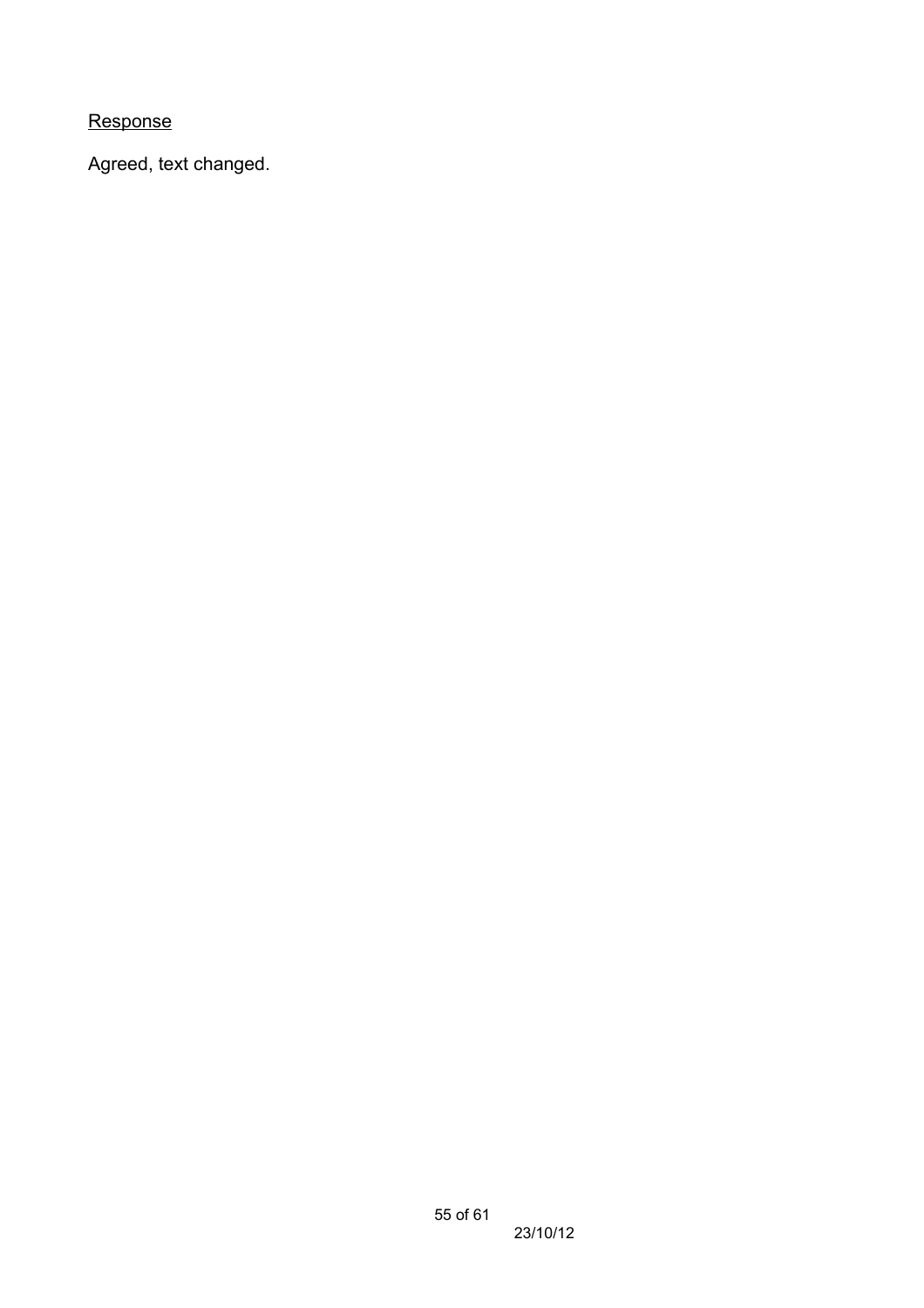## Attachment 1

In ACJ VLR-143 the t/k parameter has been introduced.

This parameter was adopted at Bell as a useful criteria to appreciate the main rotor rotational decay occurring in case of a sudden engine failure. The higher is this parameter (expressed in seconds) the higher will be the time available after an engine failure for the pilot to droop the collective and entering the autorotation flight. It could be shown that the expression proposed in the ACJ is a simplified form of the equation governing the main rotor rotational decay occurring in case of a sudden engine failure.

As a matter of fact, assuming the following simplified equation for the rotor motion :

$$
N I_b \dot{\Omega} = -Q
$$

where  $NI_b =$  total rotor moment of inertia;

 $Q =$  decelerating torque on the rotor

Furthermore it is assumed that, during the first few seconds after the engine failure, both the rotor thrust and decelerating torque are changed only by variations of the rotor speed:

$$
T = W \left(\frac{\Omega}{\Omega_0}\right)^2 \; ; \; Q = Q_0 \left(\frac{\Omega}{\Omega_0}\right)^2
$$

Where  $\Omega_0$  is the rotor speed at the instant of engine failure and  $Q_0$  is the reacting torque at the instant of engine failure (obviously dependant on the flight conditions taken in exam: HOGE, level flight) and W is the helicopter weight

The rotor speed governing equation then becomes :  $N I_b \dot{\Omega} = -Q_0 \left( \frac{\Omega}{\Omega} \right)$ 

Which integrates to :

$$
(1) \frac{\Omega}{\Omega_0} = \left(1 + \frac{tQ_0}{N I_b \Omega_0}\right)^{-1}
$$

if we introduce the time constant  $\tau = \frac{\sigma}{\mathcal{Q}_{\text{o}}}$  $NI_{b}$ Ω

equation (1) becomes :

(2)  $\frac{\Omega}{\Omega} = \frac{\tau}{\tau + \tau}$  $\overline{\phantom{a}}$  $\left(\frac{\tau}{\tau+\tau}\right)$  $\mathbf \setminus$  $\overline{C}$ + =  $\overline{\mathbf{\Omega}}$  $\Omega$ τ  $\frac{2}{0} = \left(\frac{\tau}{t+1}\right)$ 

 $\frac{I_{b}\boldsymbol{\Omega}_{0}}{Q_{0}}$ 

2

 $\overline{\phantom{a}}$ 

 $\frac{Q}{\Omega_{\text{o}}}\right)$ 

 $\frac{\Omega}{\Omega}$ 

 $\overline{\left( \begin{array}{c} 0 & 0 \\ 0 & 0 \end{array} \right)}$  $\big($  $\overline{\mathcal{C}}$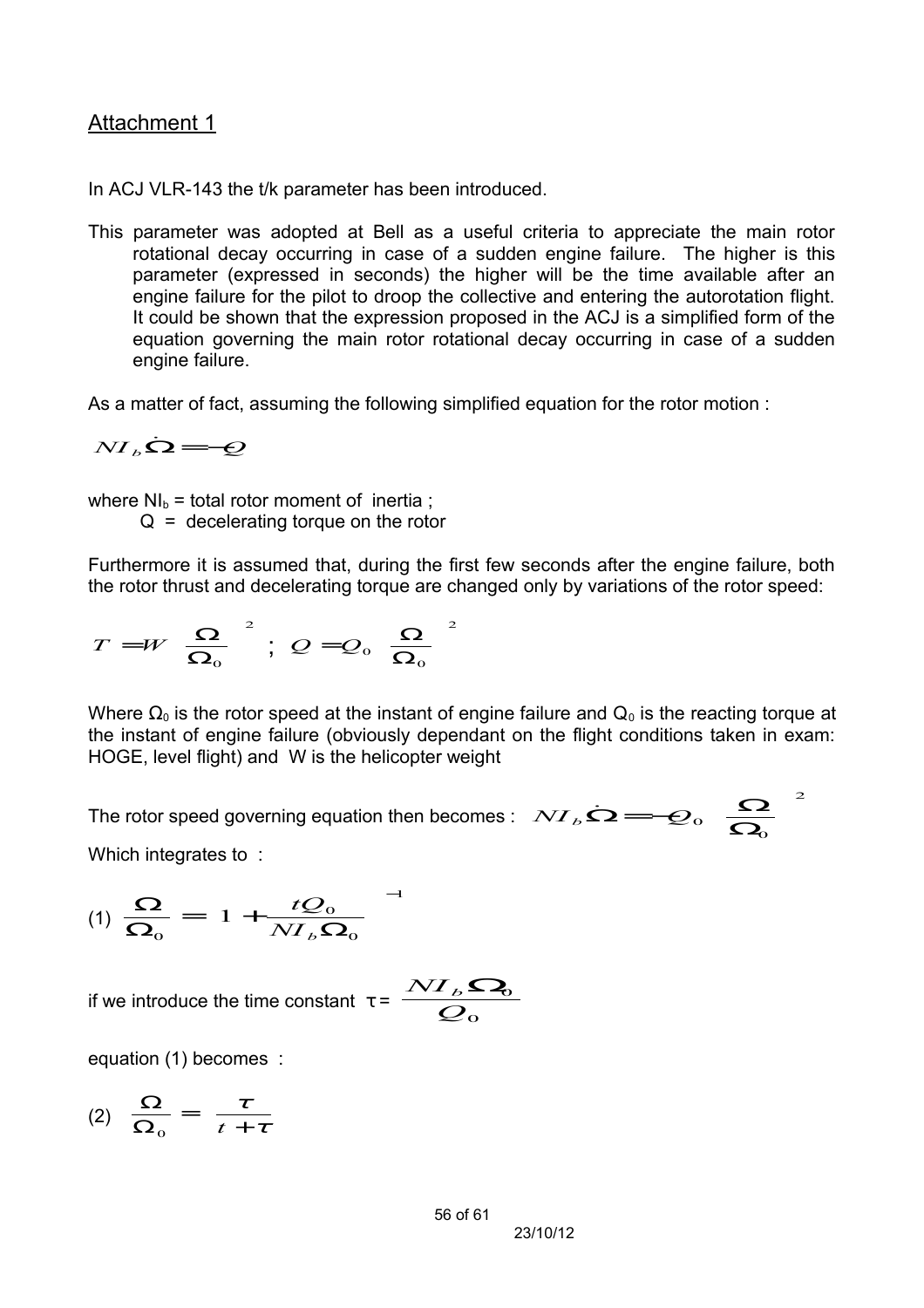The largest permissible reaction time can be estimated by setting the rotor speed decrease equal to the blade stall limit :

$$
\left(\frac{\Omega}{\Omega_o}\right)^2 = \frac{C_T / \sigma}{\left(C_T / \sigma\right)_{STALL}}
$$

If we indicate  $\ \ KE = \frac{1}{2} N I_b \Omega_0^2$  $KE = \frac{1}{2} N I_b \Omega_0^2$  the kinetic energy stored in the rotor at the instant of engine failure ( **K**enetic **E**nergy) then the time constant τ can be expressed as :

$$
\tau = \frac{2KE}{P}
$$

Where P is the power required for the flight condition taken in exam.

Then the largest permissible reaction time may be expressed as

$$
\textbf{(3)} \qquad \quad t_{\text{max}} = 2 \frac{\text{KE}}{P} \left[ \left( \frac{C_T / \sigma}{\left(C_T / \sigma\right)_{\text{STALL}}} \right)^{\frac{1}{2}} - 1 \right]
$$

This equation is very similar to the expression used for the t/k parameter and reported in the ACJ.

As a matter of fact it can be shown that a good correlation between tmax and t/k exists as shown in attachment 2; a value of 1.3 seconds of the t/k parameter corresponds to a  $t_{\text{max}}$  value of 2.9 seconds.

Considering that the Bell criteria defines as " very good " the autorotational characteristics of an helicopter having a t/k equals to 2 (corresponding to a  $t_{\text{max}}$  value of 5,42 seconds) it can be concluded that the suggested theoretical minimum value of t/k of 1.3 can be considered acceptable for the purpose of this ACJ.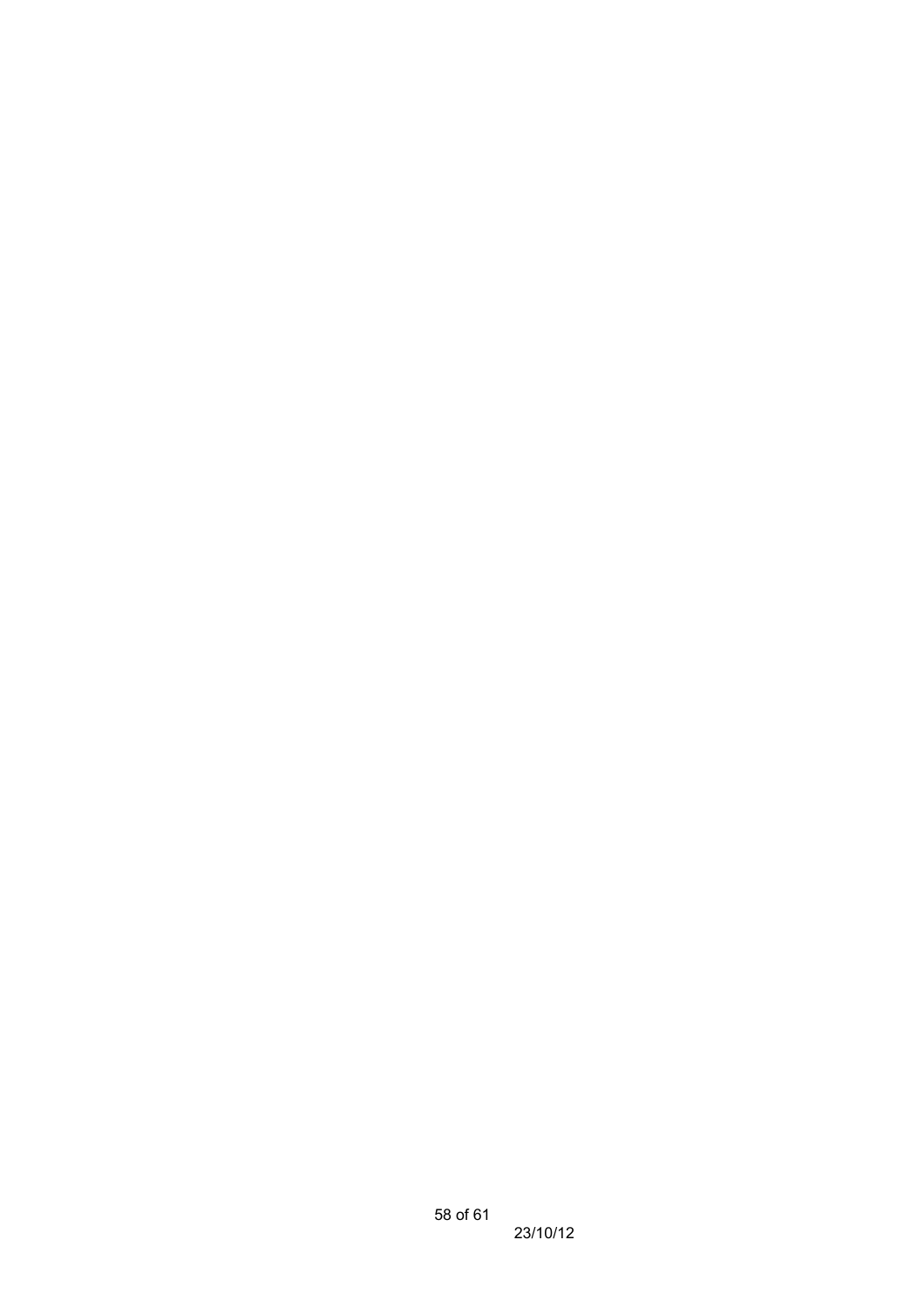### **ACJ JAR VLR 143 (d)**

Before starting flight tests, it should be determined that the following disc rotor coefficient  $\tau$ be at least equal to 1.3 seconds :

$$
t/k = \frac{KE\left(1 - \frac{(Ct_w/\sigma)}{0.8 \cdot (Ct/\sigma)_{\text{stall}}}\right)}{(746 \cdot Hp_{\text{OGE}})}
$$

 $Ct_{w} =$ *T*  $\overline{\rho A{V_{_{tip}}^2}}$  ; Thrust Coefficent

(CT/σ ) stall = 0.166 may be assumed for conventional main rotor blade airfoil

 $T =$  rotor thrust in level flight  $[N]$ ;

 $A = Area Disc [m2]$ ;

Vtip = Tip Blade Velocity [m/s]

 $p = SSL$  air density 1.22 [ kg/m3]

$$
\sigma = \frac{N_b \cdot c}{\pi \cdot R} \quad ; \text{ solidity ratio}
$$

Nb = Blades number

 $c$  = mean blade chord  $[m]$ 

$$
R = rotor \text{ radius } [m]
$$

KE = rotor inertia =  $\frac{1}{2}$  JS3  $\frac{1}{2}$ *J*≤2

J= Rotor Inertia [ kg m<sup>2</sup> ]

```
\Omega = Rotor Speed [rad/s]
```
 $Hp_{OGE}$  = Power Required for hover in OGE condition [HP]